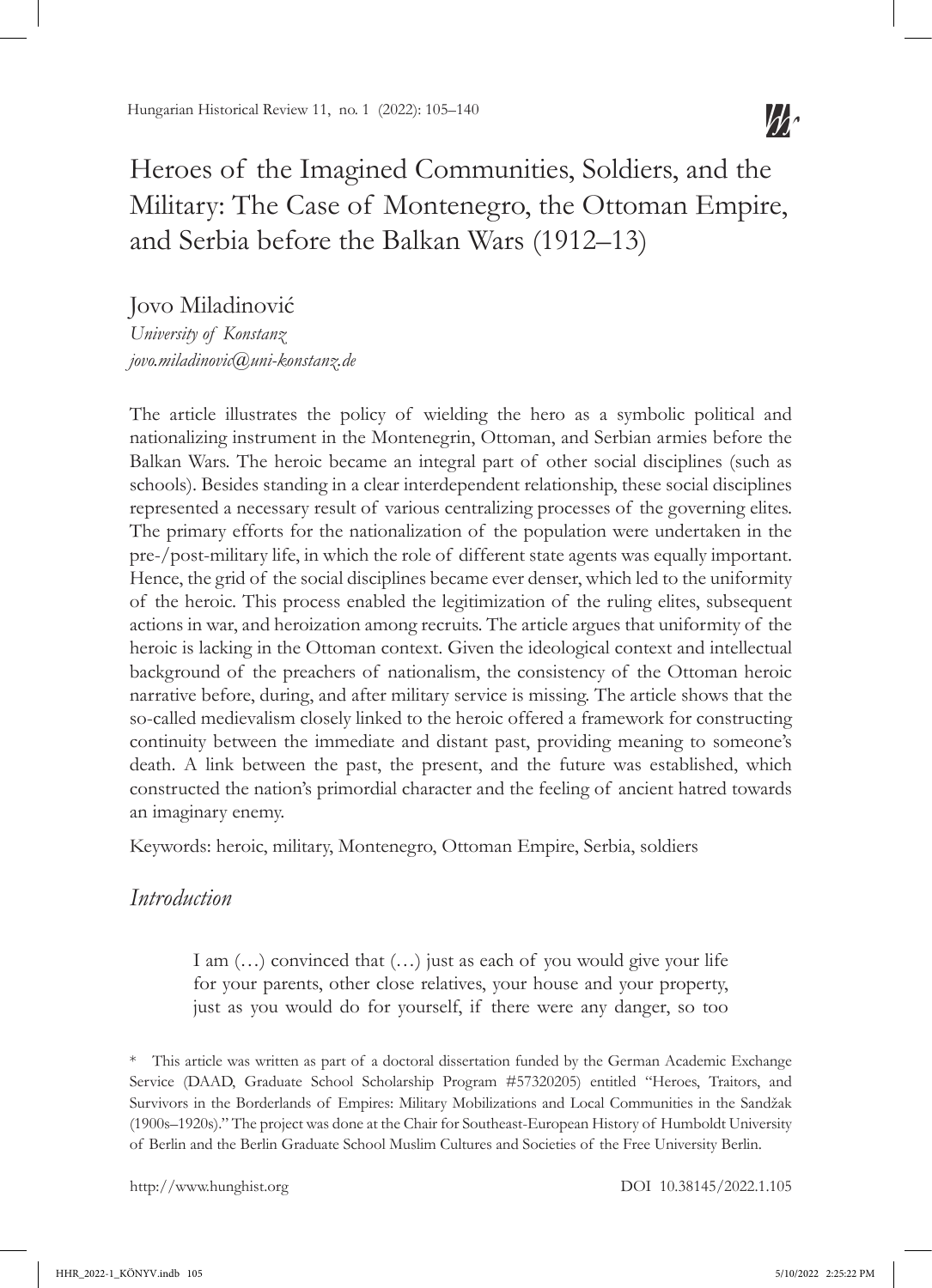would you die and sacrifice your life for our exalted commander of the army, the King Petar I, because I know that among you, Serb sons, there is no such coward who would leave his loved ones, his house, and property, and shamefully flee just to save his life. No, no… Such renegades are no longer born to Serb mothers! (…) As our greatgrandfathers, grandfathers, and fathers did, so should and must the descendants of Miloš Obilić, Kraljević Marko, Hajduk-Veljko, Tanasko Rajić, Stevan Sinđelić, Kurusla, and many other proud and undead Serb heroes should and must do.

#### A Serbian Officer Petar Bojović (1907)<sup>1</sup>

Petar Bojović was one of the many officers in the tumultuous first decade of the twentieth century who believed that the military could forge an ideal and conscious soldier and compatriot from what his peers in the Ottoman army called an ignorant or illiterate peasant *(cahil köylü)*. 2 Since the officers thought that the military played a crucial role in secondary socialization, they adhered to instrumental archetypes and metaphors, which were vital (albeit not adequate) to maintain the inner cohesion, control, and the recruits' motivation.<sup>3</sup> The military tried various strategies to stage and schedule the members' daily activities and was also utterly imaginative when it came to formulating messages of purpose.<sup>4</sup> One of these strategies was to fashion images of the ideal hero. Heroes are understood here as historical or fictional characters presented as having or are ascribed certain heroic qualities. The process of attributing heroes with particular virtues creates a sense of interaction between these heroes and their followers, followed by imitation and appropriation of heroic deeds.<sup>5</sup>

In this essay, I focus on the non-commissioned, junior, and high officers who defined and transmitted heroic norms in the military and negotiated them in military manuals and articles. To a certain degree, these sources serve as a genre of the ego-documents since the state actors relied on their personal experiences with recruits when conveyed their messages. Given the low literacy rates and poor infrastructure, oral propaganda methods in encouraging military

<sup>1</sup> Bojović, *Vaspitavanje vojnika*, 54–55.

<sup>2</sup> Ömer Fevzi, *Osmanlı Efradına Maneviyat-ı Askeriye Dersleri*, vol. 1, 2–3; Vasfı, *Efrad-ı Cedide Talim ve Terbiyesine Mahsus Hafta Cedvelleri*, 8.

<sup>3</sup> Arkin and Dobrofsky, "Military Socizalization and Masculinity"; Stefanović, "Nation und Geschlecht," 241–52.

<sup>4</sup> Feld, *The Structure of Violence*; Bröckling, *Disiplin,* 45; Kühl, *Organisationen*.

<sup>5</sup> von den Hoff et al., "Helden-Heroisierungen-Heroismen," 7–11.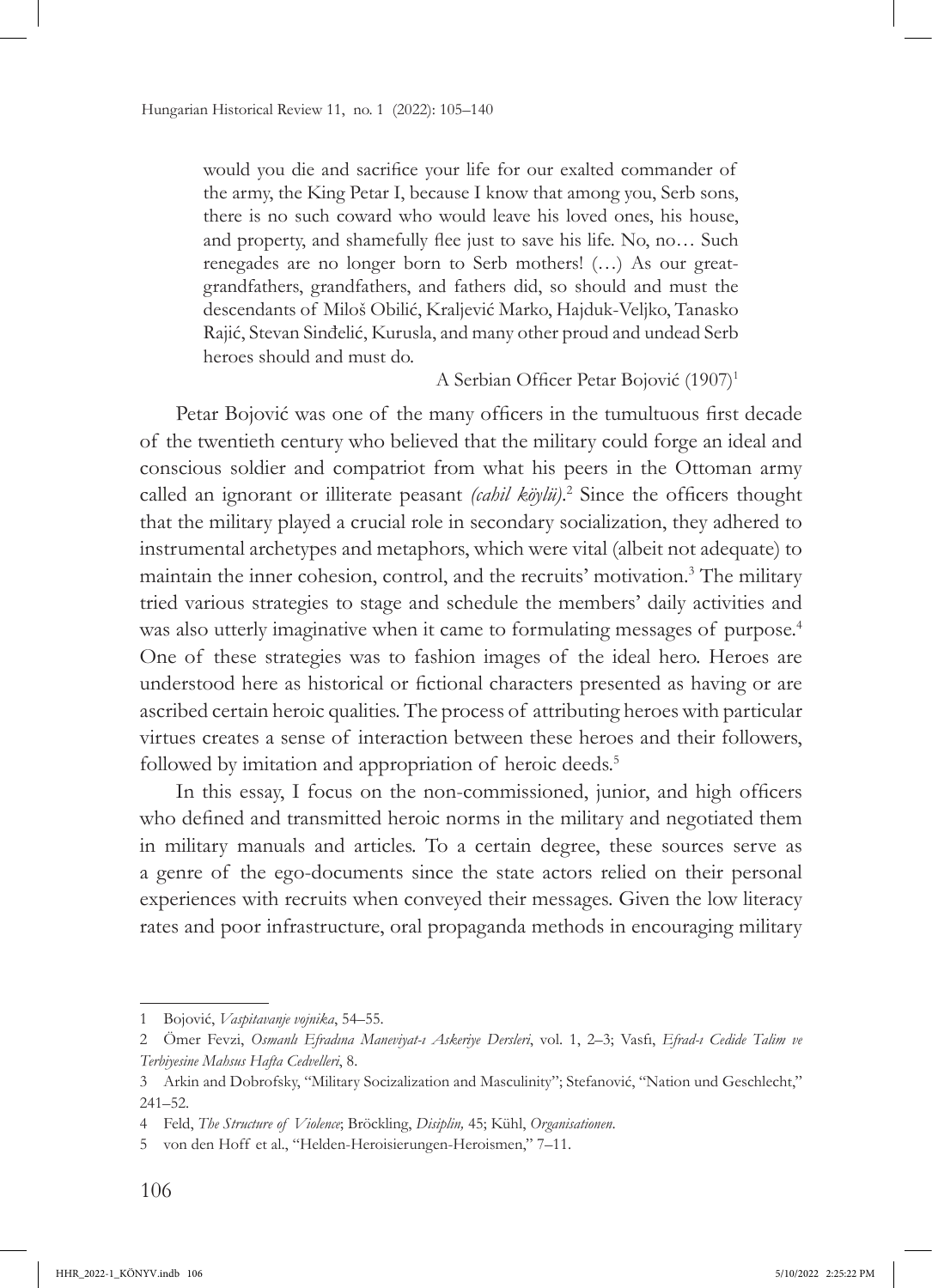mobilization played an important role.6 I adopt a comparative approach to explain similarities, differences, convergences, and divergences, and I also relate notions of heroism to specific institutions and actors.<sup>7</sup> I analyze these sources by adhering to historical discourse analysis and seeing them as part of a system of "symbolic violence." The military manuals and articles had to simplify the recruits' complex social situations. Through these means of education, the officers tried to ascribe symbolic positive and negative symbolic meanings to specific processes.<sup>8</sup>

Examining the heroic allows one to look at the structures and discourses of nationalism, domination, subjecthood, and gender from a different angle. Soldiers had to possess the necessary masculine military virtues, which were supposed to become an integral part of their bodies and souls.<sup>9</sup> The "stigmatized" and the "normal" are two sides of the same coin, and they were not persons but rather perspectives. The military wanted to create deviant behaviors and a black-and-white picture through which conformity could be quickly praised.10 Venerating the heroic facilitated the furthering of nation-building projects, cultivating solidarity among the recruits, and preparing them to lay down their lives, since the notion of heroism gave meaning to someone's death. Soldiers were the recipients in this case; yet, connecting to the ideal hero is always selective and does not indicate the totality of the heroes' features. Employing the ideal heroic enabled the legitimization of the ruling elites and subsequent actions in war among the recruits. But the notions of the heroic also became alive in the present.11 The existence these notions facilitated control over subjects, whereby the heroes functioned as "a double crowd." The actions of the common men are measured and evaluated in relationship to these idealized heroes.12 The policy of wielding the hero as a symbolic political instrument and the nationalization

<sup>6</sup> Mann, *The Sources of Social Power*, vol. 2, 28–41; Schlögl, "Kommunikation und Vergesellschaftung"; Beşikçi, "Domestic Aspects."

<sup>7</sup> Kocka und Haupt, "Comparison and Beyond," 18–21; Bourdieu, *Die verborgenen Mechanismen der Macht*, 83; Noiriel, *Introduction à la socio-histoire*, 30–58.

<sup>8</sup> On the notion of active immunization, see Jahr, *Gewöhnliche Soldaten*, 181; Geißler, *Erziehungsmittel*, 182– 287; Berger and Luckmann, *Die gesellschaftliche Konstruktion der Wirklichkeit*, 85.

<sup>9</sup> *Pravila službe*, vol. 1, 14–15; Jokić, *Vojnički bukvar*, 43–46; Fevzi, *Osmanlı Efradına Maneviyat-ı Askeriye Dersleri*, vol. 2, 5–40; Refik, "Vazife-i Askeriye," 80.

<sup>10</sup> Jahr, *Gewöhnliche Soldaten*, 37.

<sup>11</sup> Asch, "The Hero in the Early Modern Period and Beyond," 5–7, 11; Von den Hoff et al., "Imitation heroica," 9–32.

<sup>12</sup> On the double crowd, see Canetti, *Masse und Macht*, 66–71.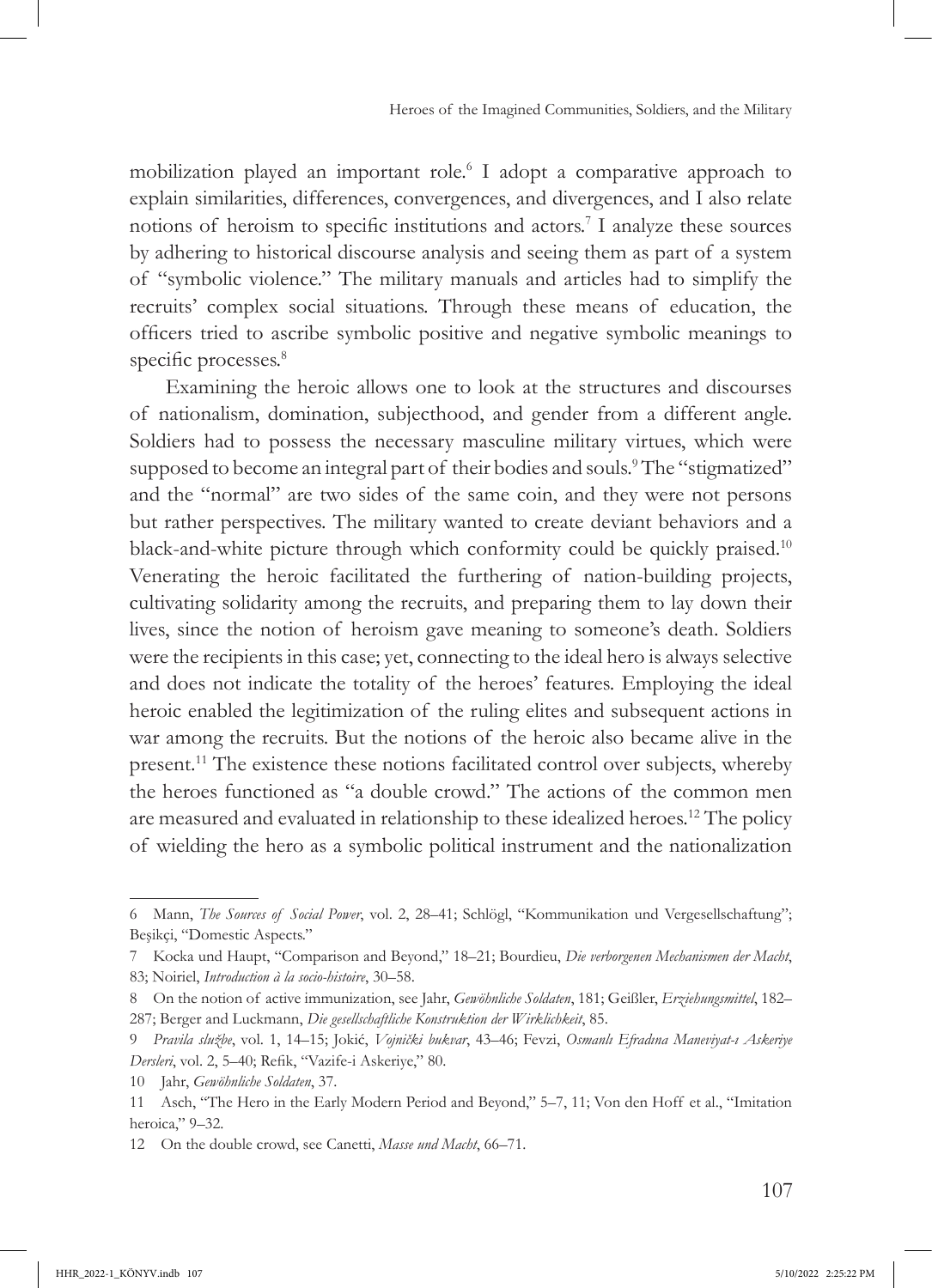of this heroic figures started in revolutionary France.13 Where did this discourse come from in Montenegro, the Ottoman Empire, and Serbia? What were the functions of these invented heroes? And how were they significant?

# *Heroes, Recruits, and Their Superiors*

The discourse about the heroic in Serbia and Montenegro stemmed from several areas: the "golden age" of the medieval Serbian state under the Nemanjić dynasty, the myth and epic songs that revolved about the Battle of Kosovo (1389), the epic songs about the Serbian Uprisings (1804–1815) and the 1876–78 Ottoman-Serbian wars, and oral folklore about kinship heroes in certain parts of Montenegro.14 By instrumentalizing folklore as a legitimizing claim, the preachers of nationalism tended to constitute and encode certain societal norms as ethnonational.15 As new studies on the construction of the Kosovo epic have already illustrated, nationally minded actors from Serbia and Montenegro selected certain epic songs which had not been widespread among the people, disregarding others in the process, and they based their decision on their personal preferences. In doing so, they were inventing tradition.<sup>16</sup>

Folklore, however, did not constitute a foundation on which the nascent nation-states rested. Rather, the construction of the national narrative erected a foundation which in turn rested on studies and appropriation of oral traditions.17 Medievalism was closely linked to this process, which offered a framework for constructing continuity between the recent past and the distant past. By viewing the present through the prism of the medieval past (the continuing process of creating the Middle Ages), the elites sought to link the past, the present, and the future.18 This primordial character is palpable in the myth of Kosovo. It included historical and fictional characters and a whole cycle of epic poems in which the imagined Serbian community was presented as having been enslaved ever since they had lost the battle to the Ottomans. Three characters dominate the narrative: Prince Lazar (who died during the struggle, thus passing into eternal

<sup>13</sup> Vovelle, "Heldenverehrung und Revolution; Schröner, "Helden im Dienst der Revolution."

<sup>14</sup> On the myth of Kosovo, see Zirojević, "Kosovo in the Collective Memory"; Čolović, *Smrt na Kosovu polju*.

<sup>15</sup> Brubaker, *Ethnicity without Groups*, 17.

<sup>16</sup> See Pavlović, *Epika i politika*; Pavlović and Atanasovski, "From Myth to Territory"; Pavlović, *Imaginarni Albanac*. On the notion of inventing tradition, see Hobsbawm, "Mass-Producing Traditions."

<sup>17</sup> Baycroft, "Introduction," 1–4, 6–8; Joep Leerssen, "Oral Epic," 11, 17–18; Anttonen, "Oral Traditions and the Making of the Finnish Nation," 50; Sundhaussen, *Geschichte Serbiens*.

<sup>18</sup> Goebel, *The Great War and Medieval Memory*.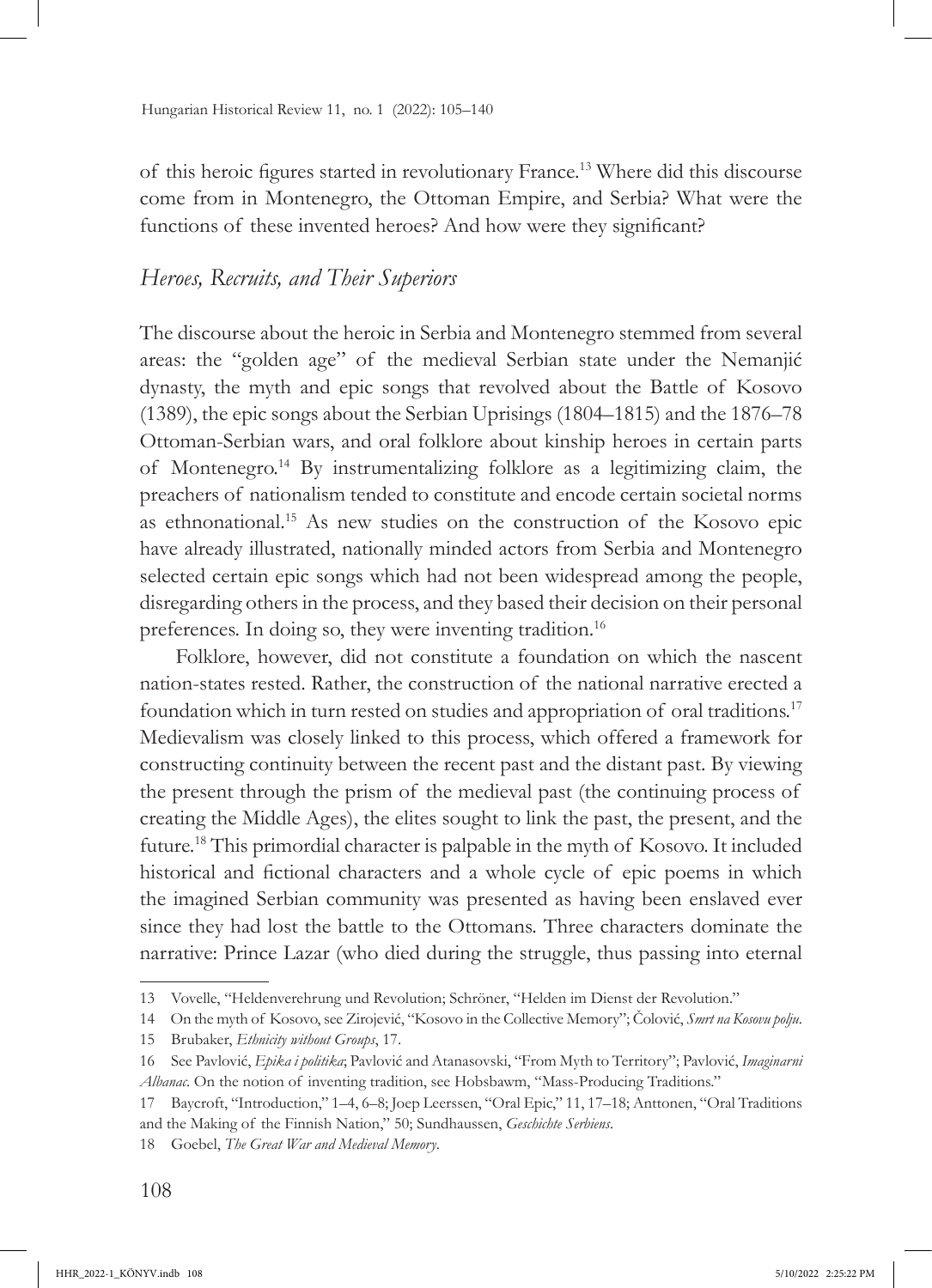life by sacrificing his life for the imagined community); Miloš Obilić (a knight who killed the Ottoman Sultan, thereby displaying his courage and loyalty to his prince and nation), and Vuk Branković (who allegedly betrayed the prince, his father-in-law, and left the battle, thus deserting the army). The poems that referred to the myth and other subsequent events contained messages of moral principles, loyalties, bravery, infidelity, camaraderie, and an eternal fight between the imagined Christian/Serb and Muslim/Turk.

By surrendering life as a Christian martyr, one became a national martyr, meaning that the elites tended to blur the boundaries between state-fostered and local cultures.19 The canon of martyrs was weaponized against the Ottoman Empire. A newly constructed site of the invented tradition was located: the cradle of Serb-hood, Kosovo, which functioned as something between the place of mourning, memory, and mobilization.20 Binary opposition revolved around the myth, which inspired revenge and the nation's rebirth.<sup>21</sup> After making the 500th anniversary of the battle a state holiday in Serbia in 1889, the governing elites organized annual services on the day of the battle, which falls on the day of St. Vitus, hence Vidovdan. On the same day, they prepared the "memorial to Serbian fighters who died for their faith and homeland," which raised the eyebrows among the Ottoman Hamidian elites.<sup>22</sup>

In Montenegro, the ecclesiastical powers also prepared a memorial service. Yet, the Montenegrin government did not publicize the memorial service by nurturing good relations with the Ottoman Empire. As a result, the imagined Muslim Albanian began to occupy the first place in the public discourse.<sup>23</sup> In Montenegro, the myth claimed that its inhabitants were the direct offspring of the Serbs who had fled from Kosovo after 1389, finding refuge in the nearly inaccessible mountains, the unconquered fortress of the imagined Serb-hood and the Orthodoxy. Montenegrin soldiers were identified as sons of Miloš Obilić, so the highest military decoration carried his name. While discussing

<sup>19</sup> Čolović, *Smrt na Kosovu polju*, 41–48; Goebel, *The Great War and Medieval Memory*, 12; Leerssen, *National Thought in Europe*, 192–197.

<sup>20</sup> Nora, "Between Memory and History"; Sundhaussen, *Geschichte Serbiens*; Goebel, *The Great War and Medieval Memory,* 3–5; Winter, *Sites of Memory, Sites of Mourning.* 

<sup>21</sup> Koljević, *The Epic in the Making*; Emmert, *Serbian Golgotha*; Dundes, "Binary Opposition in Myth."

<sup>22</sup> "Naredba od 15.16.1889," *Službeni vojni list*, god. IX, 15.07.1889, br. 28, 833–834; "Red svetkovine kosovske petstogodišnjice," *Službeni vojni list*, god. IX, 12.05.1889, br. 19 i 20, 581–592; Ünlü, "Sırpların I. Kosova Zaferi'nin 500."

<sup>23</sup> *Stenografske bilješke o radu crnogorske Narodne Skupštine sazvane u redovan saziv 15. januara 1914. god,* II prethodni sastanak, 27.01.1914, 34; Andrijašević, *Crnogorska ideologija*, 512–14, 598, 694–700.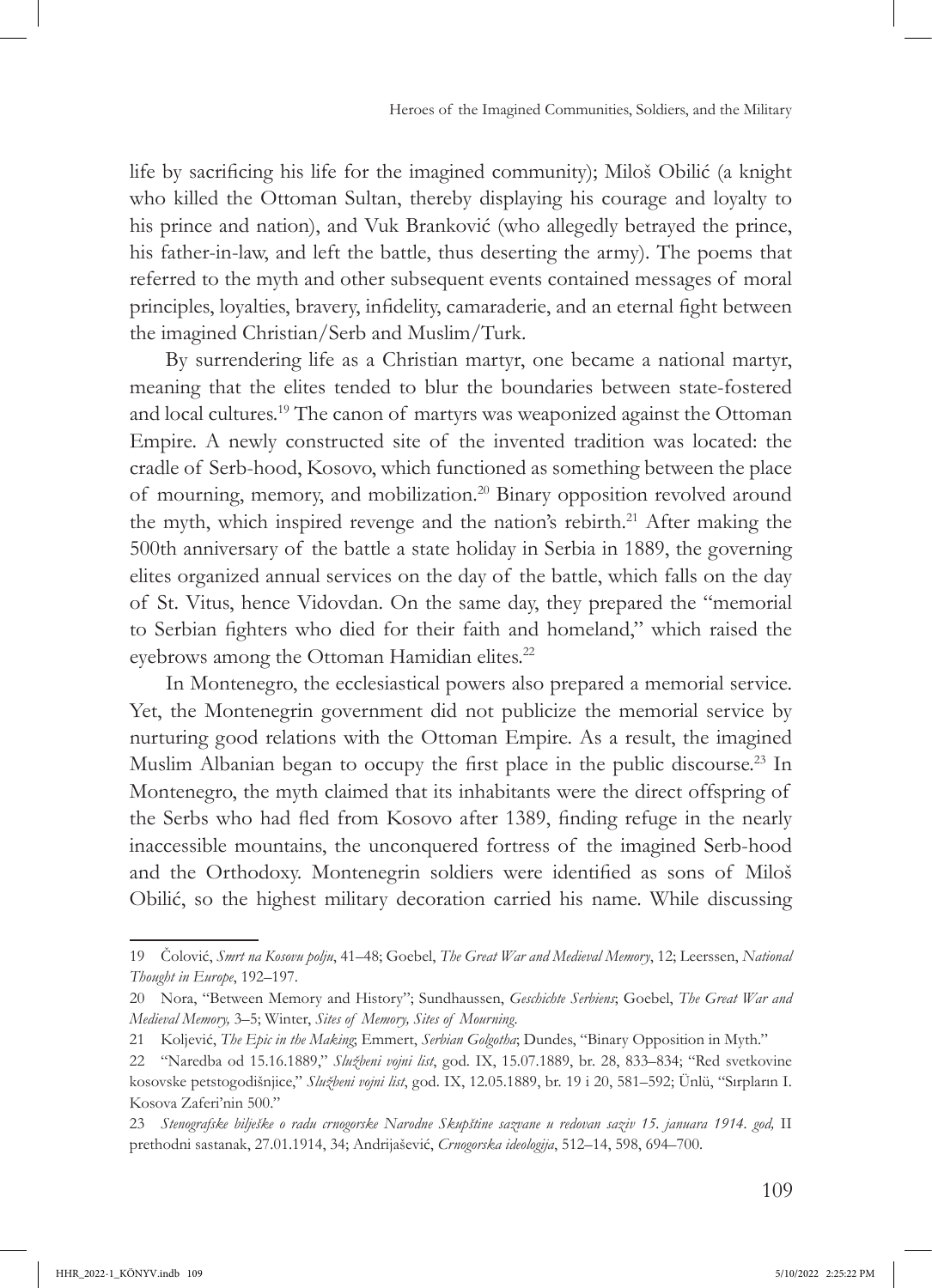colonization measures in post-Ottoman areas after the Balkans Wars (1912– 13), the Montenegrin Minister of the Interior used the same expressions that invoked the primordial narrative by referring to "the centuries-old silenced Serb hearths," implying that they should be reawakened.<sup>24</sup> Thus, this myth might take varying forms within the Montenegrin and Serbian public discourses, because Montenegro and Serbia "did not share the idea of liberating the oppressed Serbs, nor do we now share it," as a Montenegrin official writes.<sup>25</sup>

The Montenegrin cap, which most of the soldiers wore, allegedly symbolized this narrative. This small and circular headgear consisting of a black part on the sides conveyed the message of mourning for the overthrown medieval homeland. In contrast, the red part on the top signified the blood. In addition to the king's initials or cross on the top, five gold semicircles of a rising sun symbolized the five centuries since the Battle of Kosovo. A child would wear the cap as soon as (s)he stopped spending time in the cradle. A Norwegian officer noticed that this cap reminded a Montenegrin sailor of his homeland and people, and it was as vital to the Montenegrin as a national flag.<sup>26</sup> But this myth in the Serbian context was also introduced in elementary and high schools, where children learned how to become honest, hardworking subjects like their national heroes.<sup>27</sup> As outsider accounts and ego-documents illustrate, a Montenegrin or Serbian peasant or boy heard about the heroes before entering the barracks or participating in drills. While witnessing military training in Montenegro (1903), a contemporary made the claim that heroism filled a prominent place in the mind of the average Montenegrin. Montenegrins conceptualized these figures like celebrities, and these celebrities became a constituent part of their communicative and social memories<sup>28</sup>

Thus, military discipline stood in a clear interdependent relationship with other social disciplines due to the elites' various centralization processes. In Serbia, certain military buildings or units were named after these national heroes.

<sup>24</sup> *Stenografske bilješke o radu crnogorske Narodne Skupštine sazvane u redovan saziv 15. januara 1914. god,* XV redovna sjednica, 21.02.1914, 434 (citation); Rakočević, "Kosovski kult u Crnoj Gori tokom 19. i na početku 20. vijeka."

<sup>25</sup> VA/Belgrade, P2, K18, F1, 8/2, #215, 24.11.1912, Rožaje, District Chief to a Serbian Commander.

<sup>26</sup> Ippen, *Novibazar und Kossovo*, 16–17; Cozens-Hardy, "Montenegro und Ist Borderlands," 389; Jovićević, *Domaće i vaspitanej djece u Crnoj Gori,* 36; Rovinski, *Crna Gora u prošlosti i sadašnjosti*, vol. 2, 347, footnote 3; Angell, *Herojski narod: priče iz Crne Gore*, 13, 19, 65.

<sup>27</sup> Ilić, *Udžbenici i nacionalno vaspitanje u Srbiji*, 73, 75, 111–12, 123–25.

<sup>28</sup> Connell and Messerschmidt, "Hegemonic Masculinity," 849–50; Durham, *Through the Lands of the Serb*, 273; Tomašević, *Life and Death in the Balkans,* 212–328.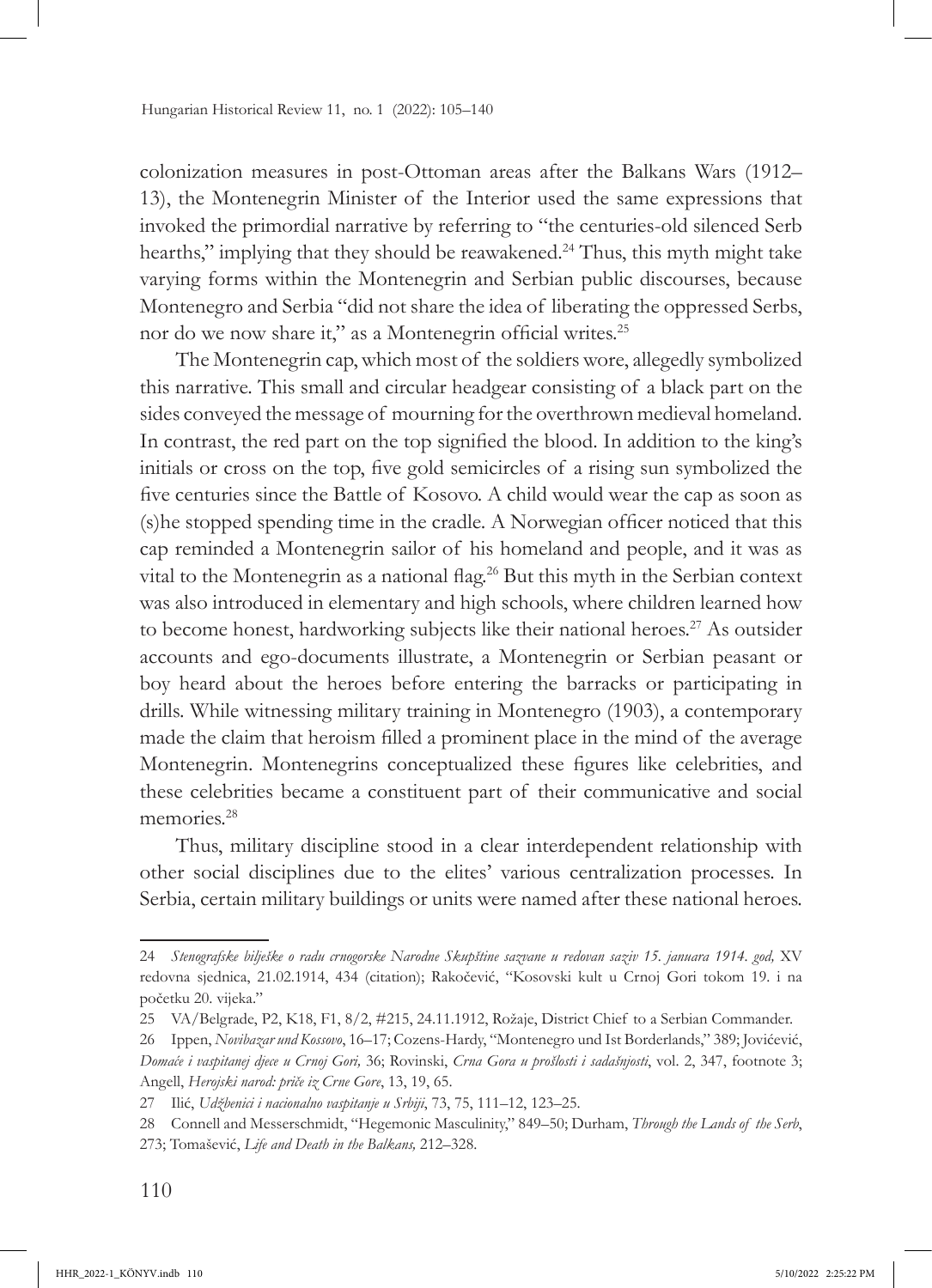The regiments celebrated the days on which the heroes died their heroic deaths, which then became their Patron Saint Days, or they participated in ceremonies surrounding the erection of monuments of these heroes.<sup>29</sup> This ensured the performance and staging of the past, which were manners of reexperiencing it or inventing it for contemporaries.30 Since all people are mortal and all heroes are people, heroes must die, but a soldier would be admired after death. Death was one form of the heroic deed, and the average soldier could become either a heroic fallen figure or the person who paid tribute to the fallen hero by honoring his sacrifice. On the Patron Saints Day, he had to hear about and remember his unit's fallen heroes/brothers.<sup>31</sup>

In the Ottoman context, heroes were used as figures in the constructing of a linear historical narrative (from the thirteenth century to the twentieth). Army recruits, for instance, were supposed to be able to name a few famous heroes. The public discourse linted the national tradition with the oral tradition. This reached its peak in Republican Turkey.<sup>32</sup> One nevertheless notices a rigid hierarchy among these heroes, which emphasized masculine values. For instance, the rank and file would hear about Bayezid I (1389–1402) and his achievements at the height of the Battle of Kosovo, when the charge he led against the stronger enemy decided the outcome of the battle. Then, they might listen to the story of Adil the Corporal, who "was always looking for opportunities to serve his army." Ottoman forces could easily maintain their hold on the castle due to his selfsacrifice during the siege of Nagykanizsa (1601). Of course, Adil stood under the command of another hero, Tiryaki Hasan Pasha, who "showed the whole world the greatness of the Ottomans in persistence and courage, loyalty and obedience to their superiors."33 Thus, by learning about the military successes of these figures, the soldiers were supposed to learn the importance of sacrifice, endurance, discipline, intelligence, morale, loyalty, and courage.<sup>34</sup>

<sup>29</sup> "Rešenje #5333 i 5334 od 15/16.06.1889," *Službeni vojni list*, god. 9, 15.07.1889, br. 28, 835–836; "Govor…," *Službeni vojni list*, god. 24, 29.06.1904, br. 21, 459–462; "Naredba od 06.04.1888," 178–82; "Izveštaji i referati," *Službeni vojni list*, god. 12, 08.08.1892, br. 31 i 32, 927–930; "Na znanje," *Službeni vojni list*, god. 19, 08.05.1899, br. 18, 529–530; "Saopštenje od 30.10.1903," *Službeni vojni list*, god. 23, 30.10.1903, br. 42 and 44, 809–814; "Na znanje," *Službeni vojni list KSHS*, god. 39, 15.06.1920, br. 24, 961–962; Milićević, "Imena srpskih pukova."

<sup>30</sup> Bucur and Wingfield, "Introduction"; Winter, "Introduction. The Performance of the Past: Memory, History, Identity"; Burke, "Co-memorations. Performing the Past."

<sup>31</sup> Brink and Falkenhayner, "Einleitung"; Bojović, *Vaspitanje vojnika*, 67–127.

<sup>32</sup> Öztürkmen, *Türkiye'de Folklor ve Milliyetçilik*.

<sup>33</sup> Fevzi, *Osmanlı Efradına Maneviyat-ı Askeriye Dersleri*, vol. 1, 39–48.

<sup>34</sup> Tolga Cora, "Asker-Vatandaşlar ve Kahraman Erkekler," 53–54.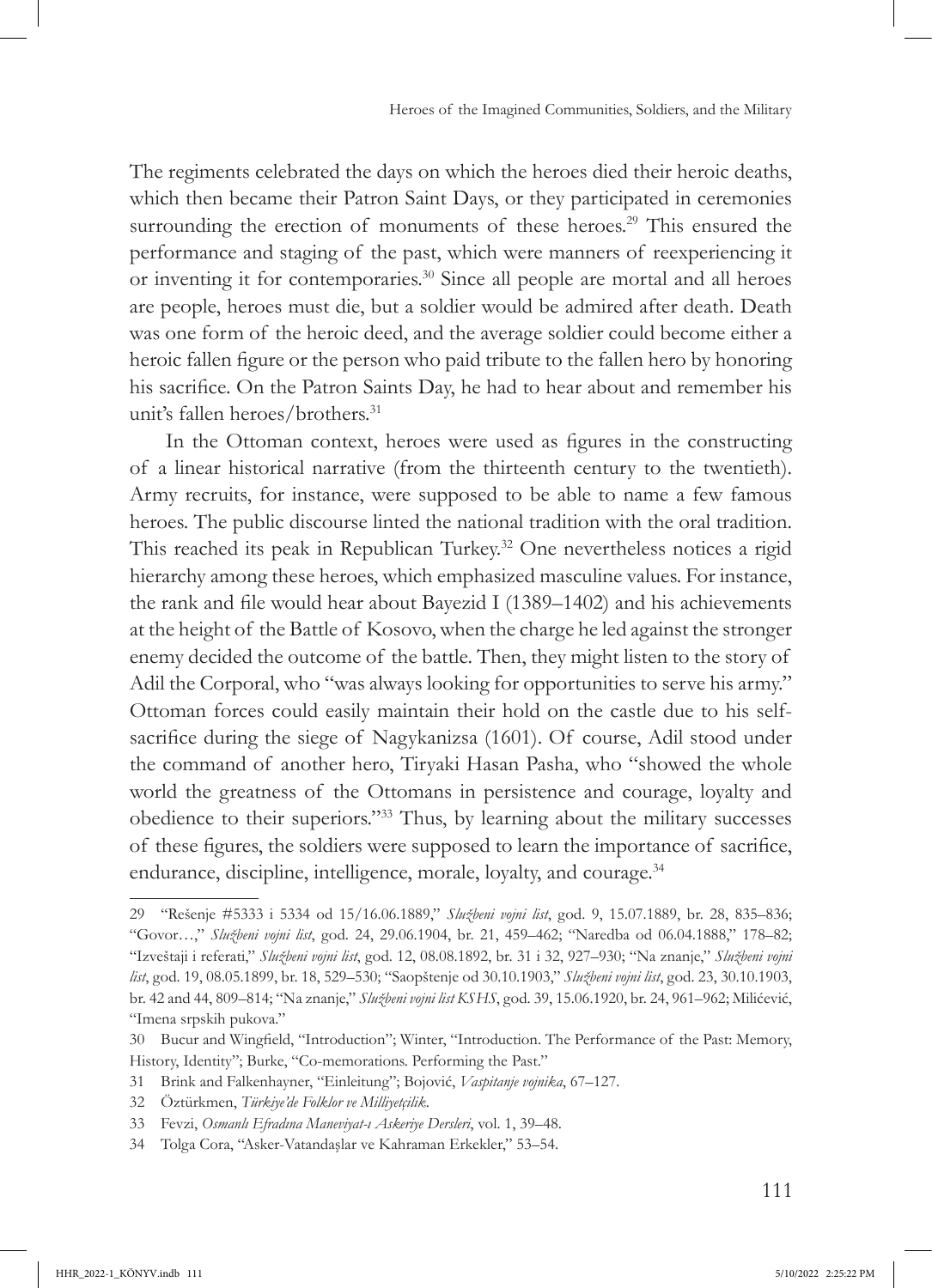However, in contrast to the other cases, some Ottoman officers put particular emphasis on the deeds of heroines such as Kara Fatma. Kara Fatma was depicted as a lioness *(dişi arslan)*, and in the officers' narrative she was presented as a defender of the homeland and nation and as a mother of children who defended the homeland and nation. She encompassed both masculinity and femininity. During the siege of Erzurum (1877), Kara Fatma took care of Ottoman soldiers, brought water and food, carried the wounded on her shoulders, bandaged their woods, and took part in the fight. The underlining message is that only lions could bear from such women and that the martyr cemeteries also had graves where women lay buried.35 One should not, however, that this image of Kara Fatma was only one of many. Various (non-patriotic) versions of a Kara Fatma emerged in the Ottoman discourse fields beginning in the early nineteenth century.<sup>36</sup> Still, the extent to which Ottoman officers used songs to encourage soldiers to emulate images of physical and emotional strength remains unknown. Some officers indeed complained after 1908 that the soldiers lacked physical and emotional strength.<sup>37</sup> Scholars have already stressed that Ottoman soldiers also sang nonpatriotic ballads *(türküler).* Erik Jan Zürcher assumes that perhaps the relatively high morale among the Ottoman soldiers during World War I might have been rooted in these ballads, in the sense of having nothing to lose.<sup>38</sup>

It was necessary to create this "social choreography" by crafting rousing narratives of heroic deeds because these narratives, it was hoped, would help supress undesirable respinses to the negative outcomes of military service. The officers sought to hail the draft as a rite of passage through which the imagined youth became a real man. The masculinizing effect of the draft was supposed to instill in the recruits virtues such as courage.39 However, many recruits entered the Serbian and Ottoman barracks with specific fears brought from home. They were told that excessive austerity reigned in the barracks and that the soldiers were severely punished when they made minor mistakes. As Serbian officers noted, this fear initially sprouted confusion. It then interfered with successful basic training, since the recruits were beset with feelings of sadness and longings for their kin.<sup>40</sup>

<sup>35</sup> Fevzi, *Osmanlı Efradına Maneviyat-ı Askeriye Dersleri*, vol. 1, 50–53.

<sup>36</sup> Kutluata, "Geç Osmanlı ve Erken Cumhuriyet."

<sup>37</sup> Kenan, *Zamanımızda Zabt u Rabt ve Terbiye-i Askeriye*, 16.

<sup>38</sup> Zürcher, "Ölümle Firar Arasında," 96–97; Hartmann, *Die Reichweite des Staates,* 187–88.

<sup>39</sup> Fevzi, *Osmanlı Efradına Maneviyat-ı Askeriye Dersleri*, vol. 2, 10–44; Martinović, *Upustva vojničkom*, 15–16,

<sup>18–21, 29–31;</sup> Hewitt, *Social Choreography*. On propositional emotions, see Taylor, *Pride, Shame, and Guilt*.

<sup>40</sup> B. "Nekoliko napomena o izvođenju regrutske škole u pešadiji," 454–55; Bojović, *Vaspitavanje vojnika*, 46–48.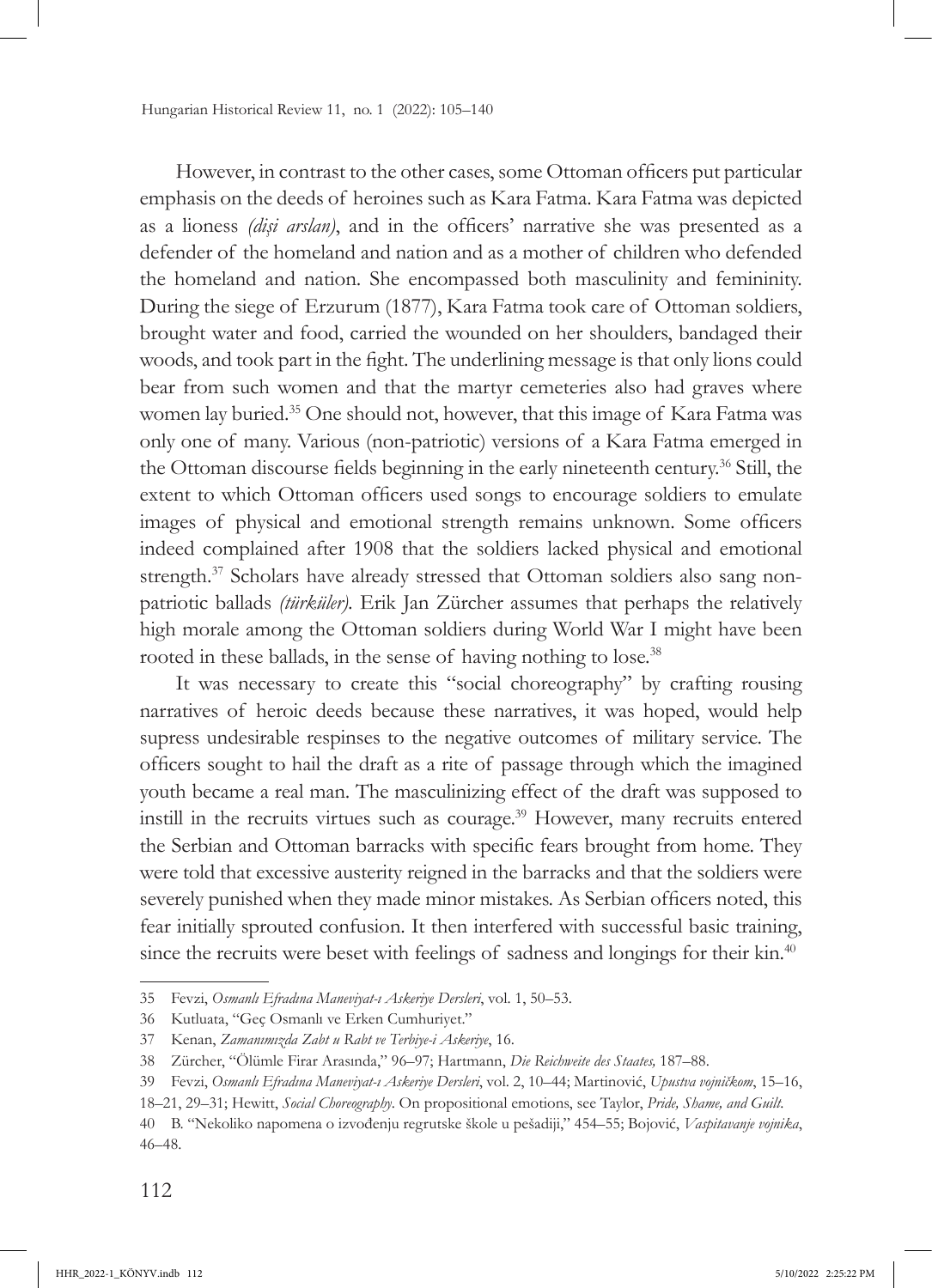Some recruits chose to flee the army before they were ever actually called on to serve in the field, as many archival examples illustrate, not least because former soldiers and their neighbors told them how recruits were being treated in the Ottoman army. They would also leave after discovering that they might end up in Ottoman Anatolia, Hijaz, or Yemen, far from their loved ones. The regions were well-known for their hot climate, stormy conditions in the barracks, distance, and rebellions.41 By using images and narratives of heroic deeds and martyrs, the governments tried to underline positive notions about military service in order to nationalize and sacralize it.42 Singing, for instance, was a tested strategy in the Serbian case, since the officers noticed how singing helped calm fears and other unwelcome emotions among the recruits, and they combined it with marching. Some officers deliberately chose soldiers who could sing folk tunes or songs about heroes and had them mix with the newer recruits.<sup>43</sup>

Images and narratives about heroic deeds also paved the way for the establishment of a "primary group" in the military. The primary group had two principal functions to maintain morale for combat: (i) "It enforced group standards of behavior, and it supported and sustained the individual [faced with] stress[es] he would otherwise not have been able to withstand" and (ii) "the group enforced its standards principally by offering or withholding recognition, respect, and approval […], while the subjective reward for following an internalized group code enhanced an individual's resources for dealing with the situation."44 Here, the trope of camaraderie *(druželjublje* or *kardeşlik*, *uhuvvet*, *alay arkadaşlığı)* emerged, which was supposed to further socialization within the ranks of the military and to last even after military service had ended.<sup>45</sup> Not only could this include other soldiers from different military branches, but it also embraced (for instance in the post-1908 Ottoman setting) all those who were not

<sup>41</sup> See, for instance, CDA/Istanbul, DH.MKT, 2168/1, 09 Şevval 1899 [20/02/1899], MoI to the MoW. ABH/Sarajevo, ZVS 1912, 20–47, #14189, 19.12.1911, Višegrad, Protocol compiled at the Višegrad County Office, dated 20.12.1911. Subject: An Ottoman military deserter Savo Minić; ABH/Sarajevo, ZVS 1912, 20–47, #4617, Višegrad, Protocol compiled at the Višegrad County Office, dated 20.05.1912. Subject: An Ottoman military deserter Ranko Kojadinović from Uvac in the Ottoman Empire.]; DAS/Belgrade, MID– PP 1911, #18, 05.02.1911, Javor, Customs Office to the MoFA; DACG/Cetinje, PPKŽ, F7, #50, br. 165, 17.03.1911, Žabljak, Knežević to the MoFA.

<sup>42</sup> Forrest, "Conscription as Ideology."

<sup>43</sup> B. "Nekoliko napomena o izvođenju regrutske škole u pešadiji," 455–56, 487–90; Bojović, *Vaspitavanje vojnika*, 52; McNeill, *Keeping Together in Time*, 2–66.

<sup>44</sup> Smith, "Combat Motivations among Ground Troops," 130–31.

<sup>45</sup> Bojović, *Vaspitavanje vojnika*, 158–65; Sretenović, *Potrebna znanja za vojnika*, 59–61; Fevzi, *Osmanlı Efradına Maneviyat-ı Askeriye Dersleri*, vol. 1, 4; Arif, *Piyade Neferi*, 22–23.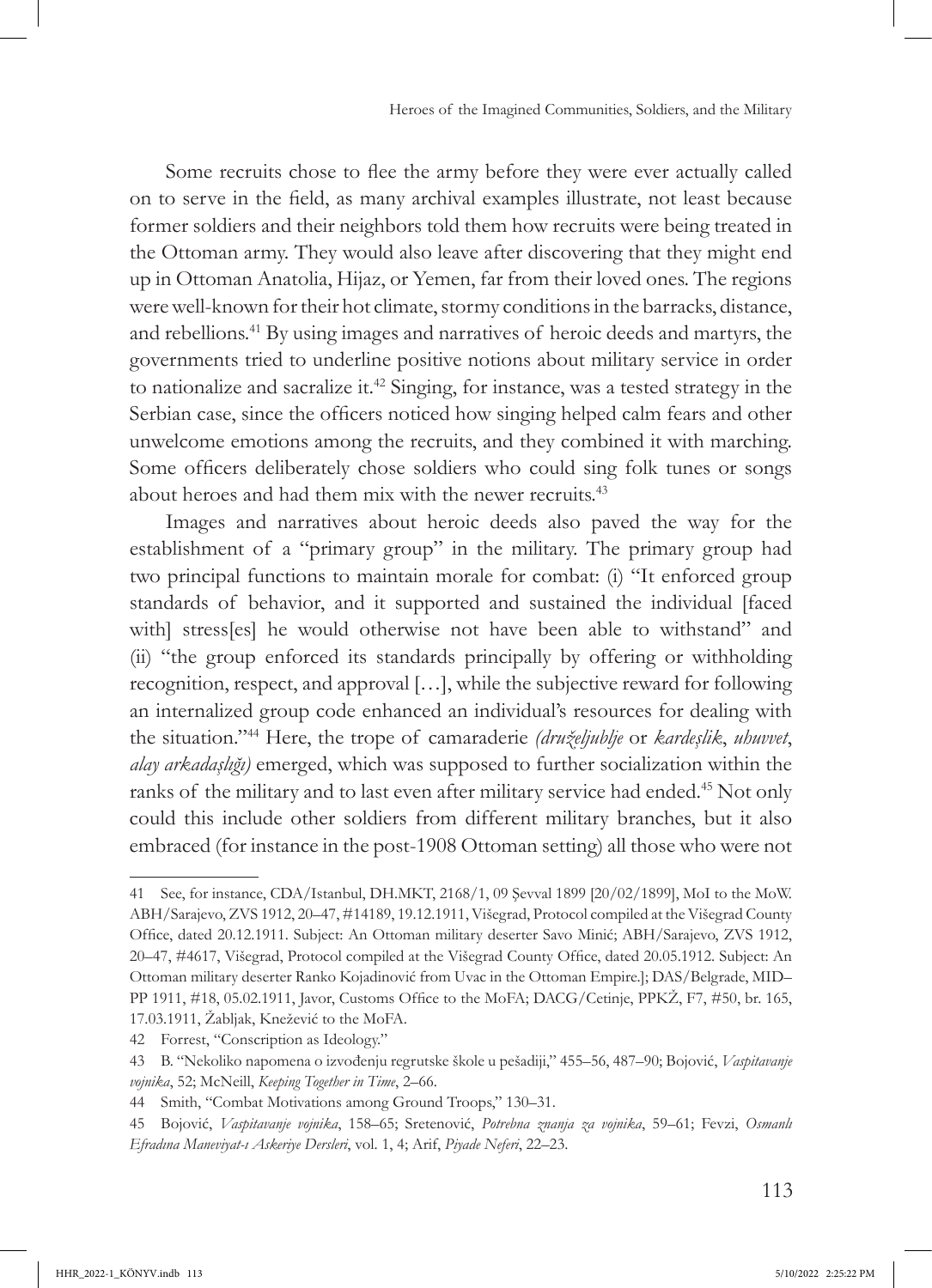part of the military regardless of their national or confessional belonging.46 To aptly illustrate "the most beautiful image of loyalty and fidelity," Serbian officers drew on epic songs and the image of Miloš Obilić, the epitome of all that was desirable in the military. Together with his two blood-brothers (Ivan Kosančić and Milan Toplica), Obilić had allegedly slaughtered the Ottoman sultan in the battle of Kosovo (1389), thereby killing many enemies before being "gloriously" dying in the process.47 Songs that ignited the military spirit and kindled a sense of camaraderie were part of the repertoire, and the Serbian NCOs often reminded soldier sof these heroes when teaching them how to use weapons.<sup>48</sup>

Further research would be necessary to determine the extent to which the establishment of the primary group was successful, but sources indicate that this was a challenging process for myriad reasons.<sup>49</sup> The sense of camaraderie between the rank and file and their superiors, however, fostered a rigid hierarchization and the assigned patriarchal roles among them, which subdued the masculinizing effect of the draft. Military units were viewed as a new family *(yeni bir aile gibi* or *kao porodica)*, in which the commander was considered one of many soldiers' fathers. At the same time, their peers were seen as younger brothers.<sup>50</sup> The NCOs, who in the Ottoman army were referred to as the soldiers' "godfathers" *(büyük baba)*, were supposed to "complete the education my father lacked" and teach the recruits how to become the true men. One of their most essential duties consisted of keeping their "children" healthy, which some soldiers expected them to do, and thus the soldiers also cared about their "fathers."<sup>51</sup> Older soldiers played the role of fathers who accepted the newcomers as their children, although only if the soldiers would dutifully act like brothers. In the Montenegrin and Serbian cases, the insistence of the importance of obeying one's superiors was justified with the reference to the notion that disobedience and threason had ruined the medieval Serbian empire and "thrown Serbs into

49 Beşikçi, *Cihan Harbi'ni Yaşamak ve Hatırlamak*, 12.

<sup>46</sup> Ali, *Acemi Neferin Terbiye-i Askeriye Muallimi*, 13; Fevzi, *Osmanlı Efradına Maneviyat-ı Askeriye Dersleri*, vol. 1, 17–18; Fevzi, *Osmanlı Efradına Maneviyat-ı Askeriye Dersleri*, vol. 2, 56–58.

<sup>47</sup> Bojović, *Vaspitavanje vojnika*, 71–72, 158, 60–65. See also Jovićević, *Domaće negovanje i vaspitanje djece u Crnoj Gori*, 55.

<sup>48</sup> B., "Nekoliko napomena o izvođenju regrutske škole u pešadiji," 455–56, 487–90; Jokić, *Kaplar*, 65; Bojović, *Vaspitavanje vojnika*, 55 (footnote #1), 96, 105, 171. See also Geißler, *Erziehungsmittel*, 106–124.

<sup>50</sup> Jokić, *Vojnički bukvar*, 68; Sretenović, *Potrebna znanja za vojnika*, 59; Arif*, Piyade Neferi*, 22; Arif, *Orduda Terbiye*, 76–77.

<sup>51</sup> VA/Belgrade, P6, K509, F2, 6/21, 25.11.1915, Commander to the of the 3rd Battalion of the 3rd Regiment of 2nd Levy; Fevzi, *Osmanlı Efradına Maneviyat-ı Askeriye Dersleri*, vol. 1, 8–9 (citation); Vranješević, "O časti u opšte i vojničkoj časti osobeno," 41; Radojević and Milenković, *Propast srpskih regruta*, 194–97.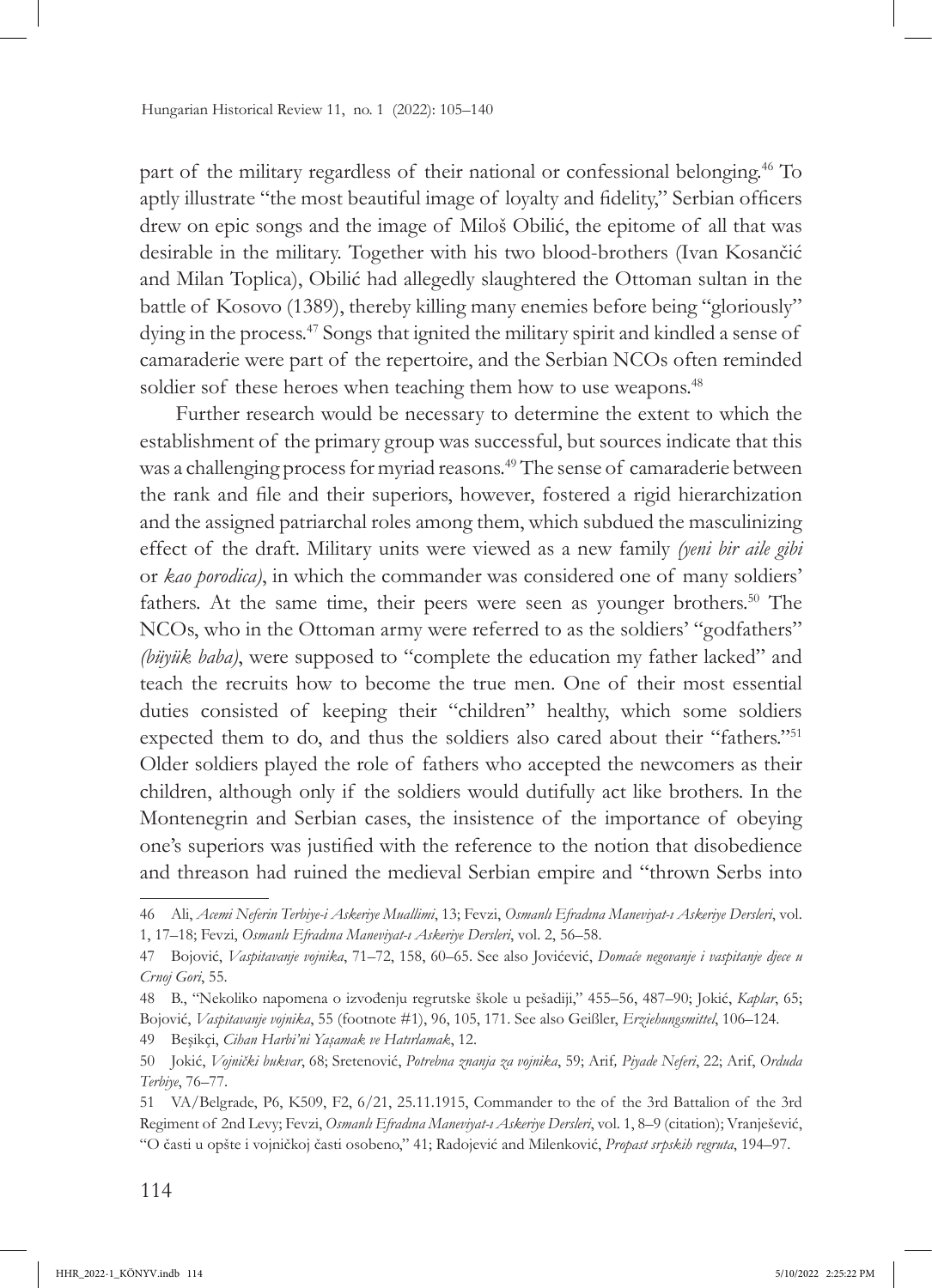powerlessness and slavery [which lasted for] 500 years."52 Unity was crucial in times of war, when a tremendous psychological mobilization was necessary, and when the NCOs and junior officers played a vital role in maintaining their units as parts of an effective fighting force, as studies have shown in the context of the Western Front during World War I.53

But in the Montenegrin and Serbian contexts, there were historical figures who, in the narratives, embodied the vices of treason and desertion, whereas in the Ottoman case, the figure of the deserter was faceless. Drawing on the lore, Serbian and Montenegrin officers depicted deserters, embodied in Vuk Branković, as the most despised persons. They sought to establish this image in the minds of the soldiers, too, since Serbian mothers, like their Ottoman counterparts, only gave birth to future heroes and lions. Vuk Braković was ideal for this role, because he allegedly left at the most crucial moment of the battle with his knights, betraying their brothers in arms. That is why this "cursed" Vuk was labeled as an infidel and oath breaker.<sup>54</sup> The message was that it was better to die gloriously, like other heroes, than to betray everyone and live shamefully like the "damned" Vuk, whom the Ottomans soon killed him anyway. Not only was the soldiers' masculinity but also his honor was at stake.<sup>55</sup> An Ottoman officer sought to convey that those who absconded had neither a place among the people nor any honor. They were ungrateful cowards *(nankör alçak)* and a burden on the imagined homeland *(vatanın yükü)*. 56

The Serbian officers also sought to transmit desired values and certain functions by describing the deaths of these people or by citing the epic songs which made mention of their fates, such as that of Boško Jugović, one of nine brothers who died in the Battle of Kosovo while defending the greatest military shrine, the flag. Losing the flag also meant losing military honor, like in the Ottoman case in which the story of the standard-bearer Ali was supposed to illustrate the importance of the flag.<sup>57</sup> Yet, if a regiment was distinguished by

<sup>52</sup> Martinović, *Uputstva vojničkom*, 3, 65 (citation); Sretenović, *Potrebna znanja za vojnika*, 59, 65; and Bojović, *Vaspitavanje vojnika*, 69–162.

<sup>53</sup> Watson, *Enduring the Great War*.

<sup>54</sup> *Stenografske bilješke o radu crnogorske Narodne Skupštine sazvane u redovan saziv 15. januara 1914. god.* (*I i II prethodni sastanak i I*–*XXX redov. sjednica)*, VI redovna sjednica, 10.02.1914, 176; Bojović, *Vaspitavanje vojnika*, 46–78.

<sup>55</sup> Sretenović, *Potrebna znanja za vojnika*, 59, 65; Bojović, *Vaspitavanje vojnika*.

<sup>56</sup> Fevzi, *Osmanlı Efradına Maneviyat-ı Askeriye Dersleri*, vol. 1, 15, 27.

<sup>57</sup> Jokić, *Vojnički bukvar*, 48; Bojović, *Vaspitavanje vojnika*, 176–79; Fevzi, *Osmanlı Efradına Maneviyat-ı Askeriye Dersleri*, vol. 2, 37–38, 48.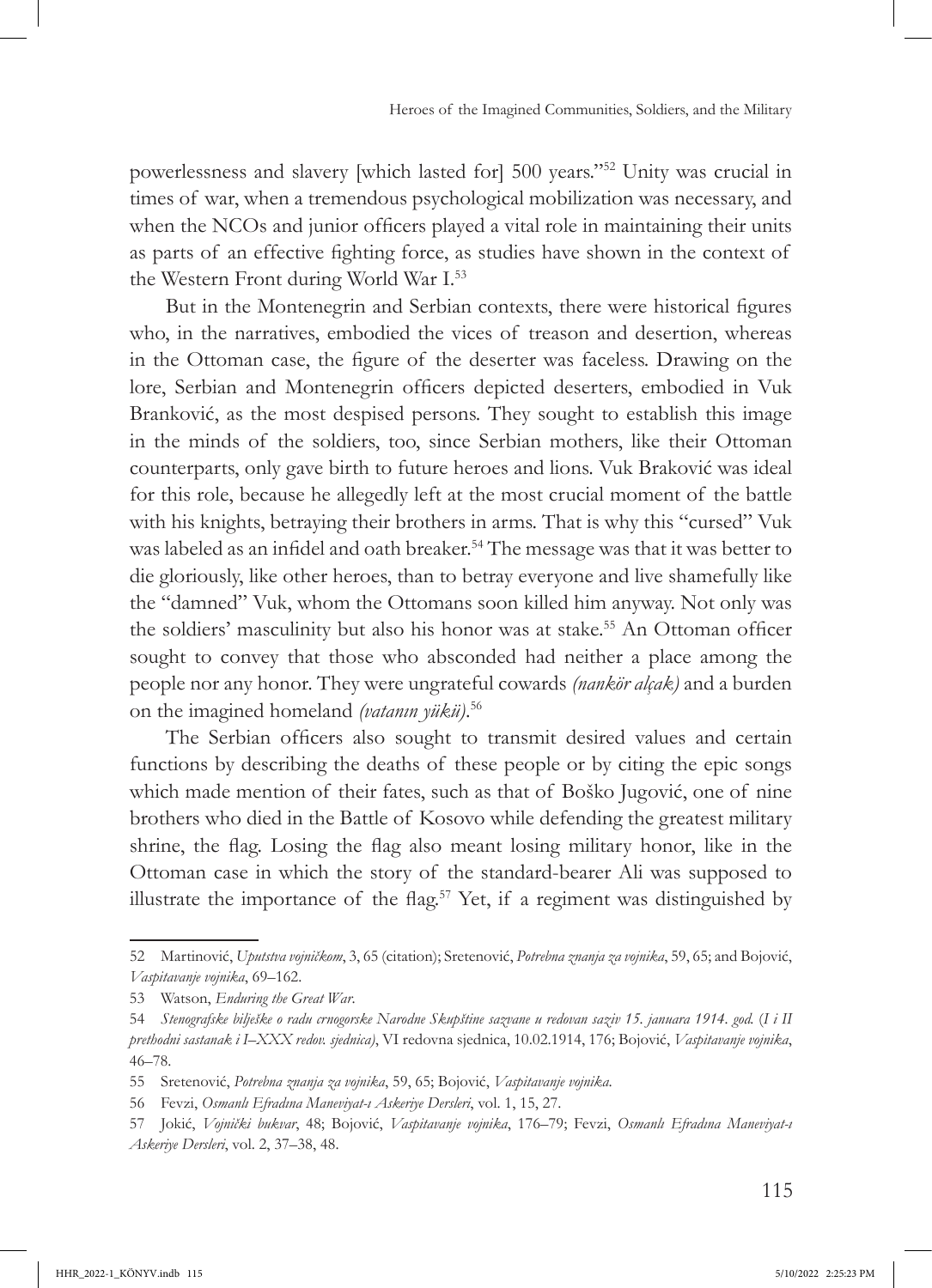heroism or managed to steal the enemy's flag, their chief father decorated either their regimental flag with an order or a medal for bravery or decorated their soldiers personally. This decoration was supposed to make the latter proud of serving in a particular regiment.58 Sometimes this was a calculated policy since the elites and officers realized that the passion for decorations in the Montenegrin setting could be used to pit certain kinship fraternities against each other. If a soldier was honored for heroism, he wore a medal for bravery every day, even if he was plowing or mowing the fields.<sup>59</sup>

Uses of images and narratives of heroism differed in the Serbian and the Montenegrin context due to the military organization of these countries. While the modernization of the Serbian military generally drew on the Prussian model, serving in the militia became the rule in Montenegro.<sup>60</sup> Officers and the NCOs, who might know the people being drafted, directed the military exercises, which varied depending on the season. The role of the Montenegrin military fathers could be limited, since they had to negotiate often with their soldiers (who could turn violent if their superiors struck them) more often than their peers in the Serbian army.<sup>61</sup> Moreover, the Montenegrin military relied on the stateled tribalization policies, since its organization revolved around the family and village structure. Depending on the context, this situation could both facilitate and repress the feeling of military superiority and subordination. The rank and file and the officers would instead "[agree] on something, whereby a very exact compliance with such agreements may not be expected," as a Habsburg military attaché wrote during the Balkan Wars.<sup>62</sup>

Through images of heroic, a soldier in the Serbian and Ottoman armies was told that if he were to die, ecclesiastical authorities would pray for his soul, and his family and the whole imagined community would praise his heroic death

<sup>58</sup> Bojović, *Vaspitavanje vojnika*, 167–71, 179–82.

<sup>59</sup> Vukotić, "Nekoliko reči o Crnogorcu kao vojniku," 863–64; Vešović, *Pleme Vasojevići,* 324–25, 342; Watson, *Enduring the Great War*, 61–62.

<sup>60</sup> ÖStA/KA/Vienna, AhOB GSt Militärattachés Cetinje 60 G-Akten Geheime Berichte, *Eindrücke und Erfahrungen auf dem montenegrinisch-türkischen Kriegsschauplatze 1912–13* vom k.u.k. Militärattaché in Cetinje, Hauptmann des Generalstabskorps Gustav Hubka, 1–4; Batrićević, "Crnogorska vojska uoči," 31–35; Martinović, *Crnogorska vojska*, 53–60. See also Ratković-Kostić, *Evropeizacija srpske vojske*.

<sup>61</sup> Martinović, *Upustva vojničkom*, 37–38, 40, 56–57; DACG/Cetinje, MV–VS, 1913/F9, #74, 25.09.1913, Peć, Fifth Platoon to the Royal Inquiring Commission and ibid, 1915/F14, #50, The guilty of Miloš, Dragiša and Milan Bakić for making a mess, etc.

<sup>62</sup> ÖStA/KA/Vienna, AhOB GSt Militärattachés Cetinje 60 G-Akten Geheime Berichte, *Eindrücke und Erfahrungen auf dem montenegrinisch-türkischen Kriegsschauplatze 1912–13* vom k.u.k. Militärattaché in Cetinje, Hauptmann des Generalstabskorps Gustav Hubka, 19.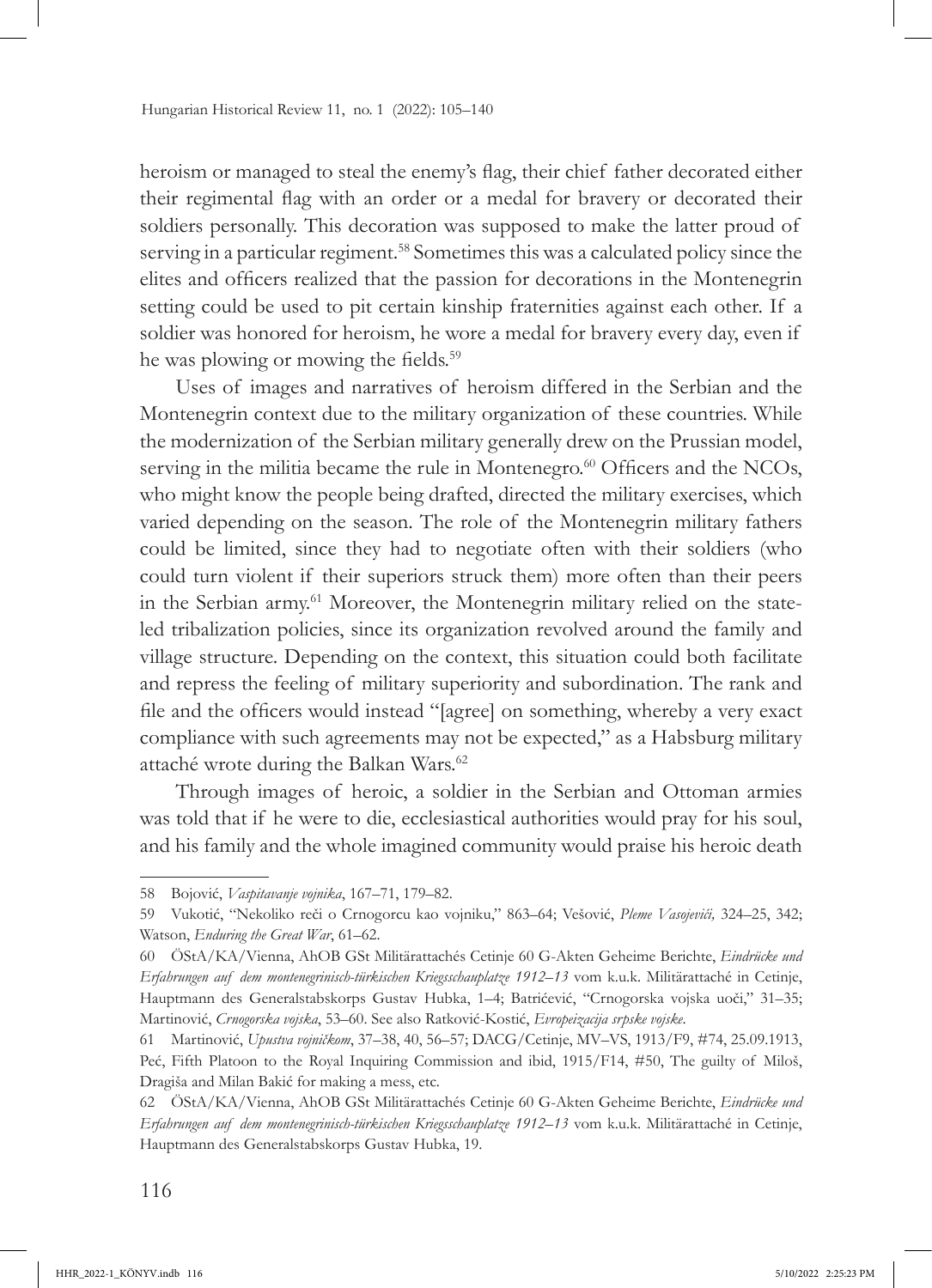and merits. Both king and sultan would take care of the soldier's family, which would have God's blessing, and thus they would prosper. A similar narrative was given for those who did not betray their military oath. They were assured that they would be respected and rewarded here on earth. Thus, by sacrificing their lives, the rank and file became members of the pantheon of heroes whose deeds would never be forgotten.<sup>63</sup> Yet upholding this social contract lay at the heart of relations between the state and the soldiers. Hence, the state had to care for the soldiers' families while their male relatives were at the front. Failure to fulfill this duty threw everything into question, as examples from World War I in the context of Montenegro amply illustrate.<sup>64</sup> In some cases, this part of the contract came first, and only then came the tacitly signed agreement between the soldiers and the state, the foundation of which was the state's obligation to provide food, equipment, and lodging and to ensure that superiors treated their inferiors with due respect. Were this contract broken, this could create serious problems for the state, since soldiers could flee or become unmotivated to fight.<sup>65</sup>

The heroes' death offered the soldier and his family a chance to accommodate the human cost of the war in a vision of historical continuity, similar to British or German contexts amid and after World War I.<sup>66</sup> In this regard, the combination of the locals and state-driven cultural norms is evident, because in certain parts of Montenegro, for instance, a detailed oral tradition among the kinship fabrics preserved the memory of the local heroes. It functioned as a memory bank, the canon of which the state authorities sought to control. Moreover, the local norms enculturated young males into their roles as warriors.<sup>67</sup> It is doubtful whether this narrative motivated the soldiers during the war. For instance, German soldiers made jokes about the idea of the *Heldentod* after seeing the front during World War I. Yet some Serbian ego-documents show that some soldiers had used this

<sup>63</sup> Bojović, *Vaspitavanje vojnika*, 55, 61*–*63, 75; *Stenografske bilješke o radu crnogorske Narodne Skupštine sazvane u redovan saziv 15. januara 1914. god. (I i II prethodni sastanak i I–XXX redov. sjednica)*, II prethodni sastanak, 27.01.1914, 34; Fevzi, *Osmanlı Efradına Maneviyat-ı Askeriye Dersleri*, vol. 2, 29–31.

<sup>64</sup> DAS/Belgrade, MID*–*PO 1915, R458, F12, D5, 12/311, 12/312, #475, 09.09.1915, Cetinje, Serbian Legation to the MoFA and ibid, MID–PO 1914, R431, F15, D4, 15/249, telegram #619, 29.11.1914, Nikšić, Delegate of the Serbian Government to the MoW.

<sup>65</sup> Troçki, *Balkan Savaşları*, 285–86; Beşikçi, *Birinci Dünya Savaşı'nda Osmanlı Seferberliği*, 267–68; Minasidis, "Mobilization (Ottoman Empire/Middle East," 1–5.

<sup>66</sup> Šarenac, *Top, vojnik i sećanje*, 83; Goebel, *The Great War and Medieval Memory*, 42.

<sup>67</sup> Vukotić, "Nekoliko reči o Crnogorcu kao vojniku," 65–66; Boehm, *Montenegrin Social Organization and Values*; Boehm, *Blood Revenge*, 47, 79.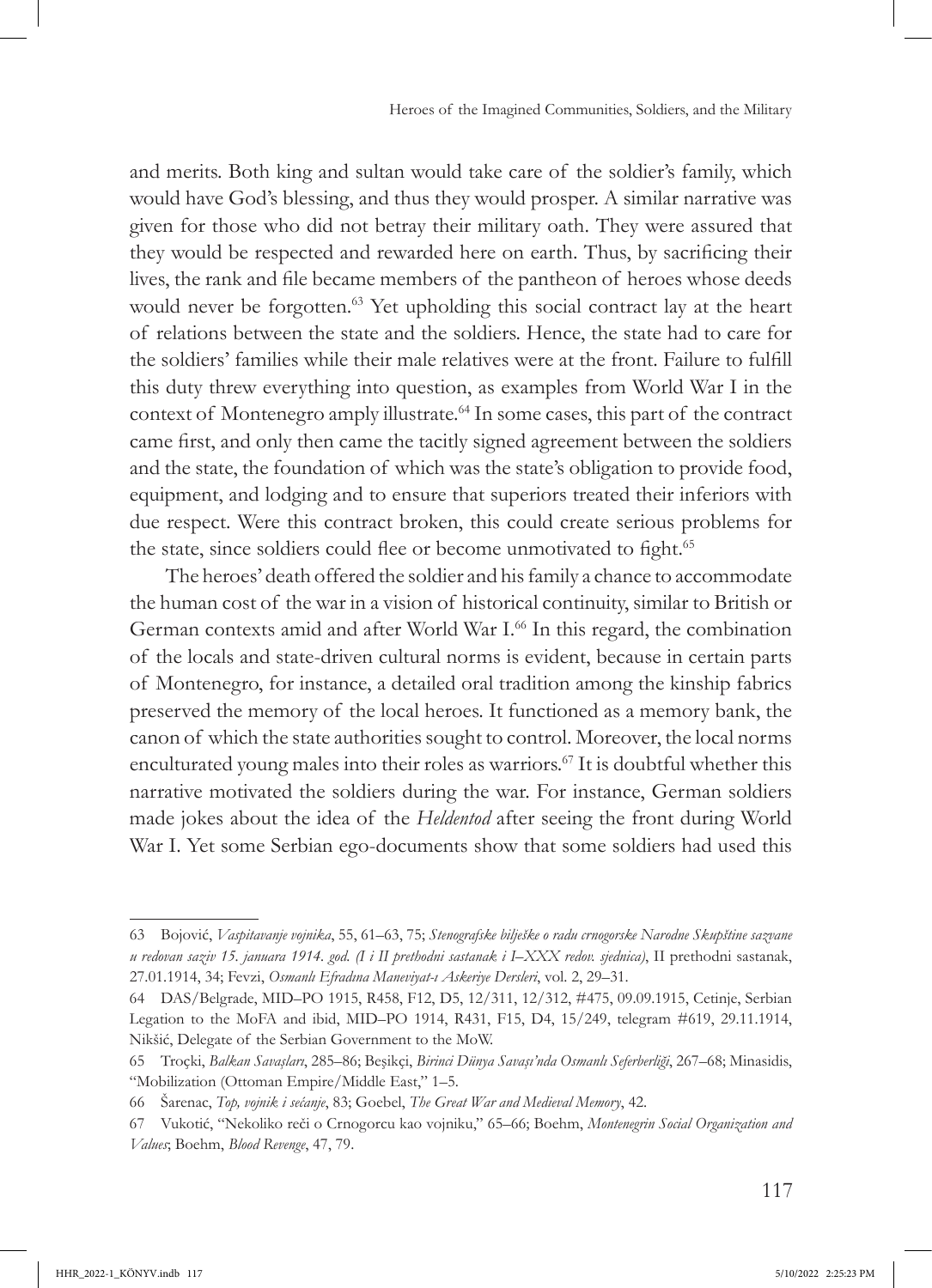idea to come to the terms with the deaths of their comrades or to comfort the soldiers' mothers.<sup>68</sup>

Keeping in mind the period under examination, officers did not start from anything. Ideally, they only extended and added new meanings to the previously established social view of the population, meaning the population's education only continued in the barracks.<sup>69</sup> The primary efforts were undertaken in the premilitary and post-military life, in which the roles of birth parents, civil officials, paramilitary leaders, teachers, and clergymen were equally important.<sup>70</sup> Indeed, not every Serbian peasant (the peasantry made up around 80 percent of the rank and file) found it amusing to spend several months in the barracks and swap his freedom for strict discipline. Even before 1912, national belonging in Serbia had not yet penetrated the broader layers of the population. Not everyone knew of or identified with the elites' ambitious and imperialistic plans.<sup>71</sup>

Yet the state had succeeded by 1912 in one thing: by launching systematic public mobilization, it convinced its subjects that military service was one of their many assigned duties. Thus, "everything has been called up from the 17th to the 50th year of life" for the Balkan Wars, and in doings so, the authorities did not face any significant challenges. However, during the first weeks, both military service and the war itself were not enthusiastically praised by everyone, implying that this consensus of the peasantry cannot be interpreted as a national consensus.72

Nevertheless, one notices the uniformity of the image of the heroic among the Serbian social disciplines, a uniformity which was lacking in the pre-1913 Ottoman context—hinging on the ideological context and intellectual background of various actors, the consistency of the Ottoman heroic narrative before, during, and after military service is missing. While officers spoke about the soldiers, viziers, and sultan who had expended and defended the political borders of or laid down

<sup>68</sup> Watson, *Enduring the Great War*, 155; Milenković, *Propasat sprskih regruta*, 200;

<sup>69</sup> Oestreich, "Strukturprobleme des europäischen Absolutismus," 44–47; Schulze, "Gerhard Oestreichs Begriff 'Sozialdisziplinierung in der frühen Neuzeit,'" 270; and Leerssen, *National Thought in Europe: A Cultural History*, 140–43.

<sup>70</sup> Jovićević, *Domaće negovanje i vaspitanje djece u Crnoj Gori*, 40, 73, 80–81, 83–84; Martinović, *Upustva vojničkom*, 8–9; Bojović, *Vaspitavanje vojnika*, 23–24, 26–28, 34–35; Đurović, *Modernizacija obrazovanja u Kraljevini Srbiji*, 402–3, 441; Doğan, *İlk ve Orta Dereceli Okul Ders Kitapları ve Sosyalleşme*; Fortna, *Imperial Classroom*, 6, 137–39, 151; Üstel, *"Makbul Vatandaş"ın Peşinde,"* 17–21, 28.

<sup>71</sup> VA/Belgrade, P14, K11, F1, 41/1, *Godišnji izveštaj o poslovima Đeneralštabnog odelenja Komande Timočke divizijske oblasti u 1899. godini,* 1–4, 27–28; *Die serbische und montenegrinische Armee*, 15.

<sup>72</sup> PA AA/Berlin, RZ 201, R 14218, #65, 10.10.1912, Belgrade, Ambassador to the Reichskanzler; Denda, "Završni izveštaji austrougarskog vojnog," 30–31; Höpken, "'Modern Wars' and 'Backward Societies',"44.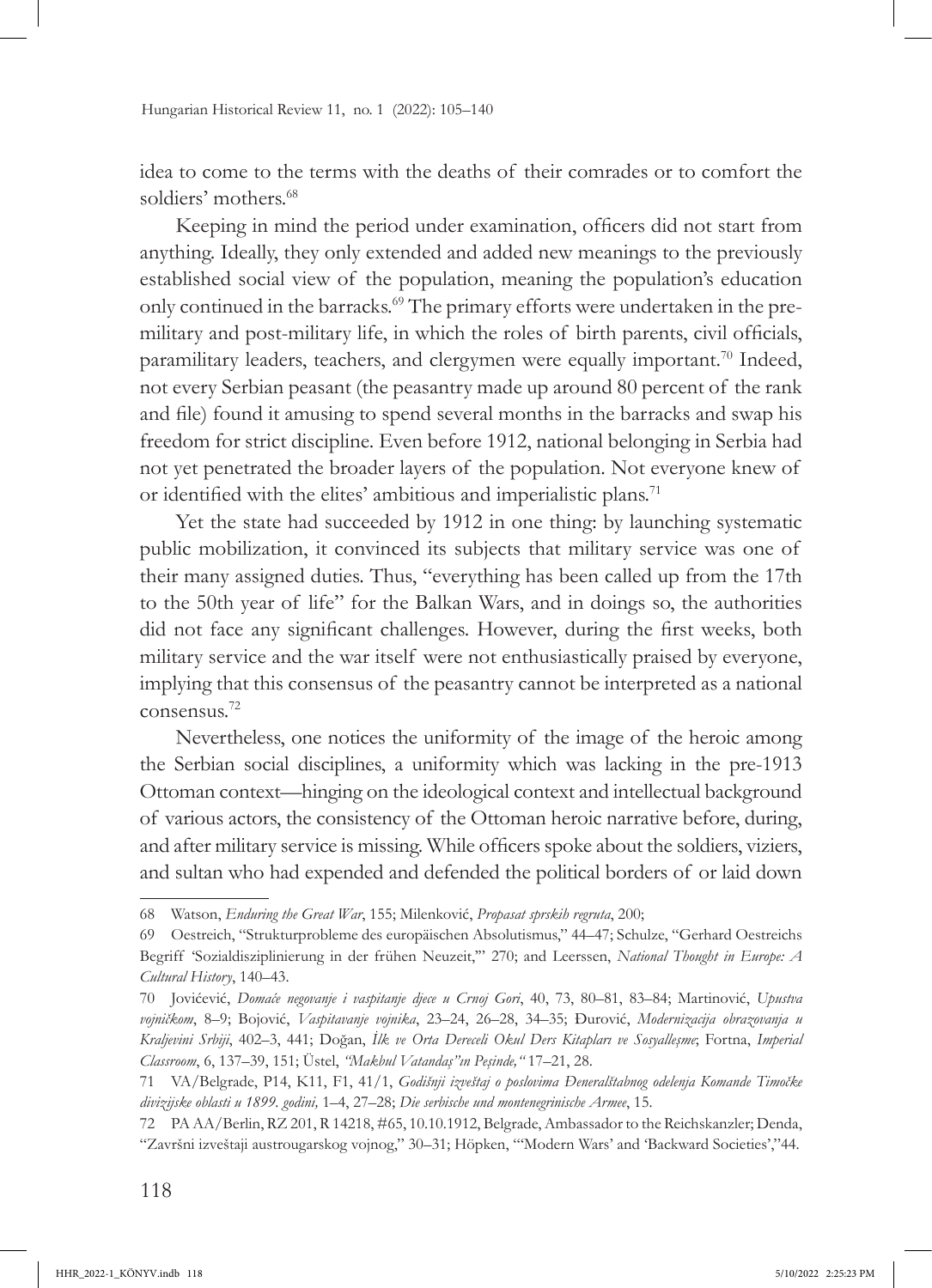their lives for the imagined community, others (such as pan-Turkish intellectuals) would focus on the pre-Islamic pagan Turkic world.<sup>73</sup> For example, in some parts of the Ottoman province of Kosovo, Muslim subjects had a distinct understanding of local heroes, whose self-sacrifice was praised. Still, their inner essence was not a national essence but rather was essentially confessional.74 In the Serbian and Montenegrin cases, the school and the military inculcated in the subjects of the state a deeply national sense of memory. The mental images became icons, stories, and myths the most significant feature of which was their persuasiveness.75 In the barracks, the officers and NCOs adhered to the medievalism of the past together as priests. However, not everyone was moved by this narrative since not everyone was interested in listening to the epic songs in school.<sup>76</sup>

As the 1900 and 1901 infantry curriculum openly advises, "when the soldiers are together, and when the weather is poor, heroic folk songs are to be read to them more often." The more they were subjected to the latter, the more they absorbed this narrative as being natural.77 This "tradition," as an officer calls it, excited and moticated the soldier. It "aroused courage and the desire for revenge and the return of the glory and greatness of the Serbs," thereby uplifting and filling their chests, souls, and hearts with Serbian history, Serbian lands, pleasure, and the aspiration to be celebrated in the heroic struggle.<sup>78</sup> By singing songs and reading about heroic ancestors, the officers tended to remodel a soldier's perception of revenge and honor along the ethnonational line since the goal was to awaken the soldier's desire for glory. Thus, a local's sense of honor was entangled with the military, the imagined homeland, and his birth family. In this regard, any material gain was supposed to lose its value.79

<sup>73</sup> Fevzi, *Osmanlı Efradına Maneviyat-ı Askeriye Dersleri*, vol. 1, 38–52; Fevzi, *Osmanlı Efradına Maneviyat-ı Askeriye Dersleri*, vol. 2, 45–48; Kurt, *'Türk'ün Büyük, Biçare Irkı'*; Kurt and Gulpinar, "The Young Turk Historical Imagination."

<sup>74</sup> AJ/Belgrade, 14–181–672, #14, 22.01.1920, Novi Pazar, District Chief to the MoI-DPS; Mihailović, *Raonička buna*, 63.

<sup>75</sup> Asman, *Duga senka prošlosti: kultura sećanja i politika povesti*, 19–28, 31–32, 35–36, 39–45; Doğan, *İlk ve Orta Dereceli okul Ders Kitapları ve Sosyallşeme (1876–1918)*, 14.

<sup>76</sup> Troçki, *Balkan Savaşları*, 172.

<sup>77</sup> Martinović, *Uputstva vojničkom*, 21, 29–30; "Nastavni plan za pešadiju stalnog kadra u godini 1900. i 1901. od 15.11.1900," *Službeni vojni list*, god. 20, 25.11.1900, br. 45, p. 1120 (citation); "Nastavni plan za pešadiju od 16.04.1910," *Službeni vojni list*, god. 30, 18.04.1910, br. 14, p. 356 (citation).

<sup>78</sup> Bojović, *Vaspitavanje vojnika*, 28–29.

<sup>79</sup> DACG/Cetinje, MID, 1908/F158a, #3045, br. 1176, 16.08.1908, Žabljak, PPK to the MoFA; Vranješević, "O časti u opšte i vojničkoj časti osobeno," 2–6; Dörner, "Die symbolische Politik der Ehre"; Beşikçi, *Birinci Dünya Savaşı'nda Osmanlı Seferberliği*.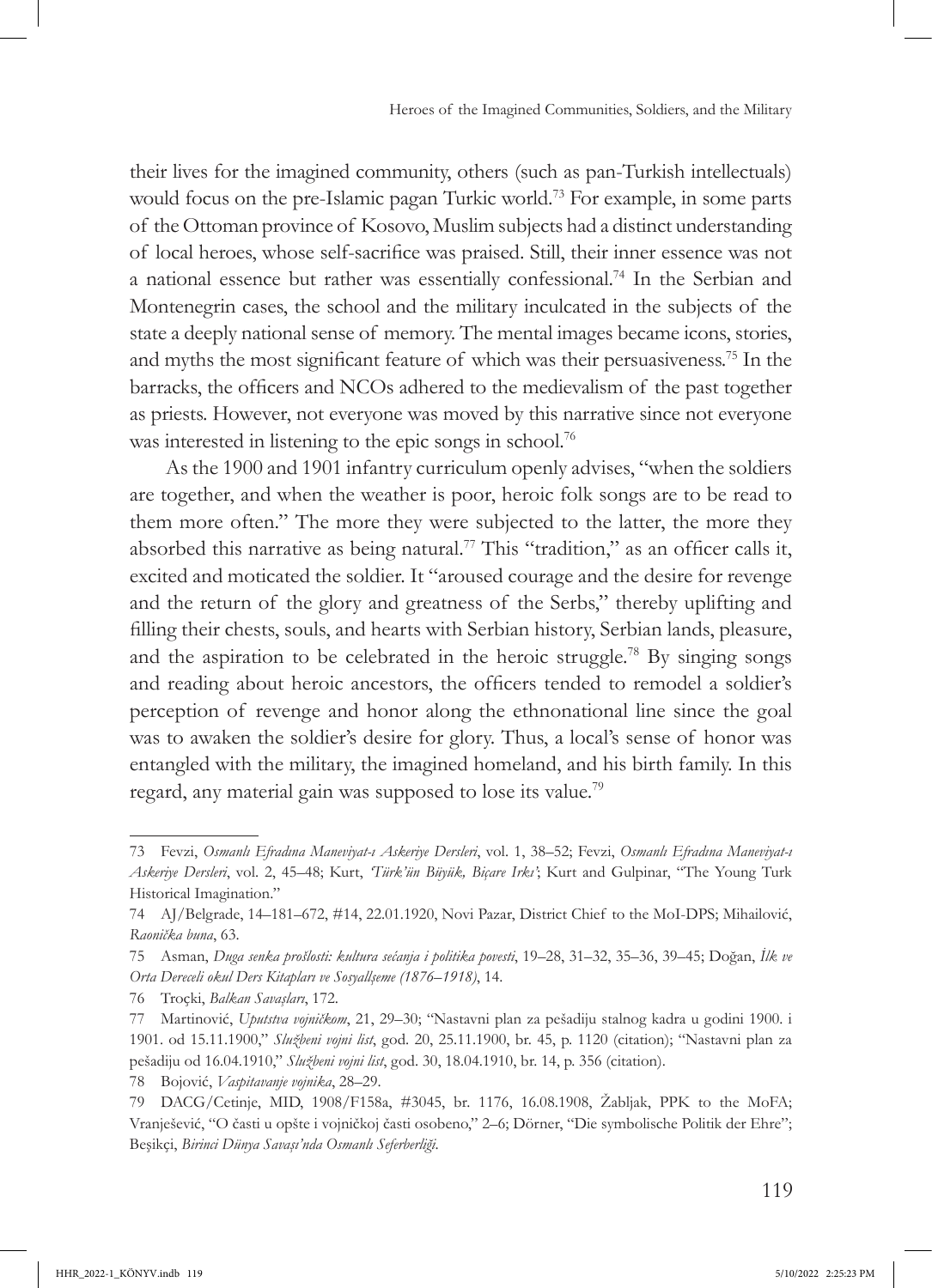The military fathers sought to control the soldiers' emotions by constructing a narrative of collective trauma fueled by experiences of the pain and suffering of the imagined community. They acted as symbolic or cultural creators in the symbolic-*cum*-emotional representation of social suffering.<sup>80</sup> As they heard this same narrative before, during, and after the military service/drill, Montenegrin or Serbian soldiers were expected to be eager seek revenge and reclaim the lost glory of the imagined medieval Serbian homeland. They were taught to look through the primordial perspective at the constructed past, which resonated on the eve of and during the Balkan Wars.<sup>81</sup> This narrative represented the testament of Kosovo, and the soldiers would obtain eternal glory by being addressed as the avengers of Kosovo, like those who fell on the battlefield in 1389. This notion was also passed on during the literacy classes in the military. The narrative was embodied in the phrase concerning "our" five-century-old oppressor or enemy, which various Slavic-speaking Christians (both male and female) appropriated when filing petitions to the government.<sup>82</sup> Since 1389, the imagined Turk had been killing, robbing, and demolishing the personal property of the imagined brethren. This "oppressor" committed an array of outrages acts, including desecrating places of worship, burning and mocking God, and selling Serbian brethren as slaves.83

Thus, through the heroic, the purpose of the military was to reify the construction of "the political enemy" since acting politically meant distinguishing friend from foe. A state exists as a political entity if it can make this distinction and fight the enemy in an emergency.<sup>84</sup> Although the construction of an enemy in the Ottoman case is apparent, the enemies of the Empire remained rather faceless. The overarching message was to be ready to protect the imagined

<sup>80</sup> Bojović, *Vaspitavanje vojnika*, 33–151. On the process of symbolic-*cum*-emotional representation of social suffering, see Eyerman et al., "Introduction: On Social Suffering and its Cultural Construction"; Spasić, "The Trauma of Kosovo in Serbian National Narratives."

<sup>81</sup> "Crnogorci od 26.09.1912," *GC*, god. XLI, 26.09.1912, br. 42, 1; "Srpskom narodu od 05.10.1912," *SN*, god. LXXIX, 06.10.1912, br. 226, p. 1; Troçki, *Balkan Savaşları*, 172; Šarenac, "'The Final Push Against the Eternal Enemy'."

<sup>82</sup> DACG/Cetinje, MID, 1908/F163, #4231, 141/1908, 20.04.1908, Cetinje, Mara Popović from Brezovica to the MoFA; *ibid*, MID, 1912/F207, #21, 18.01.1911, Cetinje, Radun Kuč from Gornja Ržanica to the MoFA; *ibid*, MUD-UO, 1911/F120, #4862/(2), 29.08.1911, Cetinje, Luka Bjelanović from Velika to the MoW; "Naredba od 15.06.1904," *Službeni vojni list*, god. 24, 29.06.1904, br. 21, 457–458; "Govor…," ibid, 461–62; Martinović, *Upustva vojničkom*, 22; Bojović, *Vaspitavanje vojnika*, 29, 76.

<sup>83</sup> Bojović, *Vaspitavanje vojnika*, 76–77; Pejović, *Vojnička čitančica za svakog vojnika*; Jovićević, *Domaće negovanje i vaspitanje djece u Crnoj Gori*, 2.

<sup>84</sup> Schmitt, *The Concept of the Political*.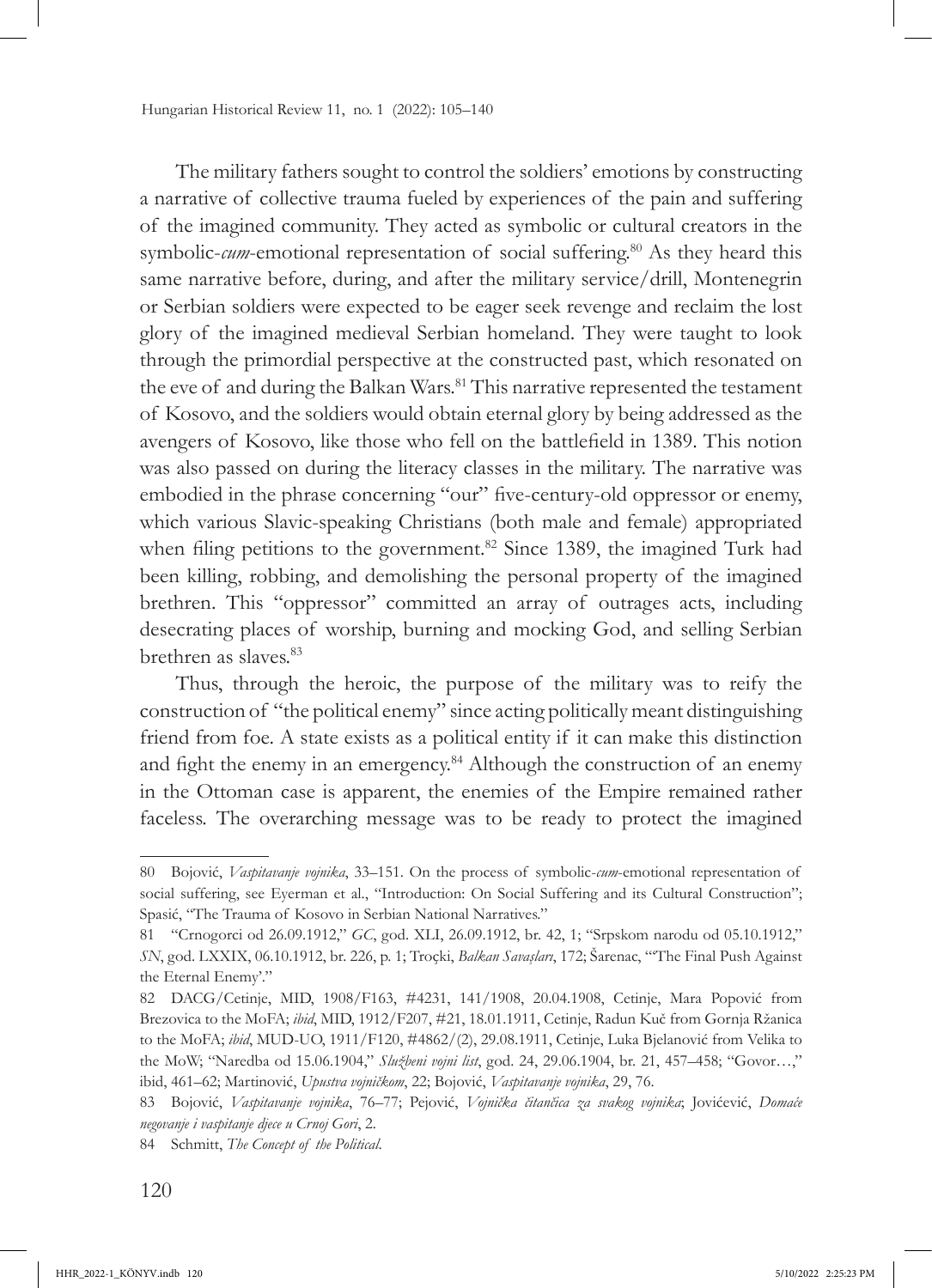homeland *(vatanı beklemek)*, which was intertwined with one's honor and confessional loyalty.85

A soldier in Serbia also learned about how lucky he and his birth family were to live in this golden freedom. This narrative was essential in the domestic context (as it provided a tool with which to legitimize the rule of the elites, much as similar narratives had done earlier in France and the Habsburg Monarchy), and the later "international" context (as it provided motivation to restore freedom for and protect the imagined brethren).<sup>86</sup> In the case of the larger international context, the narrative helped nurture the belief in the necessity of a "defensive" war against the Ottoman Empire within its territories.<sup>87</sup> This narrative of an imperialistic war affected some Serbian and Montenegrin subjects. Like many British soldiers who fought in France during World War I, so too did Montenegrin soldiers during the Balkans Wars travel from the USA to fight "for the liberation of our oppressed brothers from a five-century-old enemy" in the first months of the Balkan Wars.<sup>88</sup> Thus, educating the rank and file, mapping the imagined national territory, and fostering national loyalty were intertwined. In the Ottoman context, this involved references to battles in which heroes died or became famous.89

Depending on a soldier's place of birth, Serbian officers would deliberately emphasize in their narratives a hero who had hailed from the same area as the soldiers. Hajduk Veljko was used as a figure in narratives intended to remodel recruits from the eastern provinces. Having died fighting against the Ottoman army in the First Serbian Uprising (1804–1813), he was similar to Miloš Obilić and other Kosovo heroes.<sup>90</sup> The same strategy was utilized after the "liberated Serbian" brethren from the Prilep region (post-Ottoman Macedonia) began to serve under the banner in early 1914. In their case, Marko Kraljević was a hero, a historical person from the Middle Ages whose palace was in Prilep.<sup>91</sup>

<sup>85</sup> Fevzi, *Osmanlı Efradına Maneviyat-ı Askeriye Dersleri*, vol. 1, 2–16; Ali, *Küçük Zabitlere Nasihat*, 55; Arif, *Piyade Neferi*, 214–15.

<sup>86</sup> Bojović, *Vaspitanje vojnika*, 75–77; Martinović, *Upustva vojničkom*, 27; Jezernik, "Uvod: stereotipizacija 'Turčina,'" 16, 22; Muršić, "O simboličkom drugojačenju."

<sup>87</sup> Bojović, *Vaspitavanje vojnika*, 69, 132, 45; Sretenović, *Potrebna znanja za vojnika*, 65–66.

<sup>88</sup> DACG/Cetinje, MUD–UO, 1913/F140, #3431, 20.11.1913, Crmnica, Milo Mitrov Živanović to the MoI; Watson and Porter, "Bereaved and Aggrieved."

<sup>89</sup> Fevzi, *Osmanlı Efradına Maneviyat-ı Askeriye Dersleri*, vol. 1, 39–54; Fevzi, *Osmanlı Efradına Maneviyat-ı Askeriye Dersleri*, vol. 2, 45–48.

<sup>90</sup> Geißler, *Erziehungsmittel*, 106–16, 124; Bojović, *Vaspitavanje vojnika*, 55 (footnote #1), 96, 105, 171; Jokić, *Kaplar*, 65.

<sup>91</sup> Mišković, "O razvijanju vrlina u našem narodu," 15–16, 20; Bojović, *Vaspitavanje vojnika*, 11–12.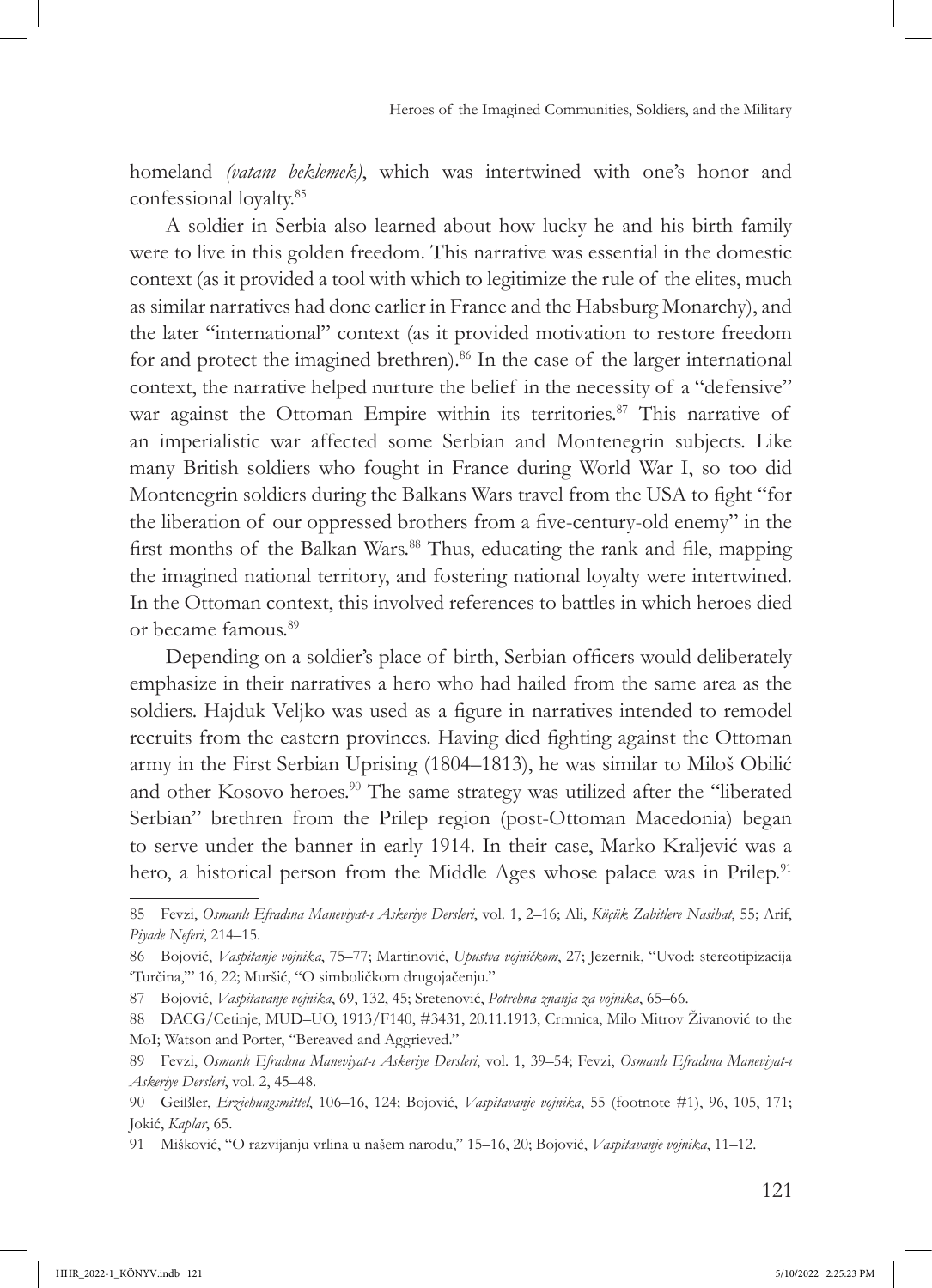Officers were so determined in their role as so-called educators that one of these recruits wrote in a censored letter, "we are dead sick when they tell us about Kraljević Marko."<sup>92</sup> Still, others identified themselves with the latter. While passing through some populated areas in late 1914, the Macedonian recruits boasted publicly that they were descendants of Marko Kraljević and were going to "liberate" Habsburg Bosnia.<sup>93</sup>

The practice of disparaging those who did not follow this narrative as lower men and expecting the soldiers to become heroes implies that the military distinguished this type of masculinity from other forms. All other men had to position themselves to the heroes. Hence, one could speak about hegemonic masculinity, whereby hegemony signifies the displacement of other forms of masculinity by this form, which was praised in the military as the norm. The idealized view of masculinity was used to construct the perfect self-image of the nation.94 Having been "the healthiest, strongest and youngest—the most capable of all the other people in our nation," the masculine men's bodies, which now embodied the heroic values, served as weapons to defeat the imagined enemy.<sup>95</sup> The calling of the soldiers was difficult in peace times, and much more so in times of war. Soldiers had to endure harsh conditions, because they had to be in good health, have sturdy body, "male" strength, and a strong will.<sup>96</sup> This notion of endurance also applied to those who fell into enemy hands, as they were expected to remain loyal. If they had complied or surrendered themselves, they were regarded as traitors and perjurers, meaning their national obligation did not cease after capture or defeat.<sup>97</sup>

But the hegemonic military masculinity, which played a role in the war, did not always correspond to actual worlds of the locals. It was not fixed but was embedded in specific environments. Locally seen, it was metaphorically represented through the interplay of specific masculine practices that had local significance.<sup>98</sup> Thus, alternative masculinities were critical and could be defined

<sup>92</sup> DAS/Belgrade, MID–PPO 1914, R469, #272, 16.05.1914, Valjevo, Commander of Bitolj Infantry Regiment to the Commander of Drina Division District.

<sup>93</sup> VA/Belgrade, P3, K73, F1, 2/37, #3164, 18.12.1914, Skoplje, KTNO to the MoW.

<sup>94</sup> Tosh, "Hegemonic Masculinity and the History of Gender," 42–43, 46–49, 51; Schmale, *Geschichte der Männlichkeit in Europa*, 152–53, 174–90, 195–200.

<sup>95</sup> Bojović, *Vaspitavanje vojnika*, 141–42 (citation); Messner, "When Bodies are Weapons," 28–31.

<sup>96</sup> Bojović, *Vaspitavanje vojnika*, 64, 169–71; Vešović, *Memoari*, 36.

<sup>97</sup> *Pravila službe*, 1, 24–25; Bojović, *Vaspitavanje vojnika*, 169–71; Walzer, *Obligations*, 146–47, 156–57.

<sup>98</sup> Connel and Messerschmidt, "Hegemonic Masculinity: Rethinking the Concept," 836–39, 849–51; Hearn, "Introduction," 61; Hutečka, *Men under Fire.*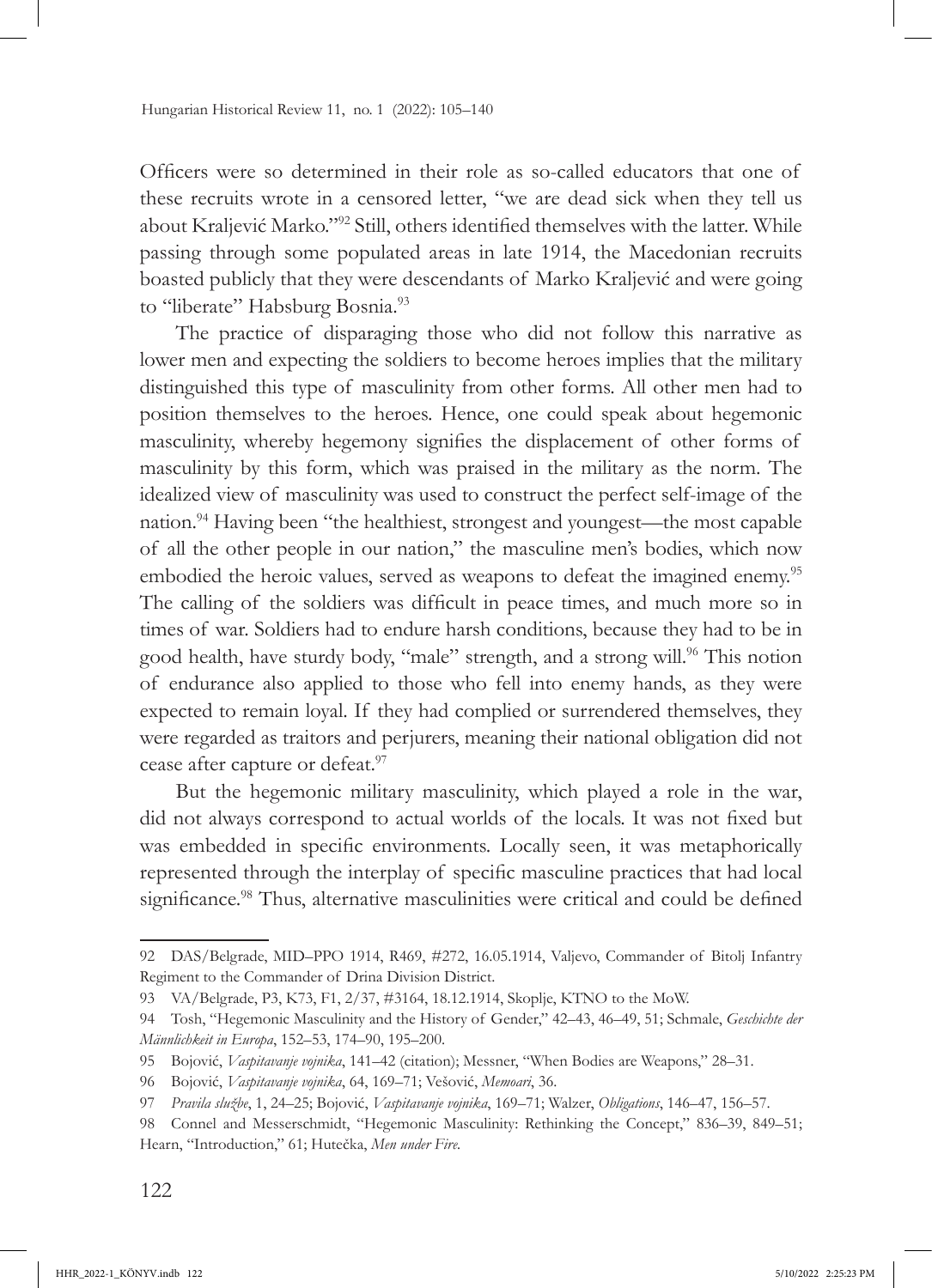as anti-types of the hegemonic model, including with respect to non-core groups.99 However, the reading of masculinities among the Ottoman subjects did not overlap with the reading of masculinities among the ruling elites. For instance, in the Lower Vasojevići, an area located in the Montenegrin-Ottoman borderland in the province of Kosovo, the Slavic-speaking Christians of the Vasojevići brotherhoods at certain times despised other Christians who did not belong to their kin. They viewed them as less worthy. They labeled them as Srblji, Srbljaci, or (H)Ašani (Tr. aşağı, meaning inferior) since they were regarded as not sufficiently manly. This term possessed a derogatory and subordinating reading like Arnautash, Grecoman, or Bulgarofil.<sup>100</sup>

One finds a similar narrative concerning the imagined Serbian *(Srbijanac)* from Serbia, who, given the state policy, could not carry a weapon publicly, which in the eyes of a Vasojević conveyed the message that they were also less worthy.101 This narrative was evident when a Montenegrin officer saw the official headgear *(šajkača)* of the Serbian army in Peć/Peja, a town which during the Balkans Wars (1912–13) was occupied by the Montenegrin army. After noticing that a certain number of the new rank and file consisted of the local Slavicspeaking Christians wearing the *šajkača*, the officer instructed them to buy the fez, "because you are not a soldier under that hat."102 The authorities dubbed the headgear as a hat for scum *(fukarska kapa)*, ordering even the locals not to display it on threat of arrest. Wearing the latter was interwoven with the notion of (hegemonic) masculinity or honor, and offending this notion could easily incite dispute or physical violence and could even push one to become a brigand.<sup>103</sup>

Sources do not reveal the extent to which these locally grounded hegemonic masculinities hampered the nationalization attempts of these polities; however, the case of the Romani population aptly shows that this could be possible. The word "Gypsy" in Montenegro had offensive connotations, and one could be prosecuted for using the term. Still, this did not stop the authorities from using it during World War I when they compared infectious diseases with this hidden

<sup>99</sup> Schmale, *Geschichte der Männlichkeit in Europa*, 227.

<sup>100</sup> Lalević and Protić, "Vasojevići u crnogorskoj granici," 564; Ibid., 3; Vešović, *Pleme Vasojevići*, 344–45.

<sup>101</sup> VA/Belgrade, P2, K18, F1, 8/2, #215, 24.11.1912, Rožaje, Sima Kastratović to a Serbian Commander.

<sup>102</sup> DACG/Cetinje, MV–VS, 1913/F9, #74, 25.09.1913, Peć, Fifth Platoon to the Royal Inquiring Commission.

<sup>103</sup> VA/Belgrade, P2, K54, F1, 16/8, #23, 29.03.1913, Istok, County Chief to the District Chief; Đilas, *Besudna zemlja*, 115; Babić, *Politika Crne Gore*, chapter 3.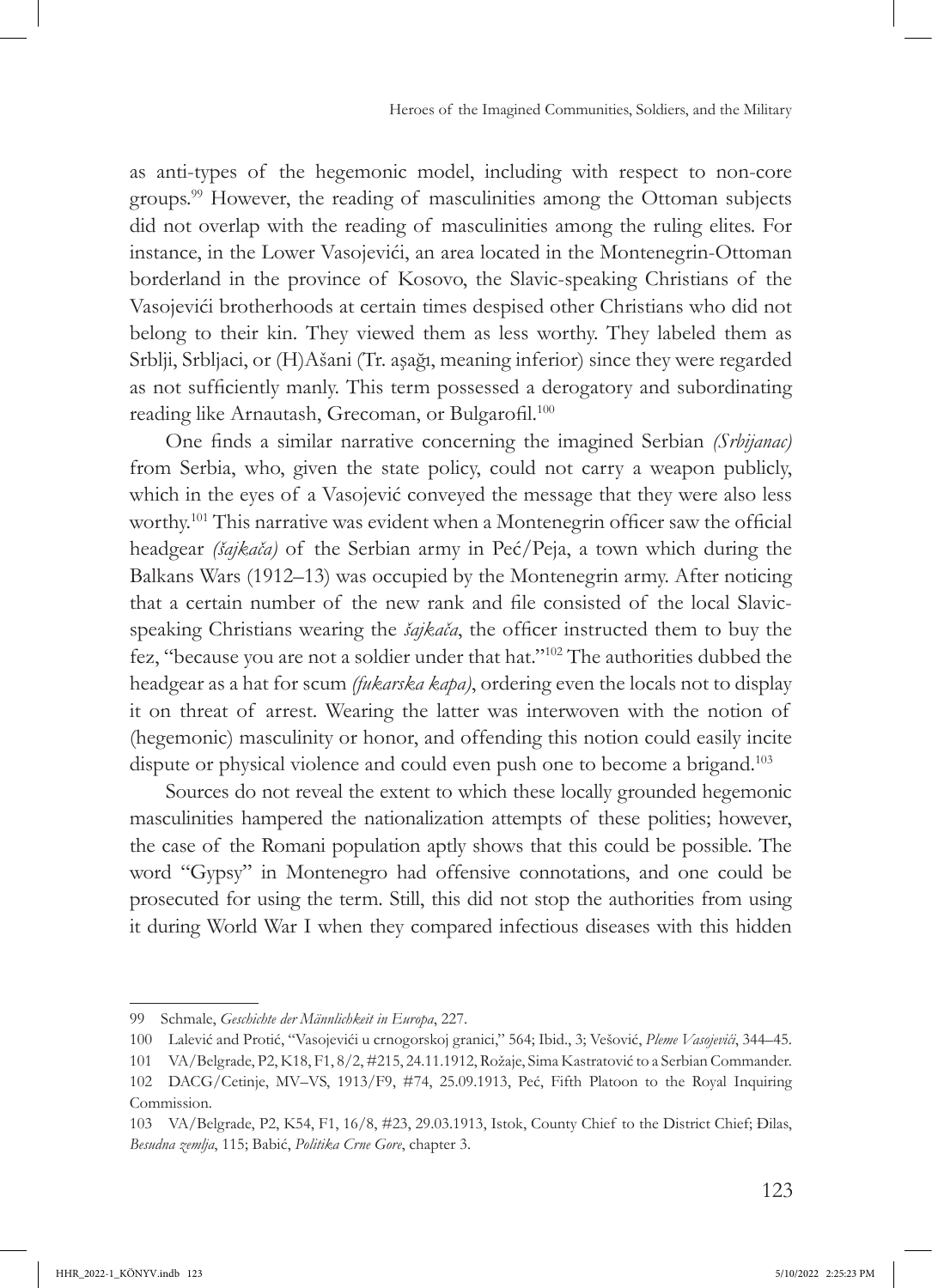non-core grouping.104 Allegedly, in the Montenegrin-Ottoman borderlands, only the Romani wanted to become blacksmiths, since the vocation was considered a disgrace, and those who practiced this trade were labeled the lowest people. In Serbia, most peasants did not want to make a sink or become trumpet players. That is why the Romani were generally appointed in the military as buglers.105 In the Serbian army, some soldiers did not want to eat together with the Romani soldiers, since the Romani were equated with the notion of filthiness and illness, as an officer recalls.<sup>106</sup> In short, this means that pre-military prejudices were becoming embedded into the military, though the ruling elites made efforts minimize this.

## *Conclusion*

By paying heed to the soldiers' performance in the barracks and on the battlefield, and their voice fragments in sources during the Balkan Wars and World War I, one realizes that while some rejected the notions of heroism presented in the narratives offered by the state and the surround cultural milieu, others embraced these notions. Why this was the case and whether these narratives had long-term consequences are questions that can only be addressed with further research. In Montenegro, the Ottoman Empire, and Serbia, the heroic narratives shared many features with other heroic narratives in other parts of Eurasia. One could consider the Prussian context, where the ideal of the hero was intended to "put [men] in a frame to mind to fight, to kill and die willingly 'for the fatherland.'" In addition to using notions of heroism to justify war, the Prussian elites presented imagined heroes "as role models for 'average men.'" Hence, these visions occupied a special place in the collective commemoration of national warrior heroes.<sup>107</sup> The was true to some extent in the French and Russian settings, where officers also used the medieval past, the heroic epics, national flags, and the military oaths as tools with which to foster the homogenization of recruits.108

<sup>104</sup> Angell, *Herojski narod: priče iz Crne Gore*, 62; DACG/Cetinje, MUD–UO, 1915/F162, #2004(20), br. 3278, 29.03.1915, Cetinje, Vuletić to the MoW and ibid, OuBP, F5, #19, br. 1087, 06.05.1915, Bijelo Polje, OuBP to all district and municipality authorities.

<sup>105</sup> Jovićević, "Plavsko-gusinjska oblast, Polimlje, Velika i Šekular," 480; Vukotić, *Uspomene iz tri rata*, 95–98; Vukosavljević, *Istorija seljačkog društva: sociologija seljačkih radova*, 395, 398; Šarenac, "A View of the Disaster and Victory from below," 79.

<sup>106</sup> Pećinar, *Od Srbije do Jugoslavije*, 112–13.

<sup>107</sup> Hagemann, "German Heroes," 16–19, 24 (citation).

<sup>108</sup> Weber, *Peasants into Frenchmen*, 298; Benecke, *Militär, Reform and Gesellschaft im Zarenreich*, 189, 193, 197.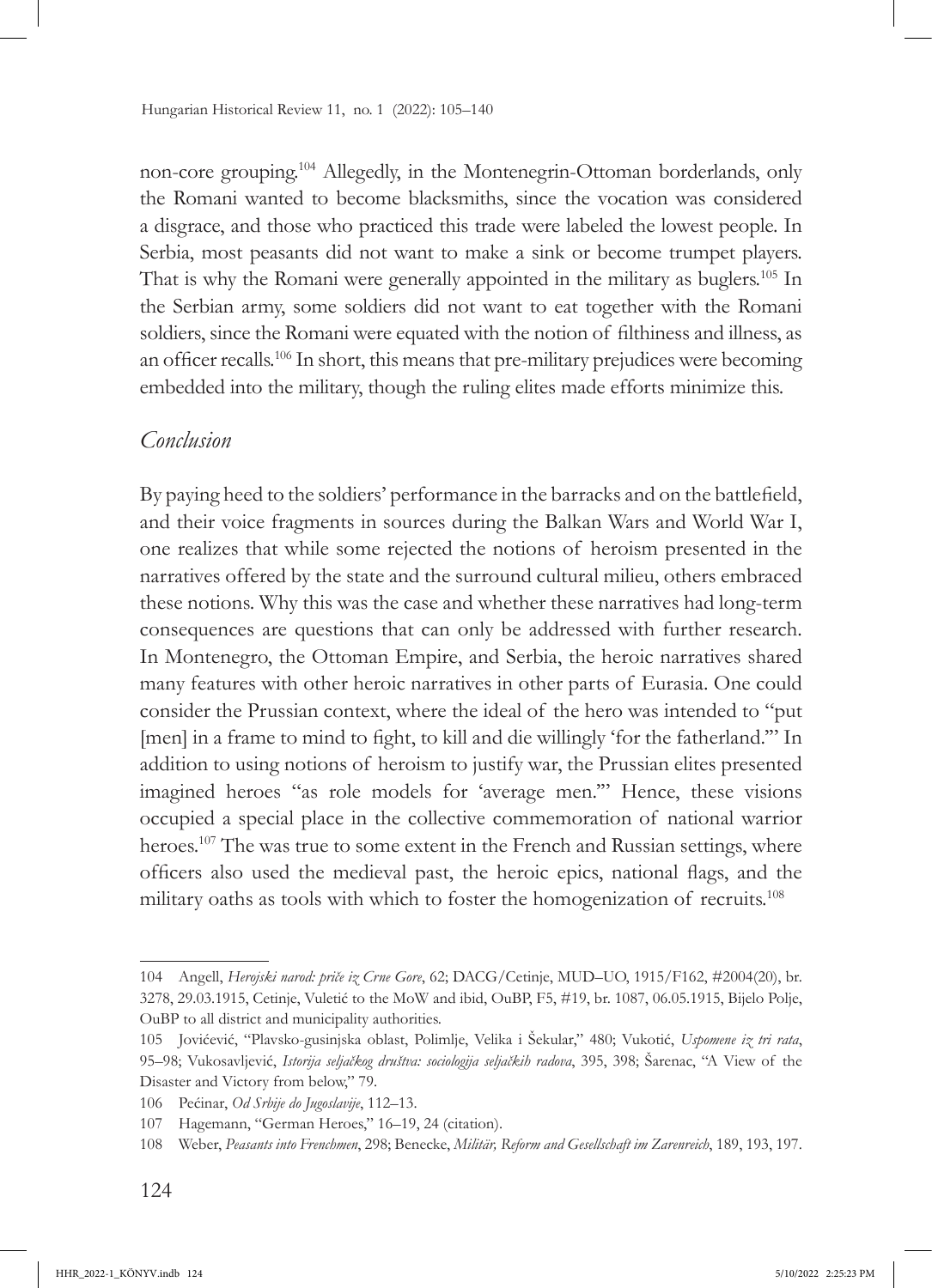These policies were supposed to enhance what George Moose calls "the Myth of the War Experience," which presented the war as a meaningful and even secret event and included the people as active participants in the national quest through rites, festivals, myths, and symbols.<sup>109</sup> The processes by which notions of heroism were adapted to new settings and the transformations of the narratives in which these notions found expression in these settings are also interesting. One could consider the Yugoslav case, where the officers used the same imagined heroes of the Serbian army in the contemporary context because they remained the "heads" of specific military units in the early 1920s.110 The national feature of the "Serb lands," the boundaries of which the heroes had to reify before 1912, simply changed after 1918, becoming the new boundaries of the Yugoslav state, or "all the lands where our nation lives."111 This change aptly illustrates that "the national-patriotic discourse simply manipulated, transposed and modelled itself on an existing set of symbols, metaphors and rituals."112 The extent the heroic mitigated or furthered the development of a unified Yugoslav military culture in the interwar period remains to be answered.

But the success of the tropes concerning heroism as tools with which to foster loyalty and devotion to the military and the state also depended on what David M. Edelstein calls "the strategies of inducement," which were intended to buy and maintain the population's loyalty (i.e., tax exemptions, agrarian reform, welfare policies, financial and food assistance). It was essential for the elites to improve and support the wellbeing of the subjects if they sought to legitimize their rule or engagement in a conflict and ensure that their subjects did not lose heart.113 Soldiers and their families were looking for something tangible in return for shedding their blood (or losing their fathers, sons, and brothers) for the imagined community. Emphasis on the ideological essence of a given political push (for instance, emphasis on the importance of the national cause as a justification for a military campaign) is not enough to ensure the loyalty of the wider population or of the rank-and-file members of the army if material benefits are not provided. Through these strategies and the interdependence of the political and the material, the governments attracted locals to their armies.

<sup>109</sup> Moose, *The Nationalization of the Masses*, chapters 1 and 4; Moose, *Fallen Soldiers*, 7 and chapter 5.

<sup>110</sup> Jokić, *Vojnički bukvar*, 33, 48–49.

<sup>111</sup> Bojović, *Vaspitanje vojnika*, 66, 151–54; Sretenović, *Potrebna znanja za vojnika*, 20–21; Jokić, *Vojnički bukvar*, 72–74.

<sup>112</sup> Riall, *Garibaldi*, 23.

<sup>113</sup> Edelstein, *Occupational Hazards*, 14, 51–52; Reinkowski and Karateke, "Introduction," 1, 3–4; Obinger, "Vorsorgende Wohlfahrtsarbeit am Volkskörper."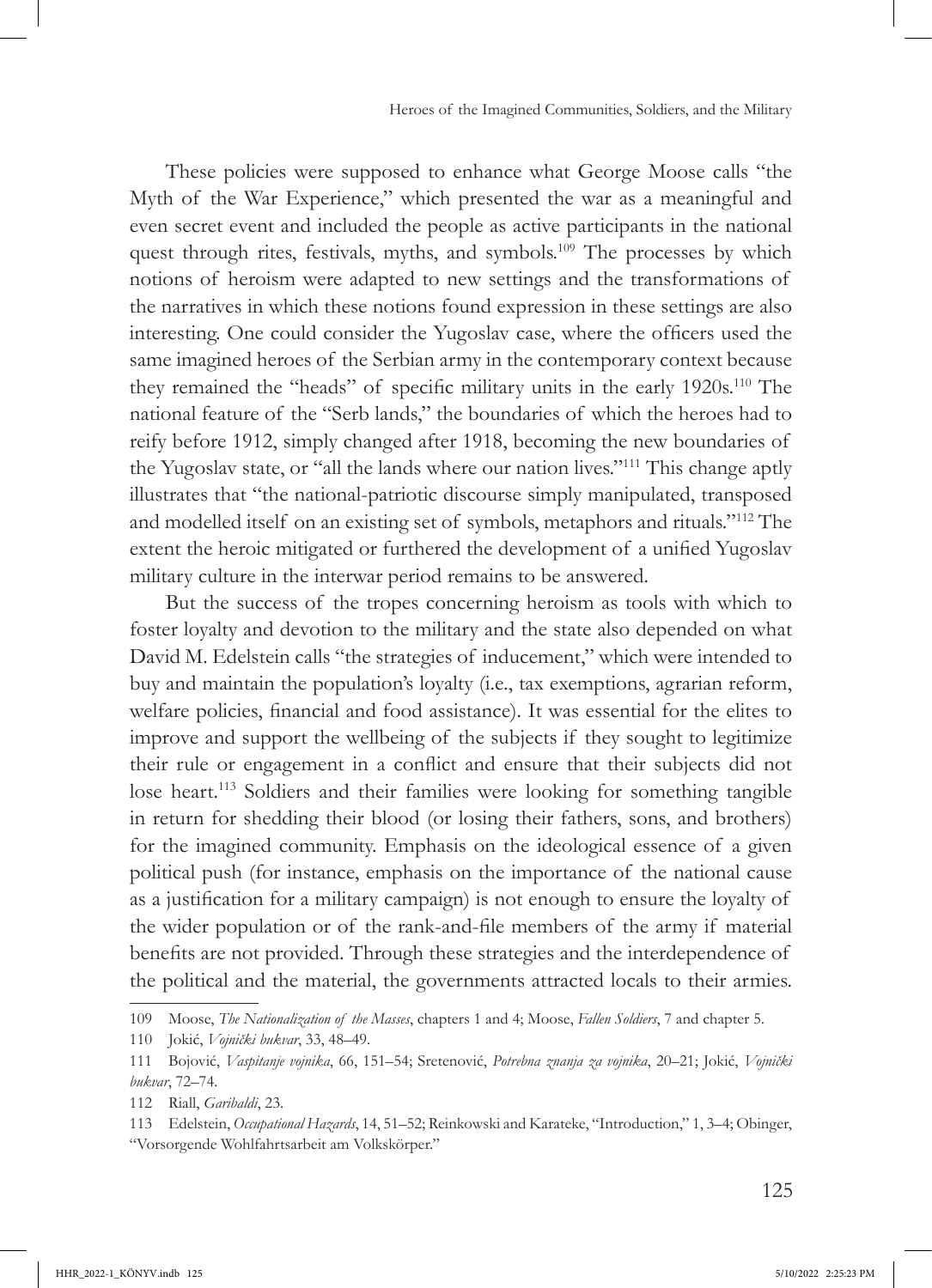Hence, the latter knew how to win something for themselves and their families in exchange for their support for the war.<sup>114</sup>

Conceptualized as part of government practice, these strategies must be seen as a form of activity with which ruling elites sought to shape, lead, and influence their subjects.115 When one combines the strategies of inducement and the ideological techniques introduced above during and after military service and the coercive methods used with the subjects' consent, it becomes clear that the state's mobilization efforts never revolved around one strategy. In other words, they did not rely exclusively on national or confessional fervors. Instead, it was the interdependent use of an array of mobilization tools that yielded results. These factors worked together in complex interplay, and they had a powerful effect on the population, although varying success in varying contexts. Methodologically, it is not feasible to gauge which particular strategy counted more than the others.116 Thus, the elites had to approach and adjust to the subjects' expectations and ways of acting.

## *Acknowledgments*

I would like to thank two anonymous peer-reviewers for their critical remarks, suggestions, and comments on the final version of the paper.

## *Archival Sources*

Arhiv Bosne i Hercegovine, Sarajevo [Archive of Bosnia and Herzegovina] (ABH) *Zemaljska vlada* (ZVS)

Arhiv Jugoslavije, Beograd [Archive of Yugoslavia] (AJ) Ministarstvo unutrašnjih dela (14) Cumhurbaşkanlığı Devlet Arşivleri, Istanbul [Presidency State Archives] (CDA) Dahiliye Nezareti Mektubî Kalemi (DH.MKT)

Vojni arhiv, Beograd [Military Archive of Serbia] (VA)

Popisnik 2 = Arhiv Prvog i Drugog balkanskog rata (1912–13)

<sup>114</sup> Marwick, "Problems and Consequences of Organizing Society for Total War," 9, 15–18; Titmuss, *Essays on "the Welfare State,"* 45–47, 49–53; Moran, "Introduction."

<sup>115</sup> Donzelot, "The Mobilization of Society," 69, 71–74, 77; Gordon, "Governmental Rationality: An Introduction," 2; Foucault, "Governmentality," 91.

<sup>116</sup> Koselleck, "Der Einfluß der beiden Weltkriege auf das soziale Bewußtsein," 28–29.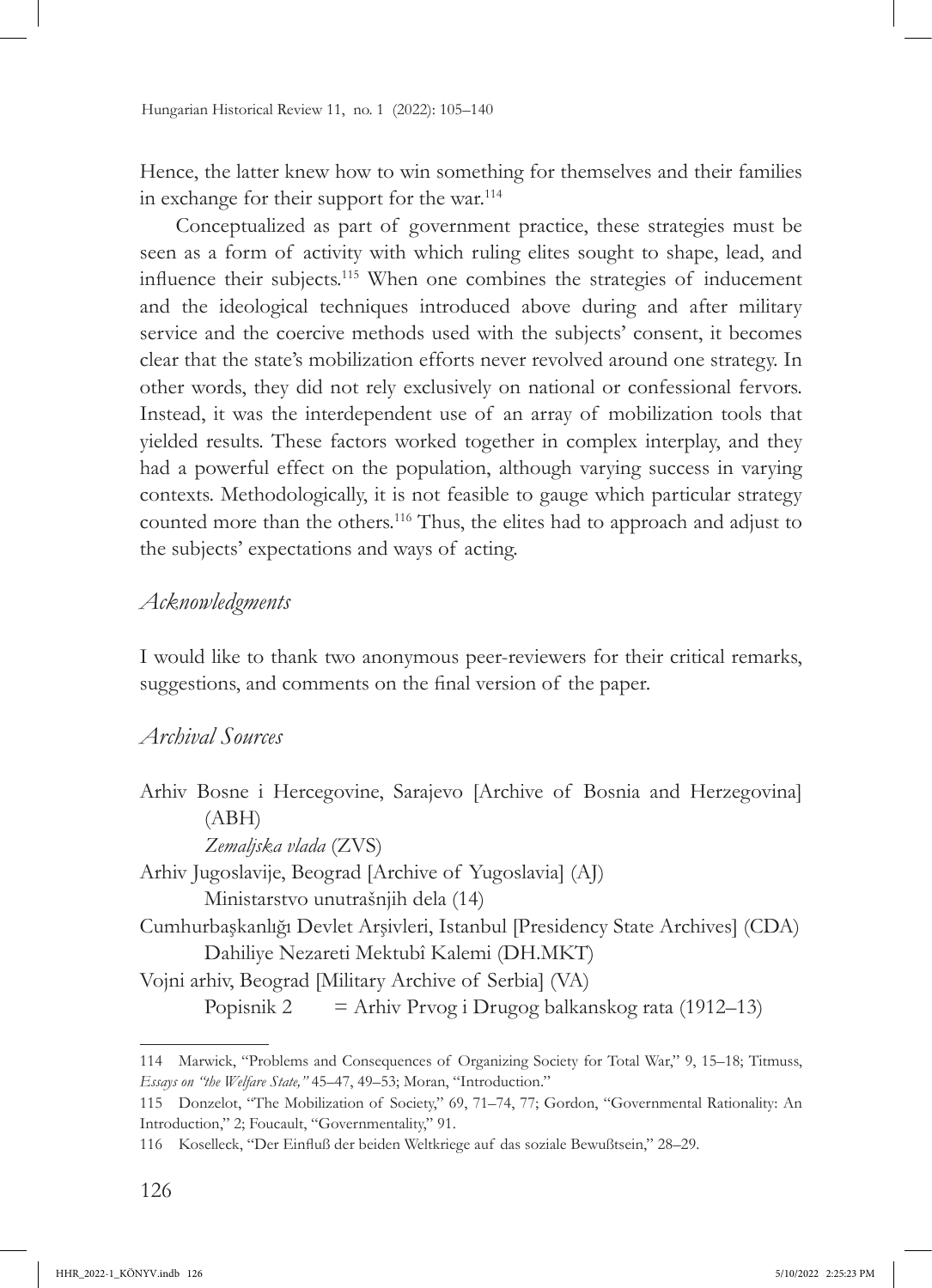# *Bibliography*

Primary sources

- "Naredba od 06.04.1888" [Order of April 6th, 1888]*.* In *Zbornik zakona i uredaba u Kraljevini Srbiji izdatih od 01.01.1887. do 01.06.1888.* [Collection of laws and ordinances issues in the Kingdom of Serbia from January 1st, 1887 until June 1st, 1888], 178–82. Beograd: Kraljevska-srpska Državna štamparija, 1888.
- *Pravila službe* [Service rules]*.* Vol. 1. Beograd: Državna štamparija Kraljevine Srbije, 1913.
- *Stenografske bilješke o radu crnogorske Narodne Skupštine sazvane u redovan saziv 15. januara 1914. god. (I i II prethodni sastanak i I–XXX redov. sjednica)* [Minutes of the parliamentary meetings of the Montenegrin National Assembly convened in the regular convocation on January 15th, 1914 (I and II previous sessions and I-XXX regular sessions)]. Cetinje: Štampano u Državnoj štampariji Kraljevine Crne Gore, 1915.

Newspapers *Glas Crnogorca* (1873–1922), Cetinje *Službeni vojni list* (1881–1941), Belgrade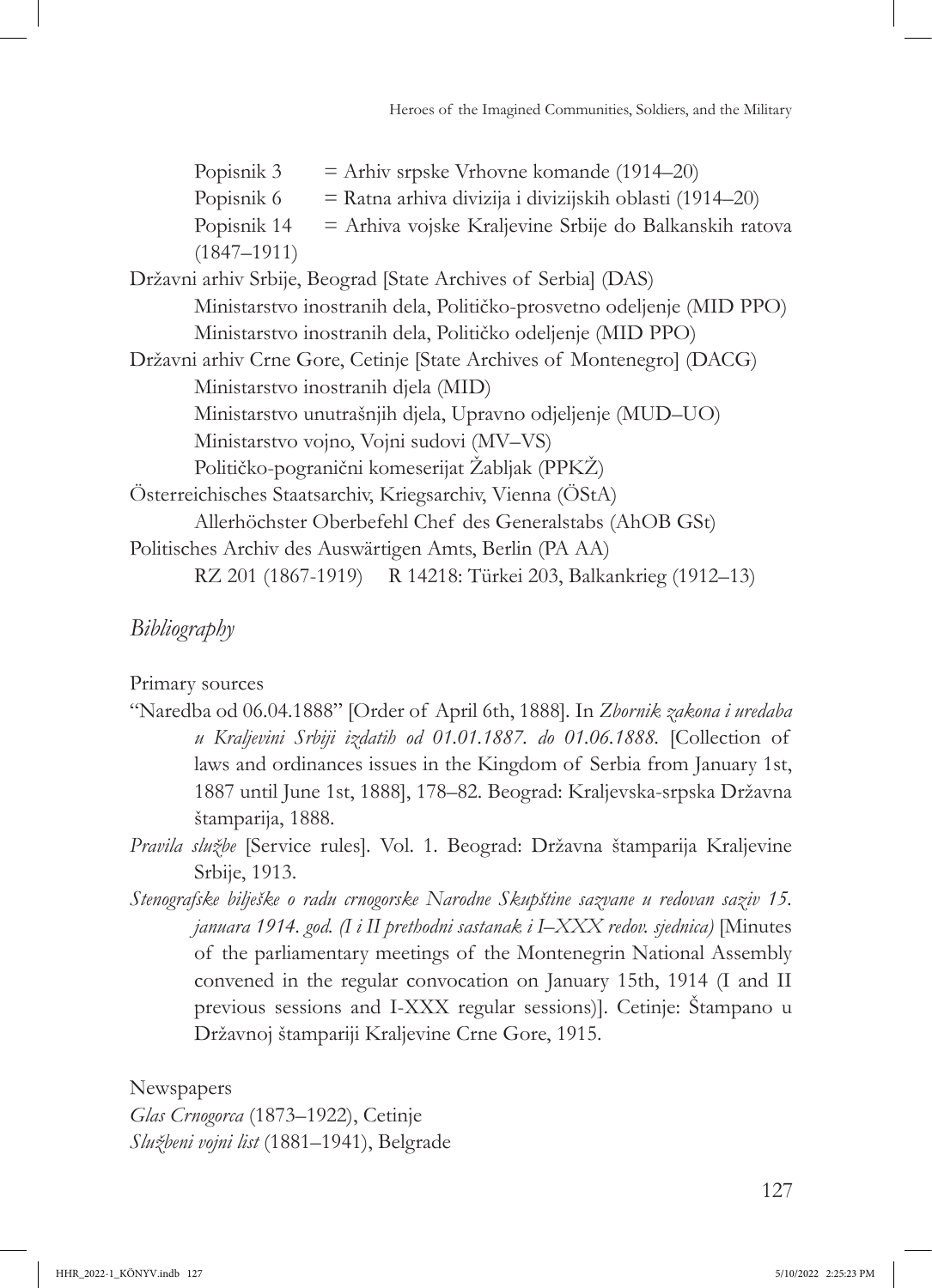Hungarian Historical Review 11, no. 1 (2022): 105–140

#### *Srpske novine* (1834–1916), Belgrade

Secondary literature

- Ali, Mehmed. *Acemi Neferin Terbiye-i Askeriye Muallimi* [Recruit's teacher of military discipline]. Konstantiniye: Hikmet Matbaası, 1326 [1910].
- Ali, Mehmed. *Küçük Zabitlere Nasihat* [Advances to junior officers]. İstanbul: Yeni Osmanlı A. Aznavur Matbaası, 1326 [1910].
- Andrijašević, Živko M. *Crnogorska ideologija, 1860–1918: Državna ideologija Crne Gore u vrijeme vladavine Nikole I Petrovića Njegoša* [Montenegrin ideology, 1860–1918: State ideology of Montenegro during the reign of Nikola I Petrović Njegoš]. Cetinje: Državni arhiv Crne Gore, 2017.
- Angell, Henrik. *Herojski narod: priče iz Crne Gore* [Heroic people: Stories from Montenegro]. Nikšić: NVO Crnogorski međunarodni institut za štampu, 2018.
- Anttonen, Pertti. "Oral Traditions and the Making of the Finnish Nation." In *Folklore and Nationalism in Europe During the Long Nineteenth Century*, edited by Timothy Baycroft, and David Hopkin, 325–50. Leiden: Brill, 2012.
- Arif, Hüseyin. *Orduda Terbiye* [Discipline in the military]. Istanbul: Artif Asaturyan ve Mahdumları Matbaası, 1332.
- Arif, Hüseyin. *Piyade Neferi* [Infantryman]*.* Istanbul: Nefaset Matbaası, 1329 [1913].
- Arkin, William, and Lynne R. Dobrofsky. "Military Socialization and Masculinity." *Journal of Social Issues* [34, no. 1 \(1978\): 151–68. doi: 10.1111/](https://doi.org/10.1111/j.1540-4560.1978.tb02546.x)

- Asch, Ronald G. "The Hero in the Early Modern Period and Beyond: An Elusive Cultural Construct and in Indispensable Focus of Social Identity?" *helden. heroes. héroes. E-Journal zu Kulturen des Heroischen* 1, Special Issue (2014): 5–14. doi: [10.6094/helden.heroes.heros./2014/QM/02](https://doi.org/10.6094/helden.heroes.heros./2014/QM/02)
- Asman, Alaida. *Duga senka prošlosti: Kultura sećanja i politika povesti.* Der lange Schatten der Vergangenheit: Erinnerungskultur und Geschichtspolitik*.* Beograd: Biblioteka XX vek, 2011.
- Ateş, Sanem Yamak. *Asker Evlatlar Yetiştirmek: II. Meşrutiyet Dönemi'nde Beden Terbiyesi, Askerî Talim ve Paramiliter Gençlik Örgütleri* [Raising child soldiers: Physical training, military training and paramilitary youth organizations in the second constitutional era]*.* İstanbul: İletişim, 2012.

j.1540-4560.1978.tb02546.x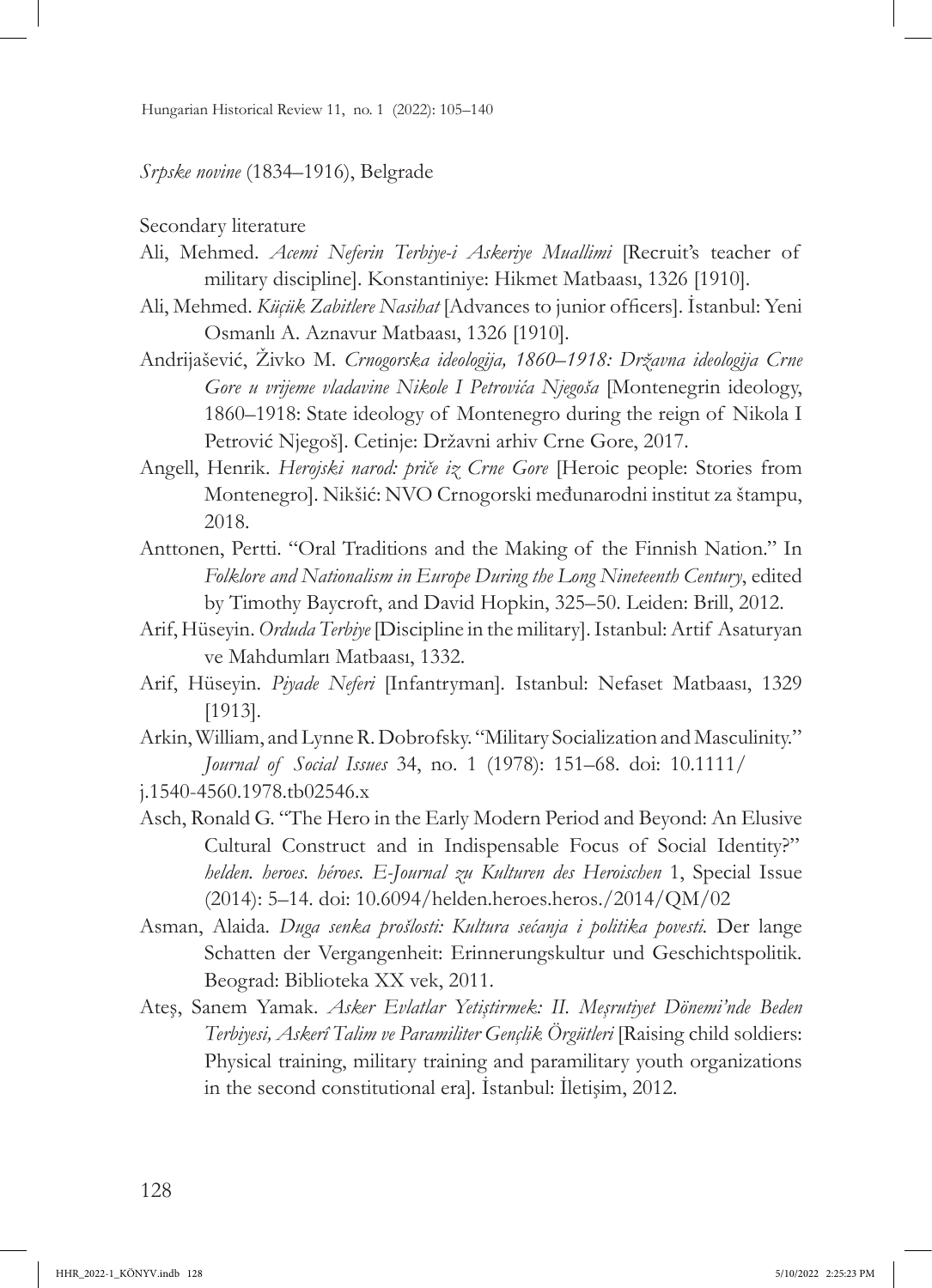- B. "Nekoliko napomena o izvođenju regrutske škole u pešadiji" [A few remarks on the performance of the recruiting school in the infantry]*. Ratnik: list za vojne nauke, novosti i književnost* 23, no. 47/4 (1901): 453–91.
- Babić, Branko. *Politika Crne Gore u novooslobođenim krajevima 1912*–*1914*  [Montenegrin policy in the newly liberated areas 1912–1914]. Cetinje: Obod; Podgorica: Pobjeda, 1984.
- Batrićević, Boban. "Crnogorska vojska uoči Balkanskih ratova 1910–1912. Ustrojstvo, naoružanje, finansije (između tradicije i modernosti)" [Montenegrin Army before the Balkan Wars 1910-1912. Organization, Armaments, Finances (Between Tradition and Modernity)]*.* Master thesis, Univerzitet Crne Gore/Filozofski fakultet Nikšić, 2014.
- Baycroft, Timothy. "Introduction." In *Folklore and Nationalism in Europe During the Long Nineteenth Century*, edited by Timothy Baycroft, and David Hopkin, 1–10. Leiden: Brill, 2012.
- Benecke, Werner. *Militär, Reform und Gesellschaft im Zarenreich: Die Wehrpflicht in Russland 1874*–*1914.* Padaborn: Ferdinand Schöningh, 2006.
- Berger, Peter L., and Thomas Luckmann. *Die gesellschaftliche Konstruktion der Wirklichkeit: Eine Theorie der Wissenssoziologie.* Frankfurt am Main: Fischer, 2003.
- Beşikçi, Mehmet. *Birinci Dünya Savaşı'nda Osmanlı Seferberliği* [The Ottoman mobilization of manpower in the First World War]*.* Istanbul: Türkiye İş Bankası: Kültür Yayınları, 2015.
- Beşikçi, Mehmet. *Cihan Harbi'ni Yaşamak ve Hatırlamak: Osmanlı Askerlerinin Cephe Hatıraları ve Türkiye'de Birinci Dünya Savaşı Hafızası* [Experiencing and remembering the First World War: Memories of the Ottoman soldiers at the front and the memory of the First World War in Turkey]*.* Istanbul: İletişim, 2019.
- Beşikçi, Mehmet. "Domestic Aspects of Ottoman Jihad: The Role of Religious Motifs and Religious Agents in the Mobilization of the Ottoman Army." In *Jihad and Islam in World War I*, edited by Erik-Jan Zürcher, 95–115. Leiden University Press: Leiden, 2016.
- Boehm, Christopher. *Blood Revenge: The Enactment and Management of Conflict in Montenegro and Other Tribal Societies.* Philadelphia: University of Pennsylvania Press, 1987.
- Boehm, Christopher. *Montenegrin Social Organization and Values: Political Ethnography of a Refuge Area Tribal Adaptation.* New York: AMS Press, 1983.
- Bojović, Petar. *Vaspitavanje vojnika* [Educating soldiers]*.* Beograd: Štamparska radionica Vojnog ministarstva, 1907.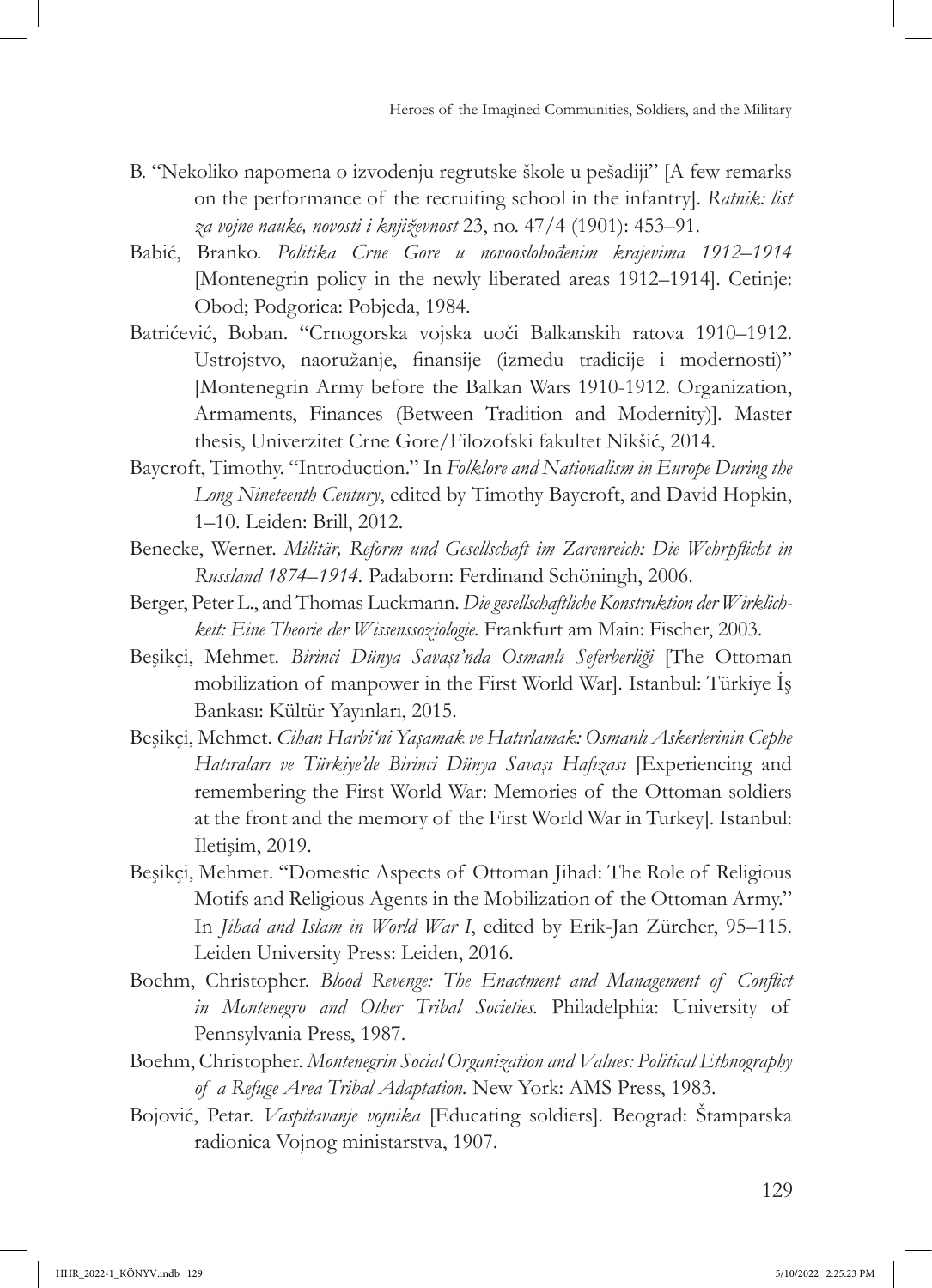- Bourdieu, Pierre. *Die verborgenen Mechanismen der Macht.* Schriften zu Politik und Kultur 1. Edited by Margaret Steinrücke. Hamburg: VSA-Verlag, 2005.
- Brink, Cornelia, and Nicole Falkenhayner. "Einleitung." In *Helden müssen sterben: Von Sinn und Fragwürdigkeit des heroischen Todes*, edited by Cornelia Brink, and Nicole Falkenhayner, 9–12. Baden-Baden: Ergon Verlag, 2019. doi: [10.5771/9783956504075-9](https://doi.org/10.5771/9783956504075-9)
- Bröckling, Ulrich. *Disiplin: Askeri İtaat Üretiminin Sosyolojisi ve Tarihi* [Discipline: Sociology and history of military obedience production]*.* Istanbul: Ayrıntı Yayınları, 2008.
- Brubaker, Rogers. *Ethnicity without Groups.* Cambridge, Massachusetts: Harvard University Press, 2004.
- Bucur, Maria, and Nancy M. Wingfield. "Introduction." In *Staging the Past: The Politics of Commemoration in Habsburg Central Europe, 1848 to the Present*, edited by Maria Bucur, and Nancy M. Wingfield, 1–9. West Lafayette, Indiana Purdue University Press, 2001. doi: [10.2307/j.ctt9qh12m.5](https://doi.org/10.2307/j.ctt9qh12m.5)
- Burke, Peter. "Co-Memorations. Performing the Past." In *Performing the Past: Memory, History, and Identity in Modern Europe*, edited by Karin Tilmans, Frank van Vree, and Jay Winter, 105–18. Amsterdam: Amsterdam University Press, 2010.
- Canetti, Elias. *Masse und Macht.* Frankfurt am Main: Fischer, 1985.
- Čolović, Ivan. *Smrt na Kosovu Polju: istorija Kosovskoj mita* [Death on the Field of Kosovo: History of Kosovo]. Beograd: Biblioteka XX vek, 2017.
- Connell, Raewyn W., and James W. Messerschmidt. "Hegemonic Masculinity: Rethinking the Concept." *Gender and Society* 19, no. 6 (2005): 829–59.
- Cozens-Hardy, W. H. "Montenegro and Its Borderlands." *The Geographical Journal*  4, no. 5 (1894): 385–405.
- Denda, Dalibor. "Završni izveštaji austrougarskog vojnog atašea u Beogradu o srpskoj vojsci u Balkanskim ratovima 1912/1913" [Final reports of the Austro-Hungarian military attaché in Belgrade on the Serbian army in the Balkan Wars 1912/1913]*.* In *Balkanski Ratovi 1912/1913: Nova viđenja i tumačenja*, edited by Srđan Rudić, and Miljan Milkić, 125–58. Beograd: Istorijski institut / Institut za strategijska istraživanja, 2013.
- *Die serbische und montenegrinische Armee (Mit Textskizzen und Abbildungen).* Vienna: Druck von Josef Roller und Co., 1912.
- Đilas, Milovan. *Besudna zemlja* [Land without justice]*.* Beograd: Politika Narodna knjiga, 2005.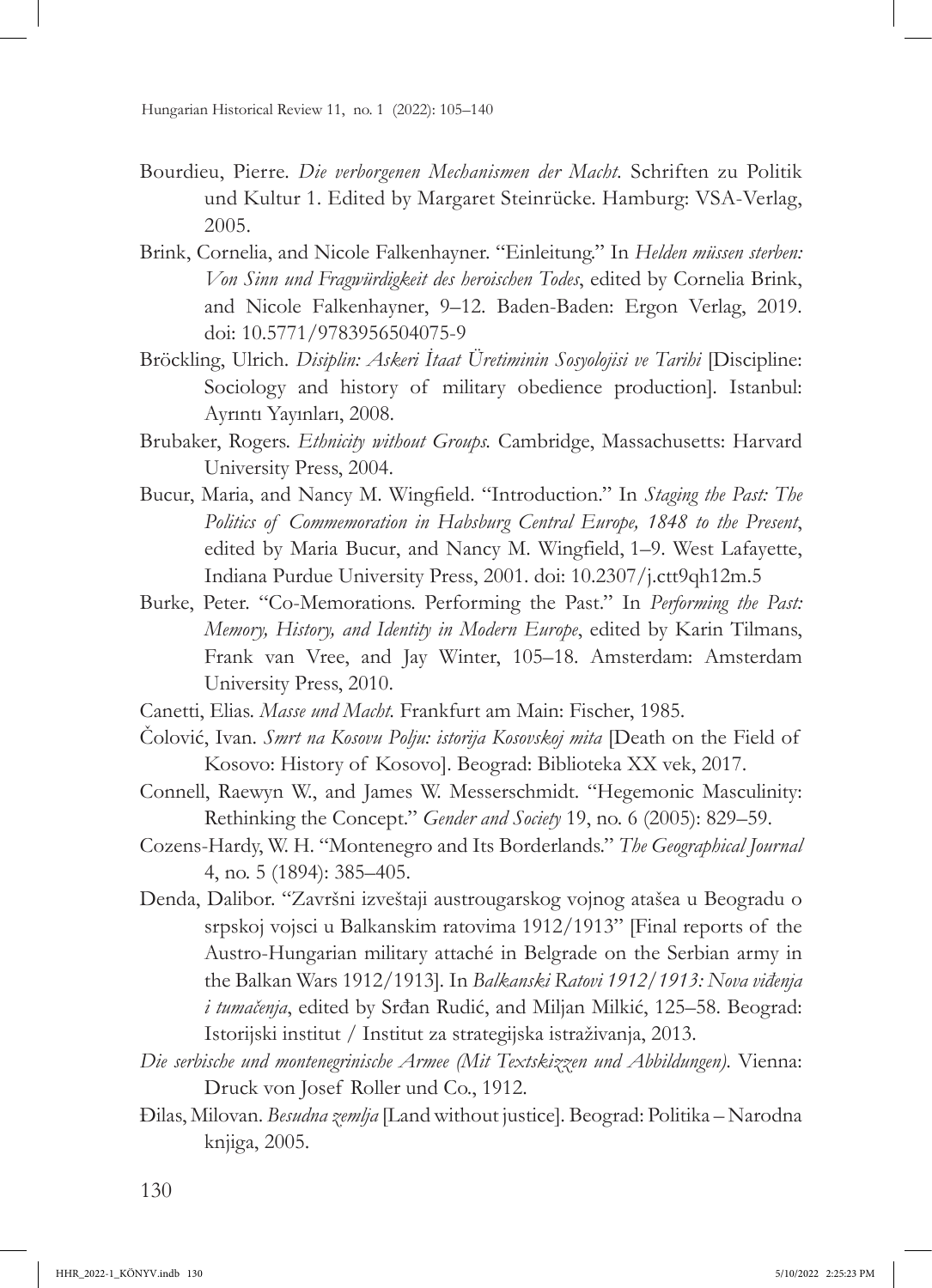- Doğan, Nuri. *İlk ve Orta Dereceli Okul Ders Kitapları ve Sosyalleşme (1876*–*1918)*  [Primary and secondary school textbooks and socilization,1876–1918]. Istanbul: Bağlam, 1994.
- Donzelot, Jacques. "The Mobilization of Society." In *Studies in Governmentality: With Two Lectures by and an Interview with Michel Foucault*, edited by Colin Gordon, Peter Miller, and Graham Burchell, 169–79. Chicago: The University of Chicago Press, 1991.
- Dörner, Andreas. "Die symbolische Politik der Ehre: Zur Konstruktion der nationalen Ehre in den Diskursen der Befreiungskriege." In *Ehre: Archaische Momente in Der Moderne*, edited by Lundera Vogt, and Arnold Zingerle, 78–95. Frankfurt am Main: Suhrkamp, 1994.
- Dundes, Alan. "Binary Opposition in Myth: The Propp/Lévi-Strauss Debate in Retrospect." *Western Folklore* 56, no. 1 (1997): 38–50.
- Durham, Mary E. *Through the Lands of the Serb.* London: Edward Arnold, 1904.
- Đurović, Arsen. *Modernizacija obrazovanja u Kraljevini Srbiji 1905*–*1914*  [Modernization of education in the Kingdom of Serbia 1905–1914]*.* Beograd: Istorijski institut, 2004.
- Edelstein, David M. *Occupational Hazards: Success and Failure in Military Occupation.* Ithaca, NY: Cornell University Press, 2008.
- Emmert, Thomas A. *Serbian Golgotha: Kosovo, 1389.* East European Monographs. New York: Columbia University Press, 1990.
- Eyerman, Ron, Jeffrey C. Alexander, and Elizabeth Butler Breese. "Introduction: On Social Suffering and Its Cultural Construction." In *Narrating Trauma: On the Impact of Collective Suffering*, edited by Ron Eyerman, Jeffrey C. Alexander, and Elizabeth Butler Breese, xi-xxxv. Boulder–London: Paradigm Publishers, 2011.
- Feld, Maury D. *The Structure of Violence: Armed Forces as Social Systems*. Beverly Hills–London: Sage Publications, 1977.
- Fevzi, Ömer. *Osmanlı Efradına Maneviyat-i Askeriye Dersleri* [Morale military lessons for Ottoman soldiers]*.* Vol. 1. Istanbul: Mekteb-i Harbiye Matbaası, 1325 [1909].
- Fevzi, Ömer. *Osmanlı Efradına Maneviyat-i Askeriye Dersleri* [Morale military lessons for Ottoman soldiers]*.* Vol. 2. Istanbul: Mekteb-i Harbiye Matbaası, 1326 [1910].
- Forrest, Alan I. "Conscription as Ideology: Revolutionary France and the Nation in Arms." In *The Comparative Study of Conscription in the Armed Forces*, edited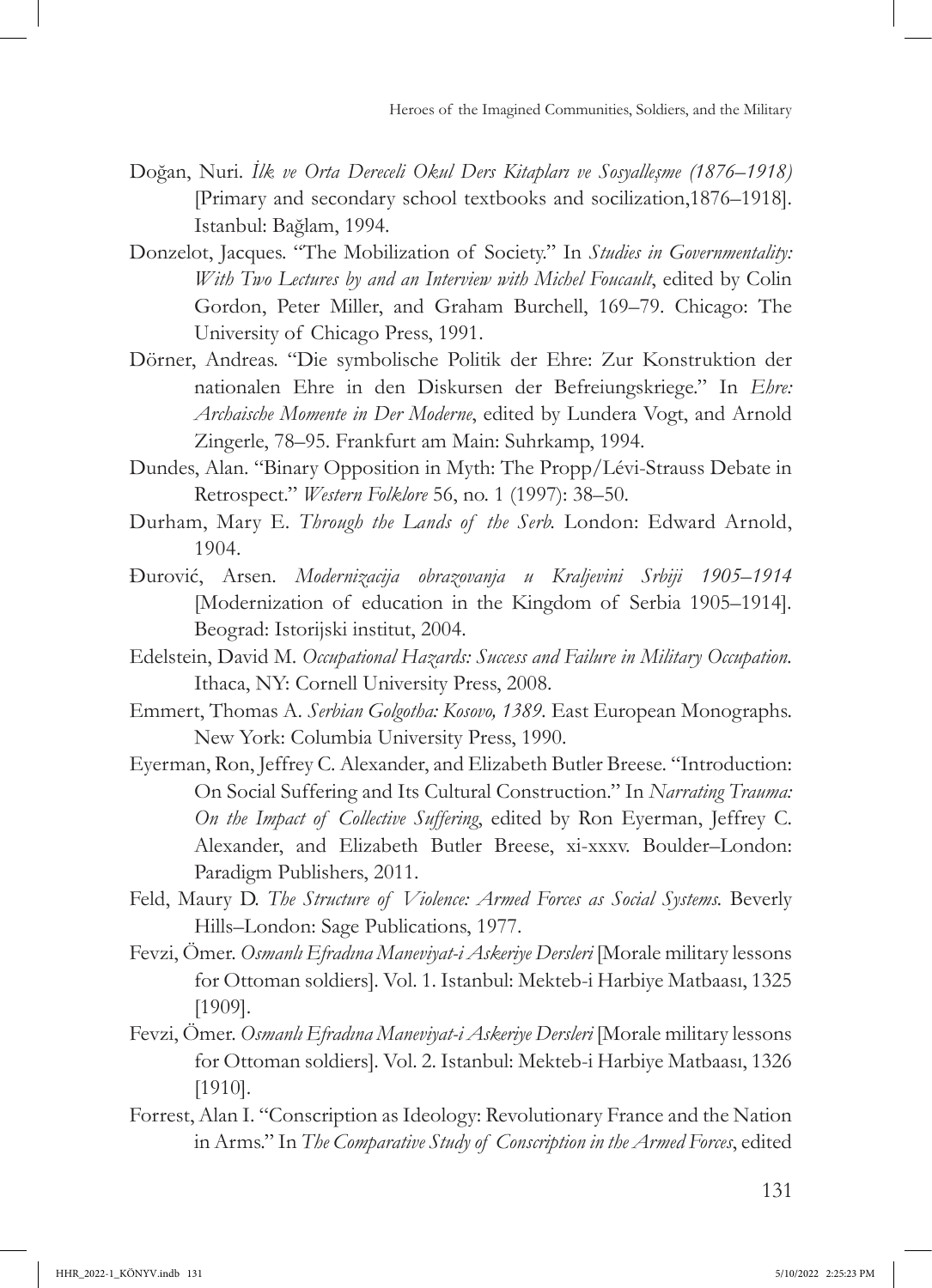by Lars Mjøset, and Stephen van Holde. Comparative Social Research, 95–115. Amsterdam: JAI, 2002. doi: [10.1016/S0195-6310\(02\)80024-2](https://doi.org/10.1016/S0195-6310(02)80024-2)

- Fortna, Benjamin C. *Imperial Classroom: Islam, the State, and Education in the Late Ottoman Empire.* Oxford–New York: Oxford University Press, 2002.
- Foucault, Michel. "Governmentality." In *Studies in Governmentality: With Two Lectures by and an Interview with Michel Foucault*, edited by Graham Burchell, Colin Gordon, and Peter Miller, 87–104. Chicago: The University of Chicago Press, 1991.
- Geißler, Erich E. *Erziehungsmittel.* Bad Heilbrunn/OBB.: Verlag Julius Klinkhardt, 1973.
- Goebel, Stefan. *The Great War and Medieval Memory: War, Remembrance and Medievalism in Britain and Germany, 1914*–*1940.* Cambridge: Cambridge University Press, 2007.
- Gordon, Colin. "Governmental Rationality: An Introduction." In *Studies in Governmentality: With Two Lectures by and an Interview with Michel Foucault*, edited by Colin Gordon, Peter Miller, and Graham Burchell, 1–51. Chicago: The University of Chicago Press, 1991.
- Hagemann, Karen. "German Heroes: The Cult of the Death for the Fatherland in Nineteenth-Century Germany." In *Masculinities in Politics and War: Gendering Modern History*, edited by Stefan Dudink, Karen Hagemann, and John Tosh, 116–34. Manchester and New York: Manchester University Press, 2004.
- Hartmann, Elke. *Die Reichweite des Staates: Wehrpflicht und moderne Staatlichkeit im Osmanischen Reich 1860*–*1910.* Paderborn: Ferdinand Schöningh, 2016.
- Hearn, Jeff. "Introduction: International Studies on Men, Masculiniteis, and Gender Equality." *Men and Masculinities* 17, no. 5 (2014): 455–66. doi:

- Hewitt, Andrew. *Social Choreography: Ideology as Performance in Dance and Everyday Movement.* Durham and London: Duke University Press, 2005.
- Hobsbawm, Eric J. "Mass-Producing Traditions: Europe, 1870–1914." In *The Invention of Tradition*, edited by Eric J. Hobsbawm, and Terence Ranger, 263–307. Cambridge: Cambridge University Press, 2012. doi: [10.1017/CBO9781107295636.001](https://doi.org/10.1017/CBO9781107295636.001)
- Höpken, Wolfgang. "'Modern Wars' and 'Backward Societies': The Balkan Wars in the History of Twentieth-Century European Warfare." In *The Wars of Yesterday: The Balkan Wars and the Emergence of Modern Military Conflict,*

[<sup>10.1177/1097184</sup>X14558232](https://Doi.org/10.1177/1097184X14558232)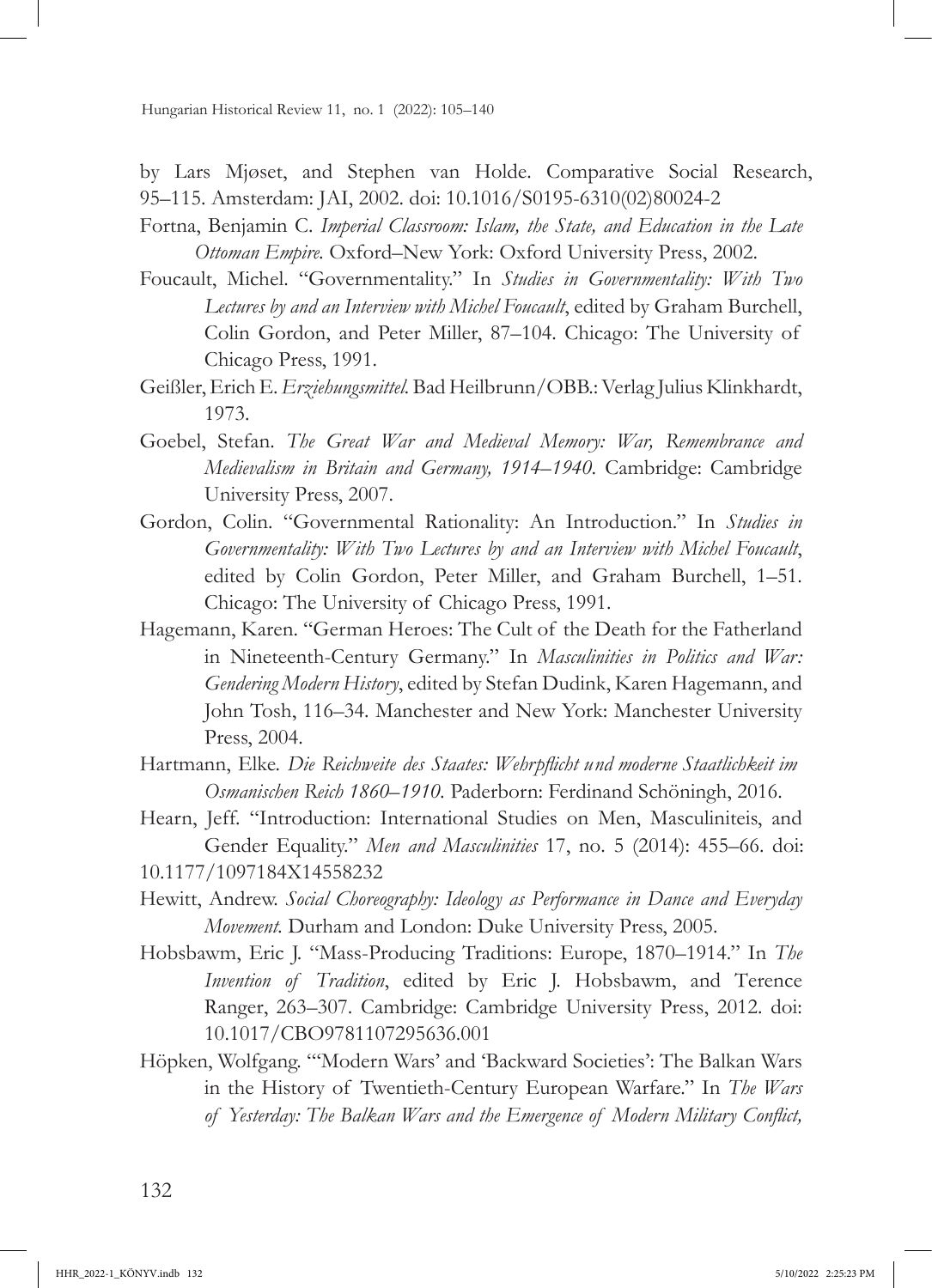*1912*–*13*, edited by Katrin Boeckh, and Sabine Rutar, 25–93. New York– Oxford: Berghahn Books, 2018.

- Hutečka, Jiří. *Men under Fire: Motivation, Morale and Masculinity among Czech Soldiers in the Great War, 1914*–*1918.* New York–Oxford: Berghahn, 2020.
- Ilić, Aleksandra. *Udžbenici i nacionalno vaspitanje u Srbiji 1878*–*1918* [Textbooks and national education in Serbia 1878–1918]*.* Beograd: Univerzitet u Beogradu Filozofski Fakultet, 2010.
- Ippen, Theodor A. *Novibazar und Kossovo (Das alte Rascien): Eine Studie.* Vienna: Alfred Hölder: K. und K. Hof- und Universitäts-Buchhändler, 1892.
- Jahr, Christoph. *Gewöhnliche Soldaten: Desertion und Deserteure im Deutschen und Britischen Heer, 1914*–*1918.* Göttingen: Vandenhoeck & Ruprecht, 1998.
- Jezernik, Božidar. "Uvod: Stereotipizacija 'Turčina'" [Introduction: Stereotyping the "Turk"]. In *Imaginarni Turčin*, edited by Božidar Jezernik, 9–29. Beograd: Biblioteka XX vek, 2010.
- Jokić, Kosta. *Kaplar* [Corporal]*.* Beograd: Štampano u Državnoj štampariji Kraljevine Srbije, 1911.
- Jokić, Kosta. *Vojnički bukvar* [Military primer]*.* Edited by Milić J. Milićević. Beograd: Štampano u Državnoj štampariji Kralj. Srbije [Istorijski institut, Beograd], 1901 [2017].
- Jokić, Kosta. *Vojnički bukvar i osnovne dužnosti vojnika* [Military primer and basic duties of soldiers]*.* Beograd: Izdanje knjižare "Vreme", 1923.
- Jovićević, Andrija. *Domaće negovanje i vaspitanje djece u Crnoj Gori* [Home care and upbringing of children in Montenegro]*.* Cetinje: Knjaževsko crnogorska državna štamparija, 1901.
- Jovićević, Andrija. "Plavsko-Gusinjska Oblast, Polimlje, Velika i Šekular" The Plav-Gusinje Region, Polimlje, Velika, and Šekular]. In *Naselja srpskih zemalja: srpski etnografski zbornik*, 10/XXI, 384–587. Beograd: Srpska kraljevska akademija, 1921.
- Kenan, S. *Zamanımızda Zabt u Rabt ve Terbiye-i Askeriye* [Order and military discipline in our time]. Istanbul: Ruşen Matbaası, 1325 [1909].
- Kocka, Jürgen, and Heinz-Gerhard Haupt. "Comparison and Beyond: Traditions, Scope, and Perspectives of Comparative History." In *Comparative and Transnational History: Central European Approaches and New Perspectives*, edited by Jürgen Kocka, and Heinz-Gerhard Haupt, 1–30. New York– Oxford: Berghahn Books, 2009.
- Koljević, Svetozar. *The Epic in the Making.* New York: Oxford University Press, 1980.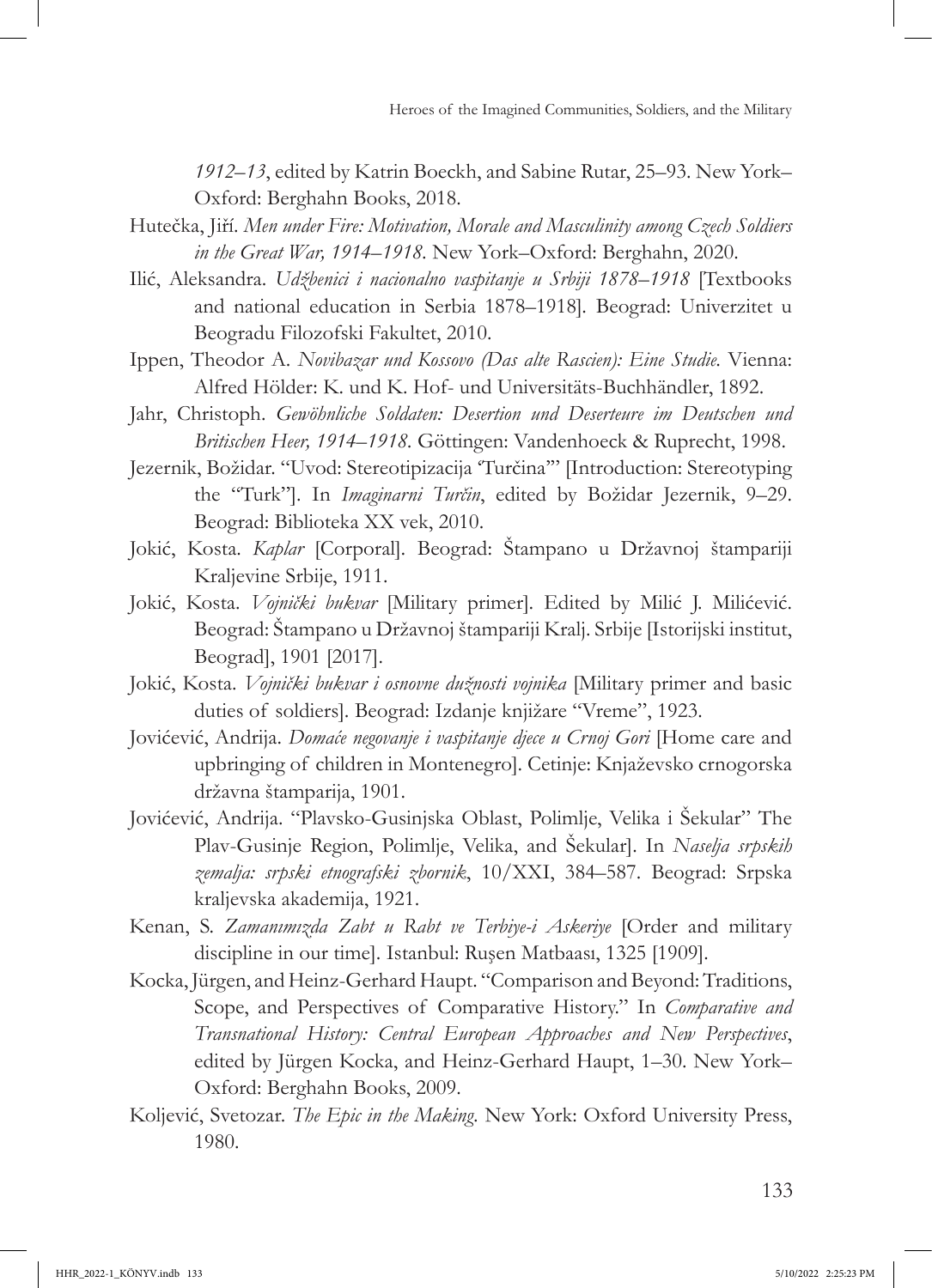- Koselleck, Reinhart. "Der Einfluß der beiden Weltkriege auf das soziale Bewußtsein." In *Der Krieg des kleinen Mannes: Eine Militärgeschichte von unten*, edited by Wolfram Wette, 324–43. Munich: Piper, 1992.
- Kühl, Stefan. *Organisationen: Eine sehr kurze Einführung.* Wiesbaden: VS Verlag, 2011.
- Kurt, Ümit. *"Türk'ün Büyük, Biçare Irkı": Türk Yurdu'nda Milliyetçiliğin Esasları (1911*–*1916).* Istanbul: İletişim, 2012.
- Kurt, Umit, and Dogan Gulpınar. "The Young Turk Historical Imagination in the Pursuit of Mythical Turkishness and Its Lost Grandeur (1911– 1914)." *British Journal of Middle Eastern Studies* 43, no. 4 (2016): 560–74.
- Kutluata, Zeynep. "Geç Osmanlı ve Erken Cumhuriyet Dönemi'nde Savaş ve Toplumsal Cinsiyet: Kara Fatma(Lar)" [War and gender in the late Ottoman and early republican periods: Kara Fatma(s)]. *Kültür ve Siyasette Feminist Yaklaşımlar* Şubat, no. 2 (2007): 73–90.
- Lalević, Bogdan, and Ivan Protić. "Vasojevići u crnogorskoj granici" [The Vasojevići in Montenegro]. In *Naselja srpskih zemalja: srpski etnografski zbornik*, 2/V, 514–610. Beograd: Srpska kraljevska akademija, 1903.
- Lalević, Bogdan, and Ivan Protić. "Vasojevići u turskoj granici" [The Vasojevići in the Ottoman Empire]. In *Naselja srpskih zemalja: srpski etnografski zbornik*, 3/Vi, 694–733. Beograd: Srpska kraljevska akademija, 1905.
- Leerssen, Joep. *National Thought in Europe: A Cultural History.* Amsterdam: Amsterdam University Press, 2006.
- Leerssen, Joep. "Oral Epic: The Nation Finds a Voice." In *Folklore and Nationalism in Europe During the Long Nineteenth Century*, edited by Timothy Baycroft, and David Hopkin, 11–26. Leiden: Brill, 2012.
- Mann, Michael. *The Sources of Social Power.* Vol. 2, *The Rise of Classes and Nation States*. Cambridge: Cambridge University Press, 2012.
- Martinović, Mitar B. *Upustva vojničkom starešinstvu za vaspitanje vojske u vojenom duhu i discipline* [Instruction to the Military Superiors for the Education of the Army in the Military Spirit and Discipline]. Cetinje: K. C. državna štamparija, 1900.
- Martinović, Srđa. *Crnogorska vojska 1854*–*1916 (naučna monografija)* [Montenegrin army 1854–1916 (Scientific monography)]*.* Cetinje: Ministarstvo odbrane Crne Gore, 2018.
- Marwick, Arthur. "Problems and Consequences of Organizing Society for Total War." In *Mobilization for Total War: The Canadian, American and British*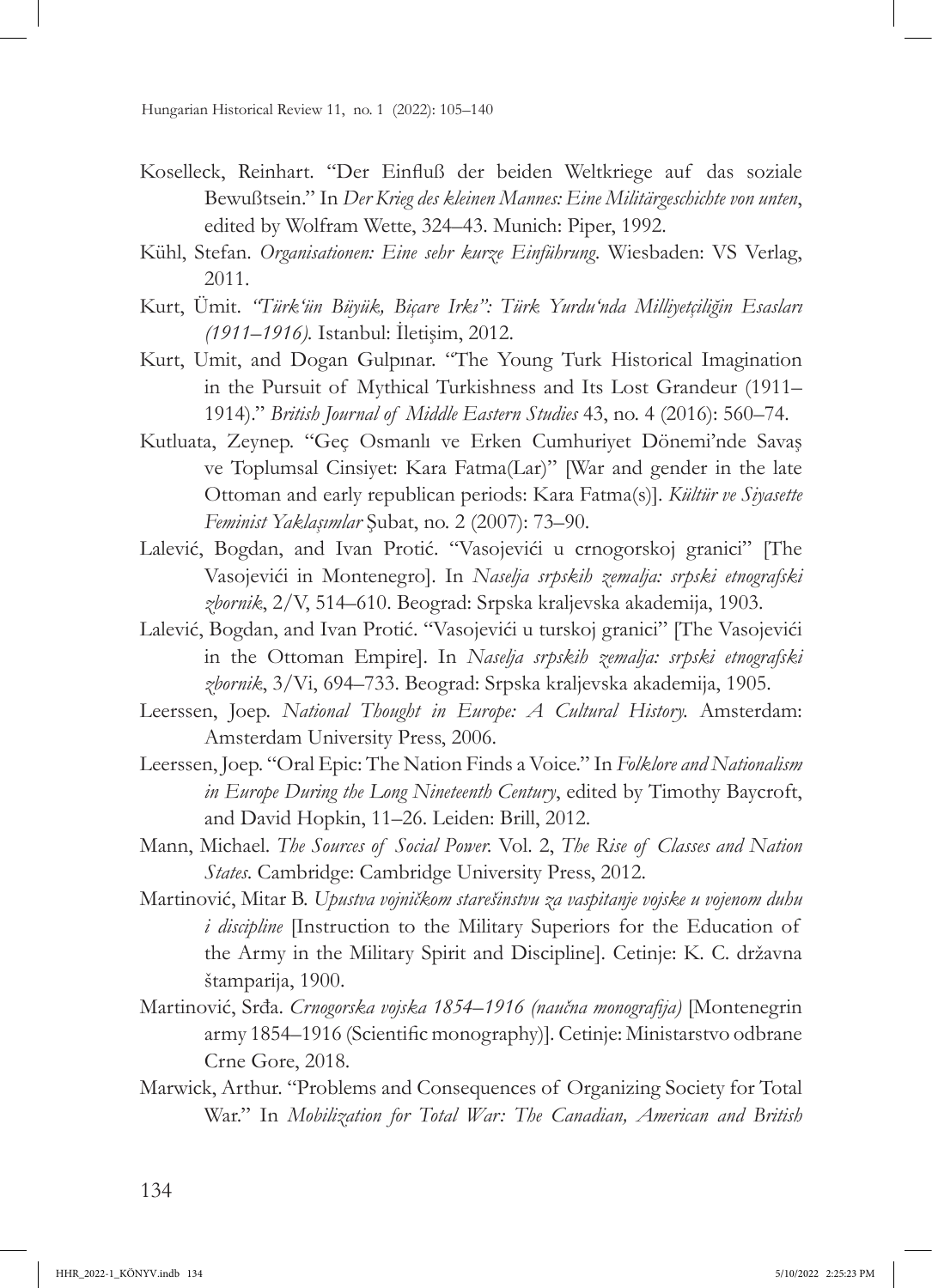*Experience, 1914*–*1918, 1939*–*1945*, edited by N. F. Dreisziger, 3–21. Waterloo, Ontario: Wilfrid Laurier University Press, 1981.

- McNeill, William H. *Keeping Together in Time: Dance and Drill in Human History.* Cambridge, Massachusetts: Harvard University Press, 1995.
- Messner, Michael. "When Bodies Are Weapons." *Peace Review: A Journal of Social Justice* 4, no. 3 (1992): 28-31.
- Mihailović, Todor. *Raonička buna* [The rebellion of plows]. Beograd: "Litopapir", Čačak, 1970.
- Milićević, Milić J. "Imena srpskih pukova" [Names of Serbian regiments]. *Glasnik Istorijskog arhiva Valjevo* 33 (1999): 115–21.
- Minasidis, Charalampos. "Mobilization (Ottoman Empire/Middle East)." In *1914*–*1918–Online. International Encyclopedia of the First World War,* edited by Ute Daniel, Peter Gatrell, Oliver Janz, Heather Jones, Jennifer Keene, Alan Kramer, and Bill Nasson, 1–5. Freie Universität Berlin, 2020. Last updated June 23, 2020. doi: [10.15463/ie1418.11468](https://doi.org/10.15463/ie1418.11468)
- Mišković, Jovan. "O razvijanju vrlina u našem narodu" [On the development of virtues in our nation]. *Ratnik: list za vojne nauke, novosti i književnost* 9, no. 20 (1889): 113–22.
- Moose, George L. *Fallen Soldiers: Reshaping the Memory of the World Wars.* Oxford: Oxford University Press, 1991.
- Moose, George L. *The Nationalization of the Masses: Political Symbolism and Mass Movements in Germany from the Napoleonic Wars through the Third Reich.* New York: Howard Fertig, Inc., 1975.
- Moran, Daniel. "Introduction: The Legend of the Levée En Masse." In *The People in Arms: Military Myth and National Mobilization*, edited by Daniel Moran, and Arthur Waldron, 1–7. Cambridge: Cambridge University Press, 2003.
- Muršić, Rajko. "O simboličkom drugojačenju: 'Turčin' kao preteće drugo" [On the symbolic othering: "Turk" as a threatening other]. In *Imaginarni Turčin*, edited by Božidar Jezernik, 31–44. Beograd: Biblioteka XX veka, 2010.
- Noiriel, Gérard. *Introduction À La Socio-Histoire.* Paris: La Découverte, 2006.
- Nora, Pierre. "Between Memory and History: Les Lieux De Mémoire." *Representations* 26 (1989): 7–24.
- Obinger, Herbert. "'Vorsorgende Wohlfahrtsarbeit am Volkskörper': Militär als Impulsgeber staatlicher Sozialpolitik." *Aus Politik und Zeitgeschichte* 70, no. 16–17 (2020): 11–17.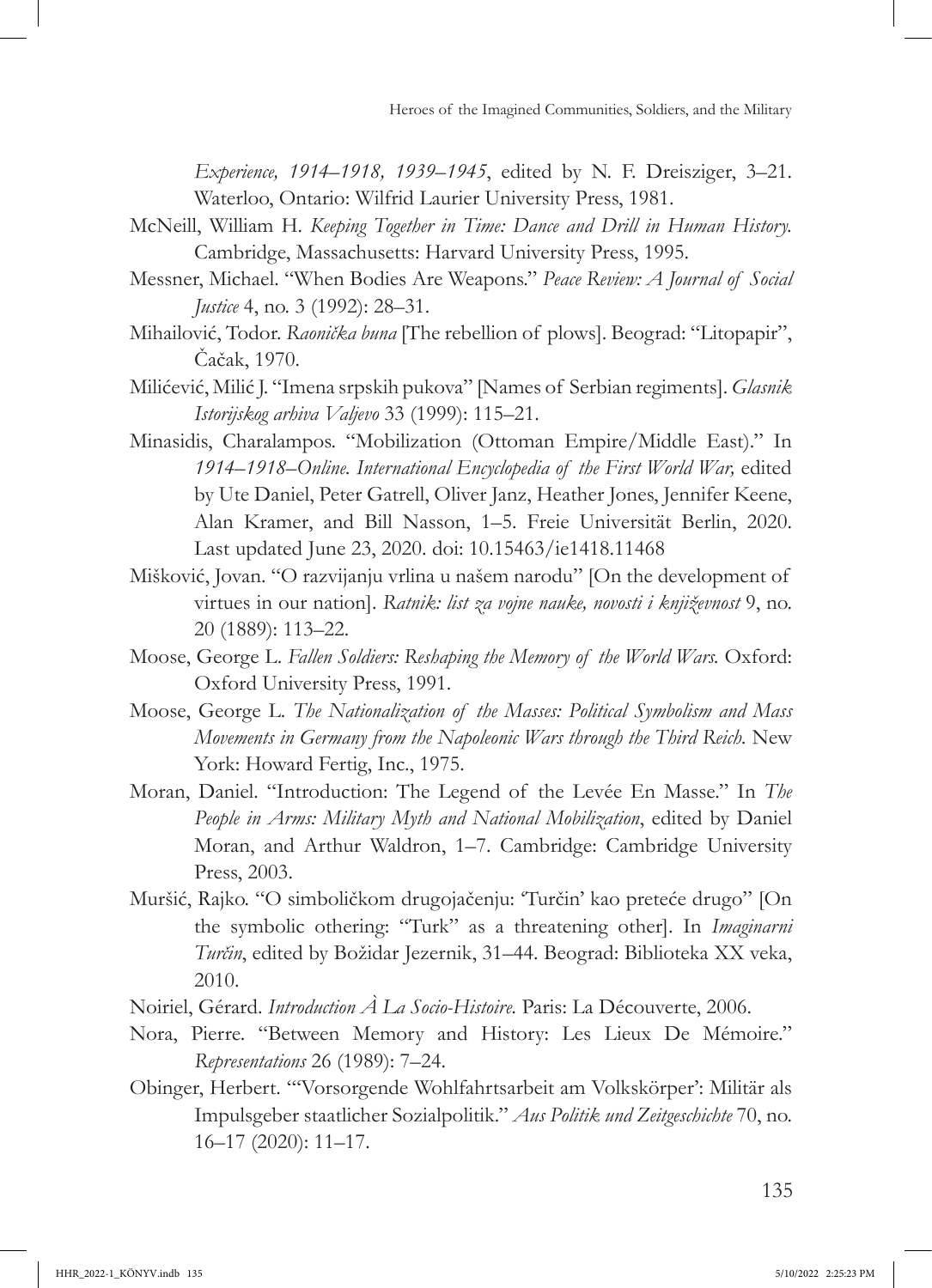- Oestreich, Gerhard. "Strukturprobleme des europäischen Absolutismus: Otto Brunner zum 70. Geburtstag." *Vierteljahrschrift für Sozial- und Wirtschaftsgeschichte* 55, no. 3 (1968): 329–47.
- Öztürkmen, Arzu. *Türkiye'de Folklor ve Milliyetçilik* [Folklore and nationalism in Turkey]*.* Istanbul: İletişim, 2016.
- Pavlović, Aleksandar. *Epika i Politika: Nacionalizovanje crnogorske usmene tradicije u prvoj polovini XIX veka* [Epics and politics: Nationalization of the Montenegrin oral tradition in the first half of the 19th century]*.* Beograd: Biblioteka XX vek, 2014.
- Pavlović, Aleksandar. *Imaginarni Albanac: simbolika Kosova i figura Albanca*  [Imagining the Albanian: The symbolism of Kosovo and the figure of the Albanian]. Beograd: Institut za filozofiju i društvenu teoriju, 2019.
- Pavlović, Aleksandar, and Srđan Atanasovski. "From Myth to Territory: Vuk Karadžić, Kosovo Epics and the Role of Nineteenth-Century Intellectuals in Establishing National Narratives." *Hungarian Historical Review* 5, no. 2 (2016): 357–76.
- Pećinar, M. M. *Od Srbije do Jugoslavije: hronika događaja kako ih je doživeo i ocenio jedan savremenik* [From Serbia to Yugoslavia: A chronicle of events as experienced and evaluated by a contemporary]*.* Beograd: Institut za vodoprivredu Jaroslav Černi, 2004.
- Pejović, Dim. A. *Vojnička čitančica za svakog vojnika* [A military reading book for every soldier]. Zaječar: "Đ. Jakšić" Nova štamparija M. Despotovića, 1911.
- Radojević, Vladimir J., and Dobrosav J. Milenković. *Propast srpskih regruta: Srbija 1914–1918.* Edited by Zoran Kolundžija. Beograd–Novi Sad: Prometej– Radio-televizija Srbije, 2016.
- Rakočević, Novica. "Kosovski kult u Crnoj Gori tokom 19. i na početku 20. vijeka" [The Kosovo Cult in Montenegro during the 19th and the outset of the 20th century]. In *Sveti Knez Lazar: Spomenica o šestoj stogodišnjici Kosovskog boja, 1389*–*1989*, edited by Episkop raško-prizrenski Pavle, Ljubomir Durković-Jakšić, Svetozar St. Dušanović, Ivan M. Đorđević, Atanasije Jevtić, et al., 389–92. Beograd: Sveti arhijerejski sinod SPC, 1989.
- Ratković-Kostić, Slavica B. *Evropeizacija srpske vojske 1878*–*1903* [Europeanization of the Serbian army 1878–1903]*.* Beograd: Vojnoistorijski institut, 2007.
- Refik, Ahmet. "Vazife-i Askeriye" [Military service]. *Mecmua-i Fünûn-i Askeriye* 7 (Eylül 1326 [Eylül/Ekim 1910]): 367–84.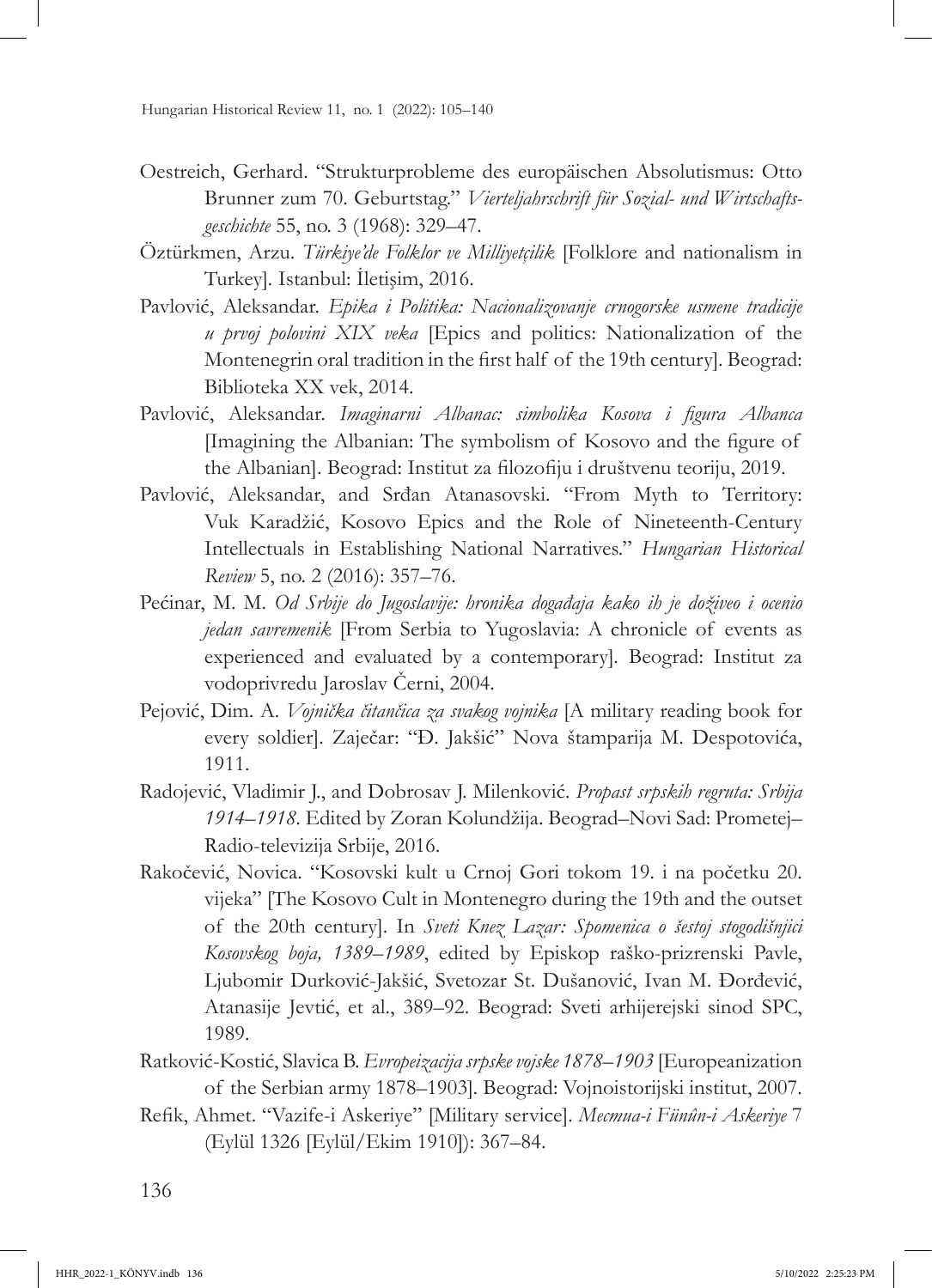Reinkowski, Maurus, and Hakan T. Karateke. "Introduction." In *Legitimizing the Order: The Ottoman Rhetoric of State Power*, edited by Maurus Reinkowski, Hakan T. Karateke, 1–11. Leiden–Boston: Brill, 2005.

Riall, Lucy. *Garibaldi: Invention of a Hero.* New Haven: Yale University Press, 2007.

Rovinski, Pavel Apolonovič. *Crna Gora u prošlosti i sadašnjosti* [Montenegro in the past and present]*.* Vol. 2, *Etnografija*. Beograd: Obod, 2004.

Šarenac, Danilo. "'The Final Push against the Eternal Enemy': The Serbian Preparations for the First Balkan War." *International Journal of Political Science & Urban Studies* 7, no. 1 (2019): 55–66. doi: [10.14782/ipsus.539391](https://doi.org/10.14782/ipsus.539391)

- Šarenac, Danilo. *Top, vojnik i sećanje: Prvi svetski rat i Srbija 1914*–*2009* [Cannon, soldier and memory: World War I and Serbia 1914–2009]*.* Beograd: Institut za savremenu istoriju, 2014.
- Šarenac, Danilo. "A View of the Disaster and Victory from Below: Serbian Roma Soldiers, 1912–1918." *Social Inclusion* 8, no. 2 (2020): 277–84. doi: [10.17645/si.v8i2.2821](https://doi.org/10.17645/si.v8i2.2821)
- Schlögl, Rudolf. "Kommunikation und Vergesellschaftung unter Anwesenden. Formen des Sozialen und ihre Transformation in der Frühen Neuzeit." *Geschichte und Gesellschaft* 34, no. 2 (2008): 155–224. doi: [10.13109/gege.2008.34.2.155](https://doi.org/10.13109/gege.2008.34.2.155)
- Schmale, Wolfgang. *Geschichte der Männlichkeit in Europa (1450–2000).* Vienna– Cologne–Weimar: Böhlau Verlag, 2003.
- Schmitt, Carl. *The Concept of the Political.* Chicago and London: The University of Chicago Press, 2007.
- Schröner, Christina. "Helden im Dienst der Revolution: Symbolpolitische Strategien zur Sakralisierung des Nouveau Régime (1789–1799)." In *Sakralität und Heldentum*, edited by Felix Heinzer, Jörn Leonhard, and Ralf von den Hoff, 187–213. Würzburg: Ergon Verlag, 2017. doi: [10.5771/9783956503085-187](https://doi.org/10.5771/9783956503085-187)
- Schulze, Winfried. "Gerhard Oestreichs Begriff 'Sozialdisziplinierung in der Frühen Neuzeit'." *Zeitschrift für historische Forschung* 14 (1987): 265–302.
- Smith, M. Brewster. "Combat Motivations among Ground Troops." In *The American Soldier: Combat and Its Aftermath*, edited by Samuel A. Stouffer, Arthur A. Lumsdaine, Marion Harper Lumsdaine, Robin M. Willims, M. Brewster Smith et al., 105–91. Princeton, New Jersey: Princeton University Press, 1949.
- Spasić, Ivana. "The Trauma of Kosovo in Serbian National Narratives." In *Narrating Trauma: On the Impact of Collective Suffering*, edited by Ron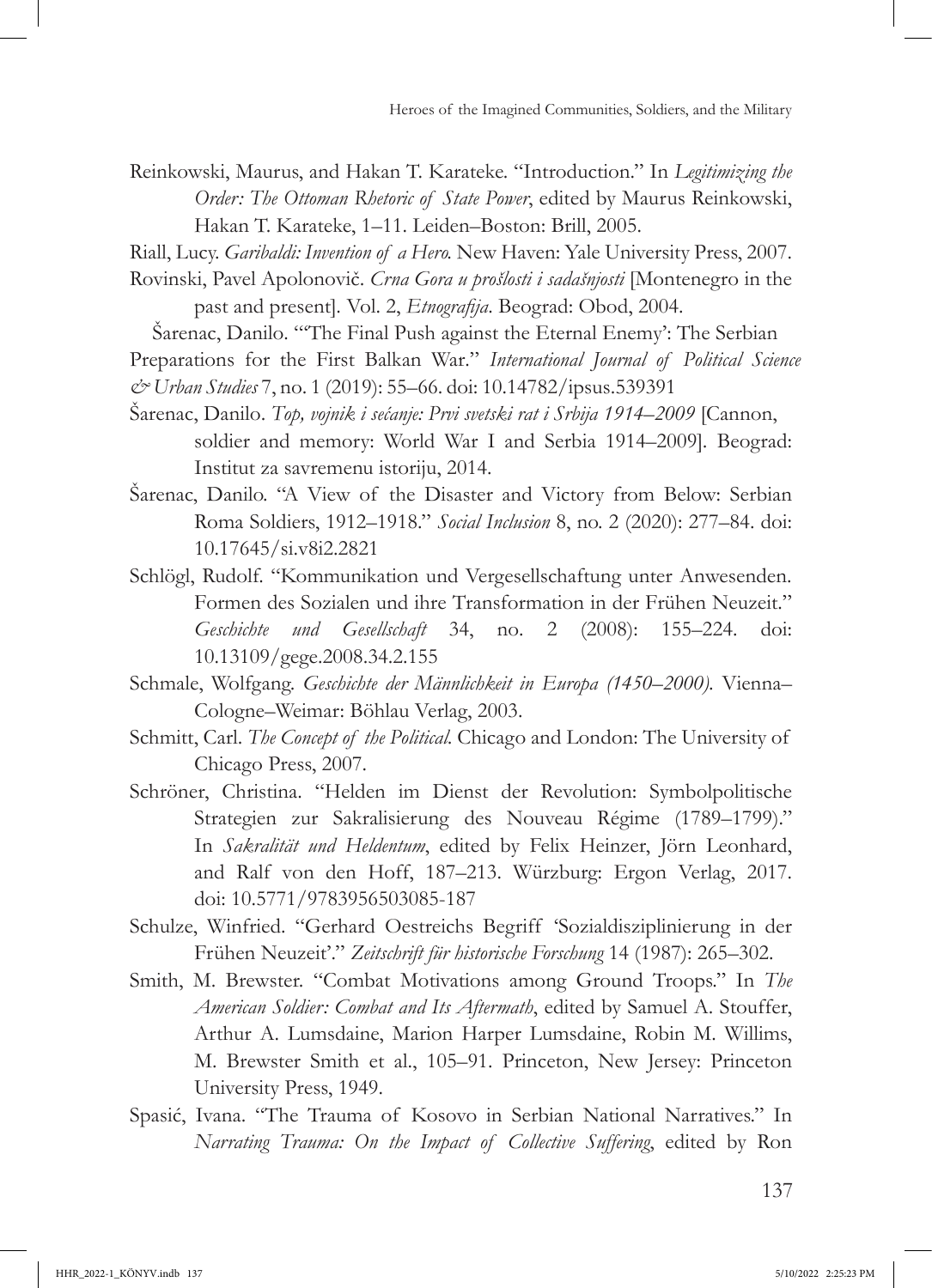Eyerman, Jeffrey C. Alexander and Elizabeth Butler Breese, 81–105. Boulder - London: Paradigm Publishers, 2011.

- Sretenović, Jovan M. *Potrebna znanja za vojnika stalnog kadra, vojne obveznike od njihove 18.* –*50. godine, za opštinske vlasti i za građane u opšte u njihovim odnosima prema vojnoj službi i prema vojnim vlastima s bukvarom za samouke* [Necessary knowledge for a soldier, conscripts from the years 18 to 50, for municipal authorities, and for citizens in general regarding their military service and relations with the military authorities with a aelf-study primer]*.* Beograd: Štamparija "Srbija" Mih. Jovanovića i Konp., 1908.
- Stefanović, Svetlana. "Nation und Geschlecht: Frauen in Serbien von der Mitte des 19. Jahrhunderts bis zum Zweiten Weltkrieg." (Dissertation, Universität Leipzig, Fakultät für Geschichte, Kunst- und Orientwissenschaften, 2013).
- Sundhaussen, Holm. *Geschichte Serbiens: 19.-21. Jahrhundert.* Vienna: Böhlau Verlag, 2007.
- Taylor, Gabriele. *Pride, Shame, and Guilt: Emotions of Self-Assessment.* Oxford: Oxford University Press, 1985.
- Titmuss, Richard M. *Essays on "the Welfare State."* Bristol: Policy Press, 2018.
- Tolga Cora, Yaşar. "Asker-Vatandaşlar ve Kahraman Erkekler: Balkan Savaşları ve Birinci Dünya Savaşı Dönemlerinde Beden Terbiyesi Aracılığıyla İdea Erkekliğin Kurgulanması" [Soldier-citizens and heroic men: Constructing ideal masculinity through physical training during the Balkan Wars and the First World War]. In *Erkek Millet, Asker Millet: Türkiye'de Militarizm, Milliyetçilik, Erkek(Lik)Ler*, edited by Yeşim Nurseli Sünbüloğlu, 45–74. Istanbul: İletişim, 2013.
- Tomašević, Bato. *Life and Death in the Balkans: A Family Saga in a Century of Conflict.*  Kindle edition. London: Hurst and Company, 2008.
- Tosh, John. "Hegemonic Masculinity and the History of Gender." In *Masculinities in Politics and War: Gendering Modern History*, edited by Stefan Dudink, Karen Hagemann, and John Tosh, 41–58. Manchester and New York: Manchester University Press, 2004.
- Troçki, Lev. *Balkan Savaşları* [The Balkan Wars]*.* Istanbul: Türkiye İş Bankası Kültür Yayınları, 2013.
- Ünlü, Mucize. "Sırpların I. Kosova Zaferi'nin 500. Yıldönümünü Kutlama Girişimleri." [Serbian attempts to celebrate the 500th anniversary of the First Kosovo Battle] *Osmanlı Tarihi Araştırma ve Uygulama Merkezi Dergisi*  28, no. Güz (2010): 107–18.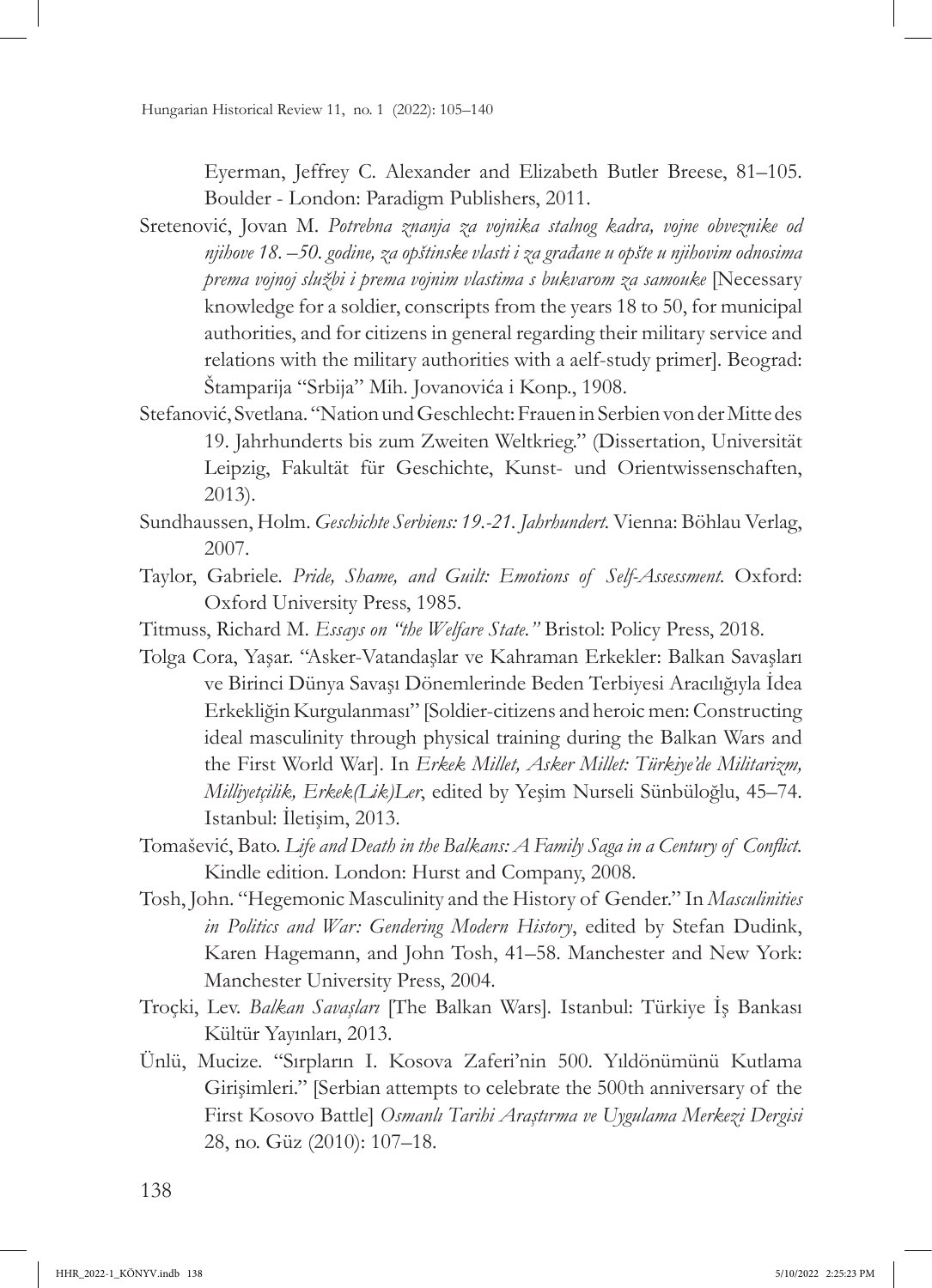- Üstel, Füsun. '"*Makbul Vatandaş"'ın Peşinde: II. Meşrutiyet'ten Bugüne Vatandaşlık Eğitimi* [In pursuit of the "desirable citizens:" Citizenship education from the second constitutional era to the present]*.* Istanbul: İletişim, 2008.
- Vasfi, Ali. *Efrad-i Cedide Talim ve Terbiyesine Mahsus Hafta Cedvelleri* [Week tables specially about educating and discipling new soldiers]. İstanbul: Mekteb-i Harbiye Matbaası, 1325 [1909].
- Vešović, Đeneral Radomir. *Memoari: Autobiografija, dnevnici, besjede, polemike, suđenja, pisma* [Memoirs: Autobiography, diaries, sermons, polemics, trials, letters]. Podgorica: Unireks, 2005.
- Vešović, Radoslav J. *Pleme Vasojevići u vezi sa istorijom Crne Gore i plemenskim životom susjednih brda* [The Vasojevići tribe in connection with the history of Montenegro and the tribal life of the neighboring Brda]*.* Sarajevo: Državna štamparija, 1935.
- Von den Hoff, Ralf, Ronald G. Asch, Achim Aurnhammer, Ulrich Bröckling, Barbara Korte, Jörn Leonhard, and Birgit Studt. "Helden – Heroisierungen – Heroismen: Transformationen und Konjunkturen von der Antike bis zur Moderne. Konzeptionelle Ausgangspunkte des Sonderforschungsbereichs 948." *helden. heroes. héroes. E-Journal zu Kulturen des Heroischen* 1, no. 1 (2013): 7–14.
- Von den Hoff, Ralf, Anna Schreurs-Morét, Christian Posselt-Kuhli, Hans W. Hubert, and Felix Heinzer. "Imitation Heroica: Zur Reichweite eines kulturellen Phänomens." In *Imitation Heroica: Heldenangleichung im Bildnis*, edited by Ralf von den Hoff, Felix Heinzer, Hans W. Hubert and Anna Schreurs-Morét, 9–33. Würzburg: Ergon Verlag, 2015.
- Vovelle, Michel. "Heldenverehrung und Revolution: Die Produktion von Helden zur Zeit der Französichen Revolution." In *Kultur zwischen Bürgertum und Volk*, edited by Jutta Held, 98–116. Berlin: Argument Verlag, 1983.
- Vranješević. "O časti u opšte i vojničkoj časti osobeno" [On honor in general and the military honor in particular]. *Ratnik: list za vojne nauke, novosti i književnost* 4, no. 1 (1882): 1–17.
- Vranješević. "O časti u opšte i vojničkoj časti osobeno" [On honor in general and the military honor in particular]. *Ratnik: list za vojne nauke, novosti i književnost* 4, no. 2 (1882): 133–52.
- Vukosavljević, Sreten V. *Istorija seljačkog društva: sociologija seljačkih radova* [History of peasant society: Sociology of the peasant work]. Vol. 3. Beograd: Službeni glasnik, 2012.